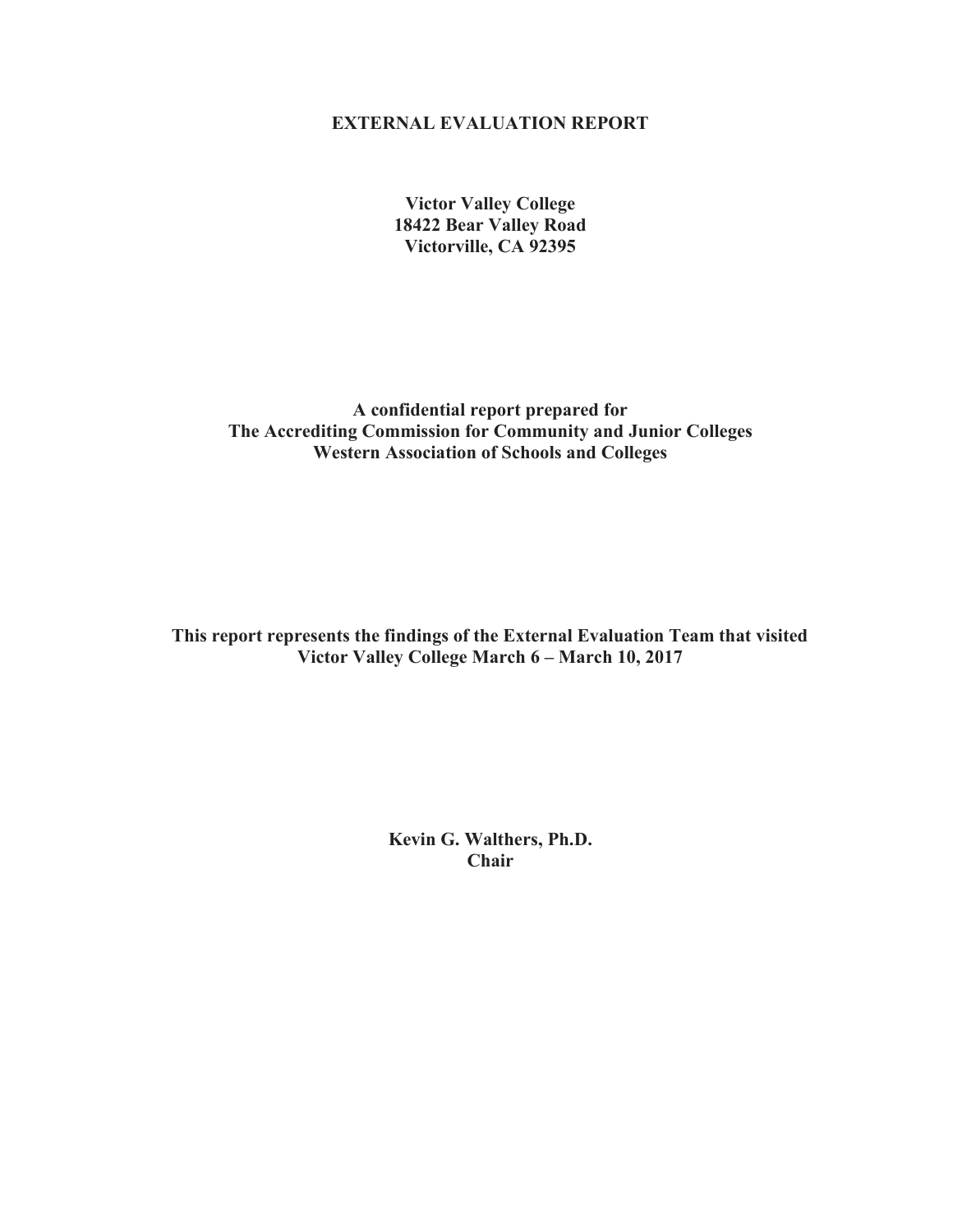**NOTE: this page shall be added to the team report noted below, immediately behind the cover page, and shall become part of the final evaluation report associated with the review.** 

| DATE:               | June 23, 2017                                                            |
|---------------------|--------------------------------------------------------------------------|
| <b>INSTITUTION:</b> | Victor Valley College<br>18422 Bear Valley Road<br>Victorville, CA 92395 |
| <b>TEAM REPORT:</b> | Comprehensive Evaluation Report                                          |

This report represents the findings of the evaluation team that visited College March  $6 - 9$ , 2017.

| <b>SUBJECT:</b> | Commission Revisions to the Team Report |
|-----------------|-----------------------------------------|
|-----------------|-----------------------------------------|

The comprehensive External Evaluation Report provides details of the team's findings with regard to the Eligibility Requirements, Accreditation Standards, and Commission policies, and should be read carefully and used to understand the team's findings. Upon a review of the External Evaluation Report sent to the College, the College's Self-Evaluation Report, and supplemental information, oral testimony evidence provided by the College and the District, the following changes or corrections are noted for the Team Report:

1. Change Recommendation 7 to a Recommendation to Improve Effectiveness.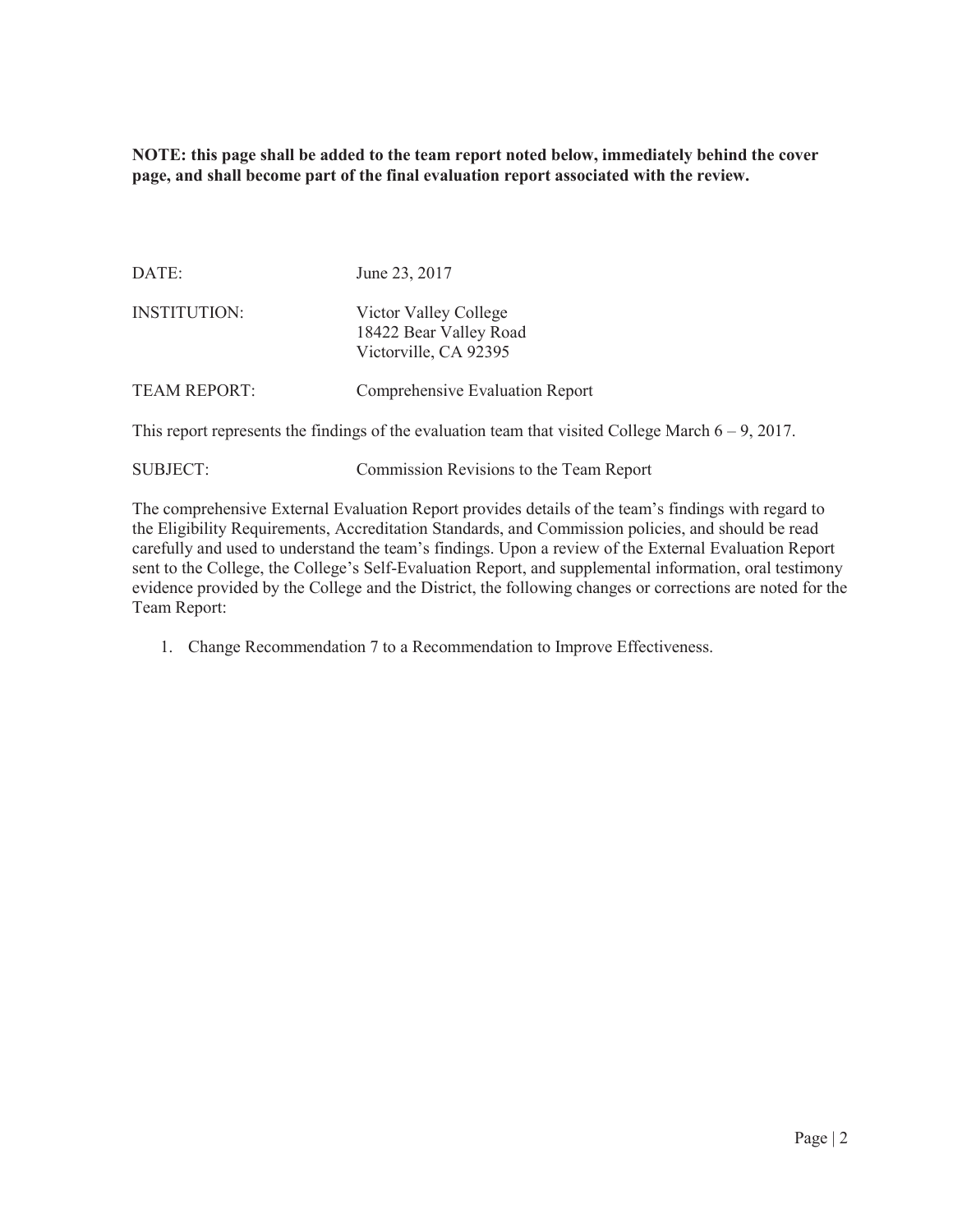| Major Findings and Recommendations of the 2017 External Evaluation Team 7                  |  |
|--------------------------------------------------------------------------------------------|--|
|                                                                                            |  |
|                                                                                            |  |
| <b>Checklist for Evaluating Compliance with Federal Regulations and Related Commission</b> |  |
| STANDARD I: MISSION, ACADEMIC QUALITY AND INSTITUTIONAL                                    |  |
| Standard I.B: Assuring Academic Quality and Institutional Effectiveness  21                |  |
| STANDARD II: STUDENT LEARNING PROGRAMS AND SUPPORT SERVICES  28                            |  |
|                                                                                            |  |
|                                                                                            |  |
|                                                                                            |  |
|                                                                                            |  |
|                                                                                            |  |
|                                                                                            |  |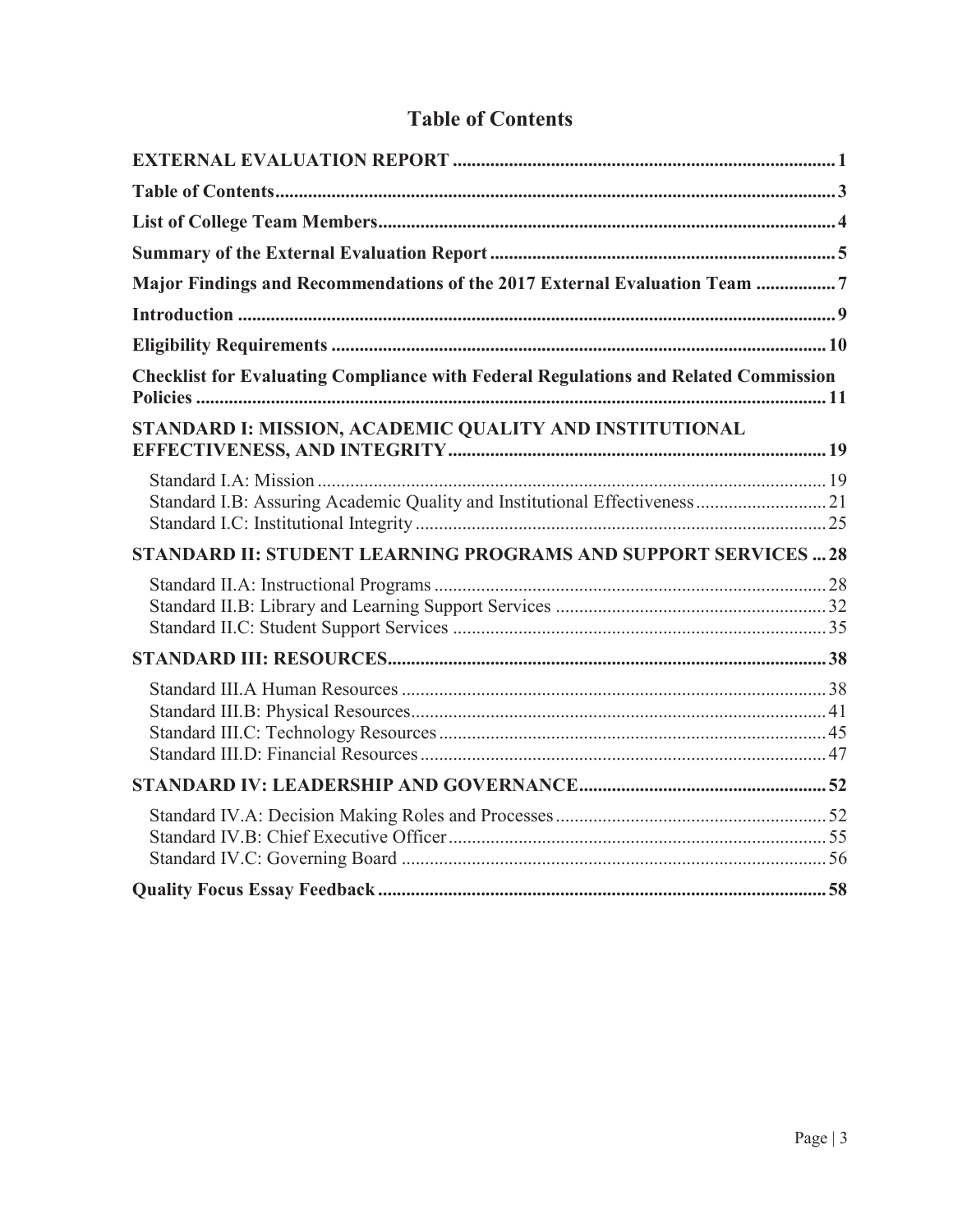## **List of College Team Members**

Dr. Kevin G. Walthers (Chair) Superintendent/President Allan Hancock College

Dr. Bernadette Anayah Faculty Member, ESL Folsom Lake College

Mr. Brent Calvin Vice President for Student Services Collee of the Sequoias

Ms. Carmen Camacho (Team Assistant) Executive Assistant to the President Allan Hancock College

Dr. Ryan Cornner Vice Chancellor for Institutional Programs and Effectiveness Los Angeles Community College District

Mr. Henry Hua Dean, Business and CIS Cypress College

Dr. Celia Huston Faculty Member, Library Services San Bernardino Valley College

Dr. Nancy Jones Dean of Instruction, Business & CTE Coastline Community College

Dr. Mia Terrez Kelly Faculty Member, Nursing Merritt College

Mr. Lee Lindsey Vice President of Administrative Services College of the Redwoods

Ms. Diana Rodriguez President San Bernardino Valley College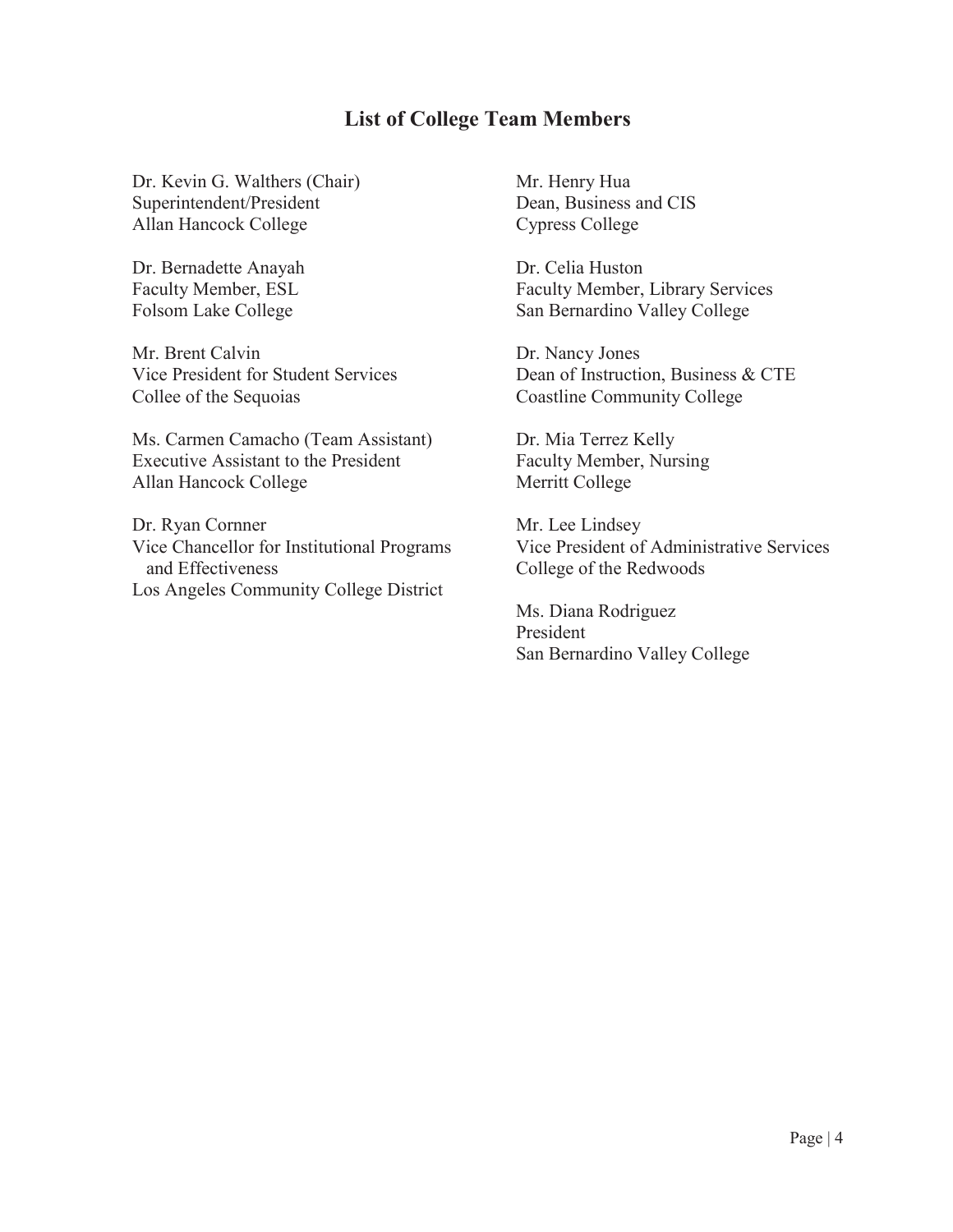## **Summary of the External Evaluation Report**

| <b>INSTITUTION:</b> | Victor Valley College                   |
|---------------------|-----------------------------------------|
|                     | DATES OF VISIT: March 6 – March 9, 2016 |
| TEAM CHAIR:         | Dr. Kevin G Walthers                    |

An eleven-member team visited Victor Valley College (VVC) March 6 – March 9, 2017 for the purpose of determining whether the College continues to meet Accreditation Standards, Eligibility Requirements, Commission Policies, and USDE regulations. The team evaluated how well the College is achieving its stated purposes, providing recommendations for quality assurance and institutional improvement, and submitting recommendations to the Accrediting Commission for Community and Junior Colleges (ACCJC) regarding the accredited status of the College.

The evaluation team received the college's self-evaluation document and related evidence in a timely manner, a few weeks prior to the site visit. Team members found it to be a generally acceptable document that adequately described some of the processes used by the College to address Eligibility Requirements, USDOE requirements, Accreditation Standards, and Commission Policies. Other areas of the document were less complete, requiring significant effort on the part of the team to corroborate the report's assertions. College faculty and staff were able to fill in the gaps and worked diligently to assist the team in our work.

The team confirmed that the self-evaluation report was compiled through broad participation by the entire College community including faculty, staff, students, and administration. Further, it contained several self-identified action plans for institutional improvement as part of the Quality Focus Essay.

During the evaluation visit, team members conducted dozens of formal meetings, interviews, and observations involving College employees, students, and board members. Other, less formal interactions with students and employees took place outside of officially scheduled interviews, as did observations of in-session classes and other learning environments. Three open forums provided the community members and College personnel opportunities to meet with members of the evaluation team

The team reviewed numerous materials supporting the self-evaluation report in the team room and electronically, including documents and evidence supporting the Standards, Eligibility Requirements, Commission Policies, and USDE regulations. Evidence reviewed by the team included, but was not limited to, documents such as institutional plans, program review procedures and reports, student learning outcomes evidence, distance education classes, College policies and procedures, enrollment information, committee minutes and materials, and College governance structures. Said evidence was accessed via hard-copy in the team room and electronically via provided flash drives, internal College systems (e.g., eLumen, CurricuNet), and the College's internal and public website pages.

The team greatly appreciated the enthusiasm and support from College employees throughout the visit. The team appreciated the assistance of key staff members who assisted with requests for individual meetings and other needs throughout the evaluation process. College staff met every request.

The team noted that the College fell short of compliance with Eligibility Requirements 11 and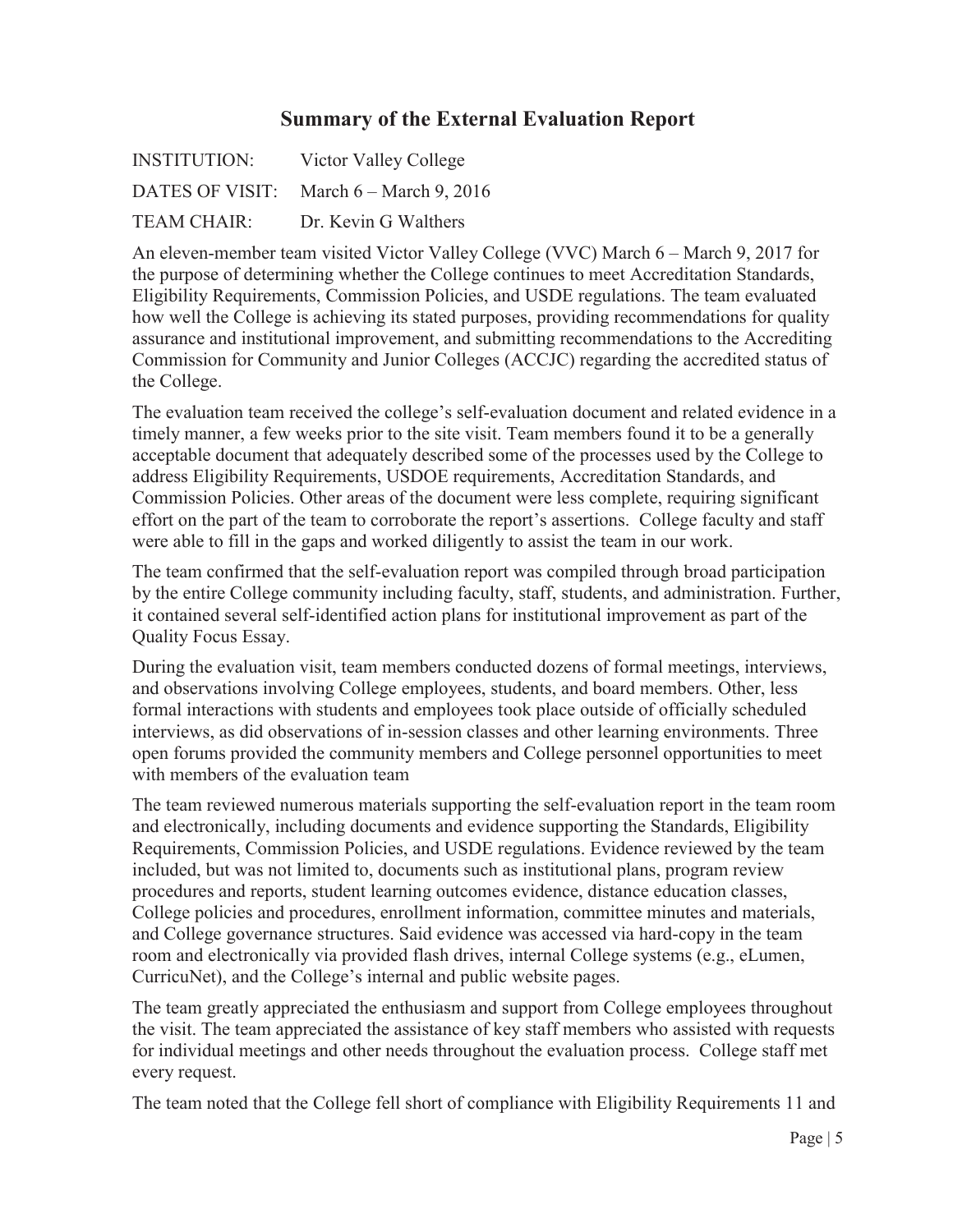20. The team also issued recommendations concerning compliance issues related to Commission Policies and Standards in regard to assessment of processes and distance education.

The team found a number of innovative and effective practices and programs resulting in a number of commendations to the College. It also issued several recommendations to increase effectiveness.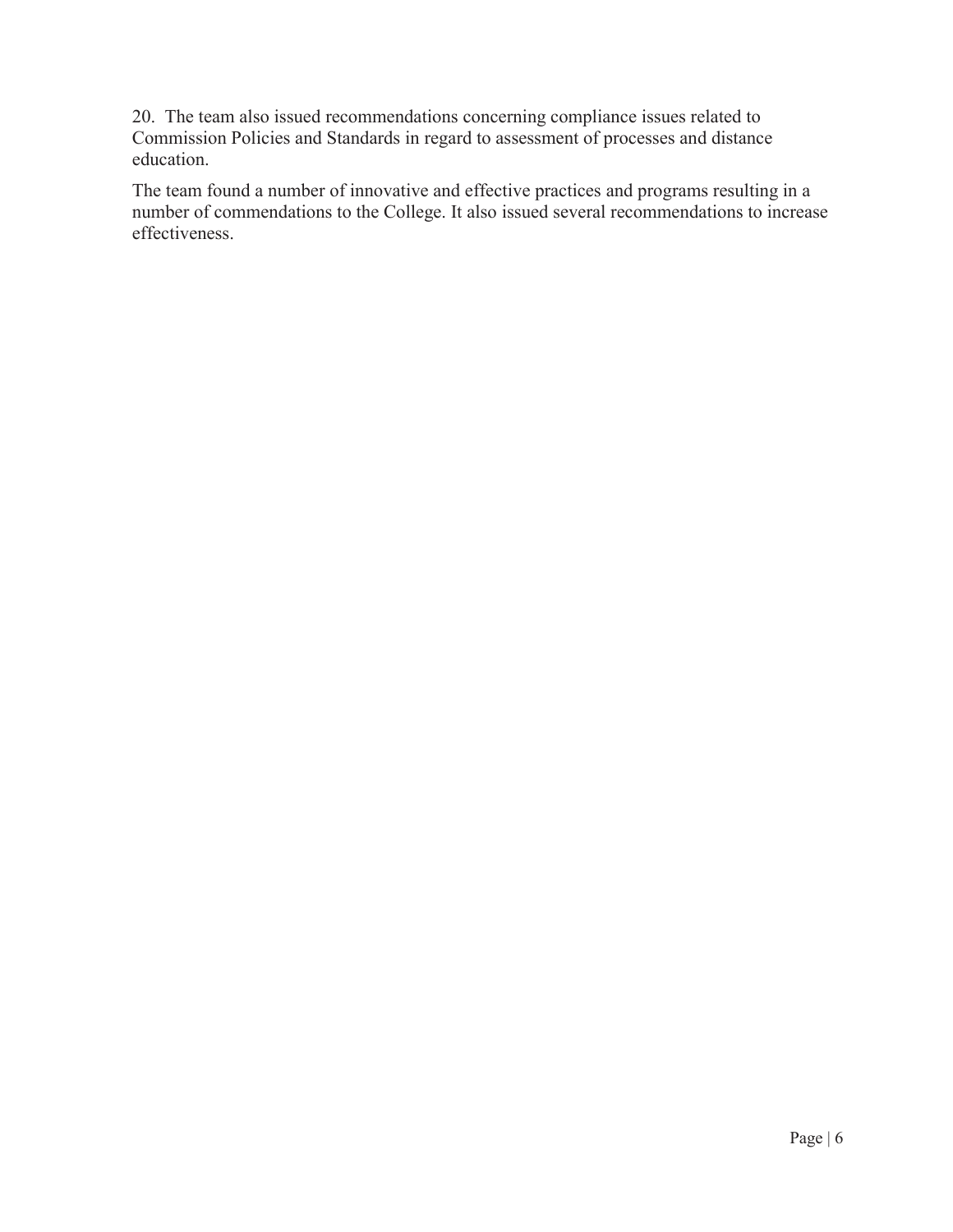# **Major Findings and Recommendations of the 2017 External Evaluation Team**

### **Commendations**

*Commendation 1:* The team commends the college for the development and ongoing success of the K-16 High School Bridge Program.

*Commendation 2:* The team commends the college for its commitment to student success for the planning and development of a centralized Tutorial Center combining tutoring, the writing center, and math lab.

*Commendation 3:* The team commends the college for developing a culture focused on integrated planning and creating a robust instructional program review that integrates student learning and achievement data, institutional planning and identification of programmatic needs for use in the institutional planning and resource allocation processes.

*Commendation 4:* The team commends the College for its partnerships with local cities and businesses in the development and success of their Aviation Technology Maintenance Program and Regional Public Safety Training Center.

*Commendation 5:* The team commends the college for its innovative approach to professional development for classified staff.

*Commendation 6:* The team commends the college and the facility committee for its award winning utility saving projects, including landscaping to reduce water usage and waste, solar voltaic projects, an updated energy management system, boiler replacements, LED lighting retrofits, power management systems, and integrating Savings by Design into facilities planning

*Commendation 7:* The team commends the college for creating a culture of mutual respect and student support. The team found campus-wide appreciation for the leadership of President Roger Wagner. The team also recognizes the positive shift in culture evidenced by VVC constituent groups.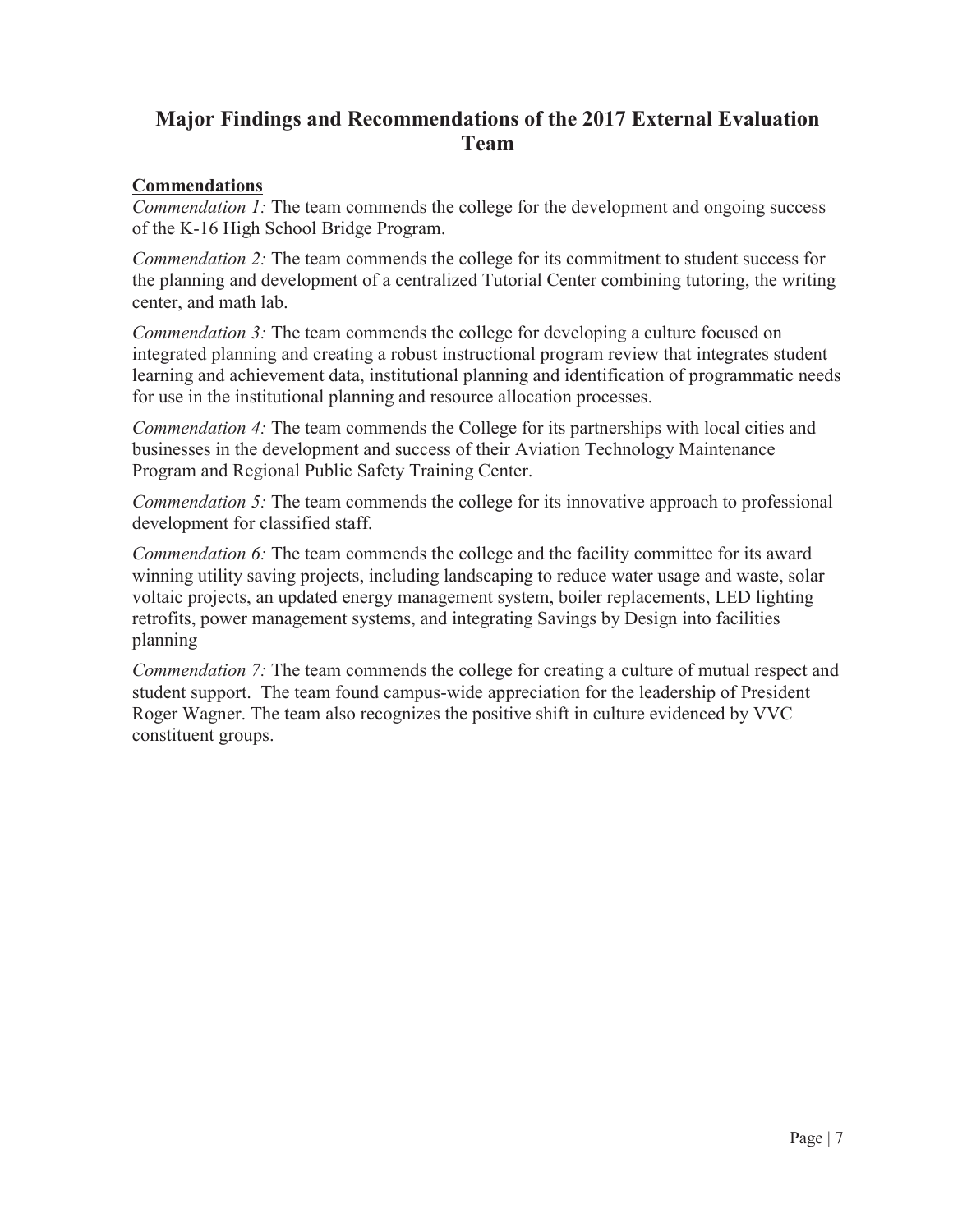### **Recommendations for Improvement and Compliance**

*Recommendation 1 (Compliance)* In order to meet standards, the team recommends that the college complete the learning assessment process for programs (PLOs) and service areas (SAOs), integrate these assessments into the existing program review process and complete the development of a process to systematically analyze learning outcomes data by meaningful demographic disaggregation (Standard I.B.2, I.B.3, I.B.6, II.B.3 and ER 11).

*Recommendation 2 (Effectiveness)* In order to improve effectiveness, the team recommends that the college develop a process for addressing deficiencies in achieving Institutional Set Standards, including integrating the standards into the program review process, and creating comprehensive improvement plans (Standard I.B.3, ER 11).

*Recommendation 3 (Compliance)* In order to meet standards, the team recommends that the college strengthen its integrated planning process by reviewing the impact of funding decisions and formalizing the cycle of evaluation for its planning processes, policies, procedures and governance structures to ensure that the continuous improvement loop is closed. (Standards I.B.7, I.C.6, IIA.3. II.C.1, II.C.2, III.D.1, and IV.A.7).

*Recommendation 4 (Compliance)* In order to meet standards, the team recommends that the college develop a transfer of credit policy that describes the criteria through which credit from other institutions of higher education will be accepted and publish this policy broadly, including in the college catalog. (Standards I.C.2 and ER 20)

*Recommendation 5 (Effectiveness)* In order to improve effectiveness, the team recommends that the College increase student support services (i.e. Counseling, Financial Aid, Veterans Services) at off-site locations and for online students. (II.C.1., II.C.3., ER 15)

*Recommendation 6 (Effectiveness)* In order to improve effectiveness, the team recommends that the college examine the organizational structure and staffing of its executive level to ensure that the college maintains a sufficient number of administrators (III.A.10).

*Recommendation 7 (Compliance)* In order to meet the standards, The team recommends that the college ensures regular and effective contact in online courses and refine policies, procedures and processes as needed to ensure that there is evidence that all online courses have regular and effective contact (II.A.2, II.A.7 and DE Checklist).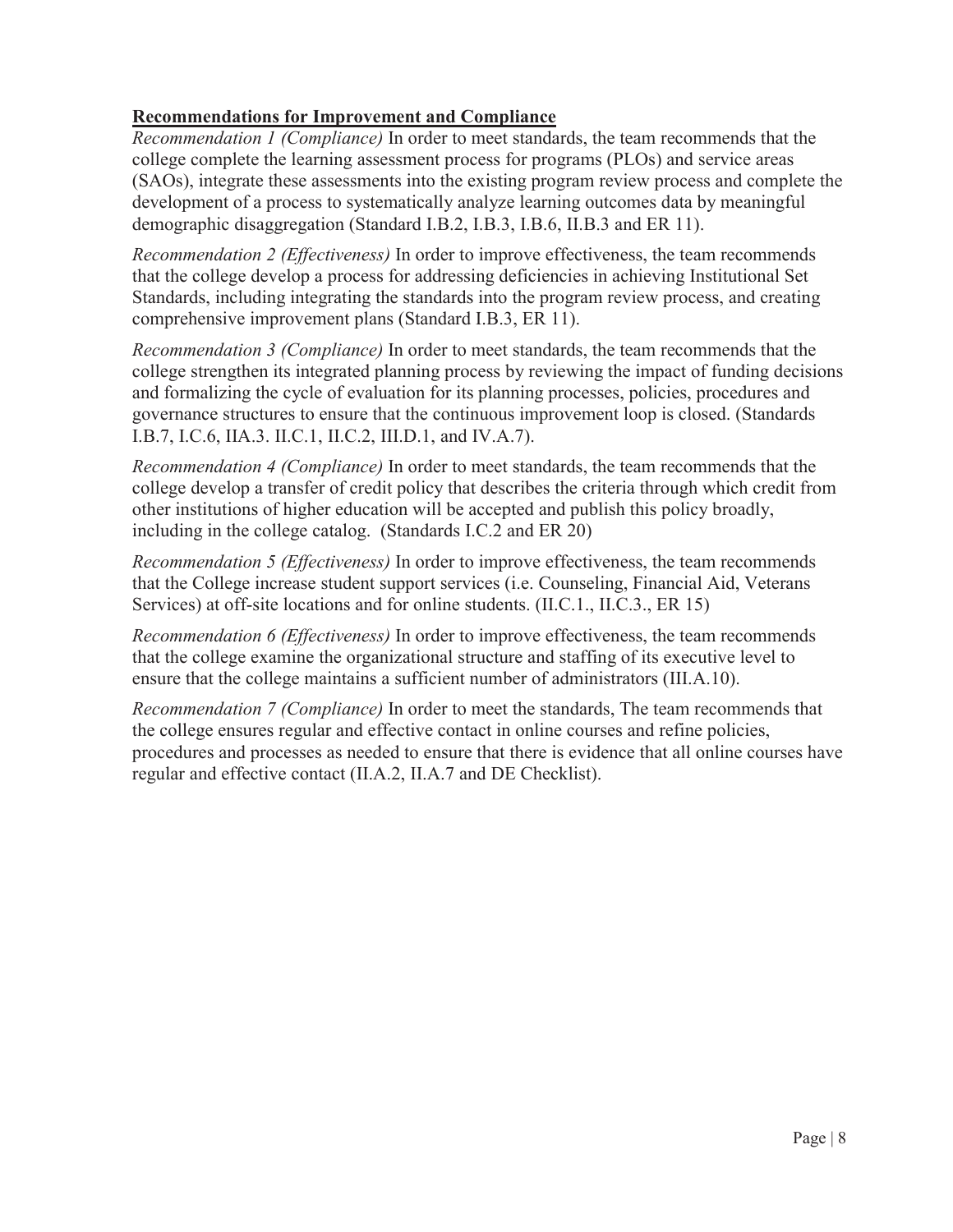## **Introduction**

Victor Valley College was established by authority of the voters in 1960 with the first classes offered in 1961. The College's main campus is located 90 miles north of Los Angeles in the High Desert of Southern California and covers a geographic service area of approximately 2,200 square miles. The College also has the Regional Public Safety Training Center located in Apple Valley — approximately 15 miles northeast of the main campus.

In the beginning, the College had one feeder high school and served a population of roughly 70,000 residents. Today the College has 20 feeder high schools and diploma-granting institutions, serving a population base of nearly 400,000 people. This translates into approximately 14,000 students per semester and an annual FTES of approximately 9,500.

Since 1961, the College has progressed far beyond its humble beginnings to become a major institution of higher learning offering a complex schedule of educational opportunities to meet the changing needs of this growing region. Communities served by the District include Adelanto, Apple Valley, Helendale, Hesperia, Spring Valley Lake, Lucerne, Oro Grande, Phelan, Piñon Hills, Victorville, and Wrightwood.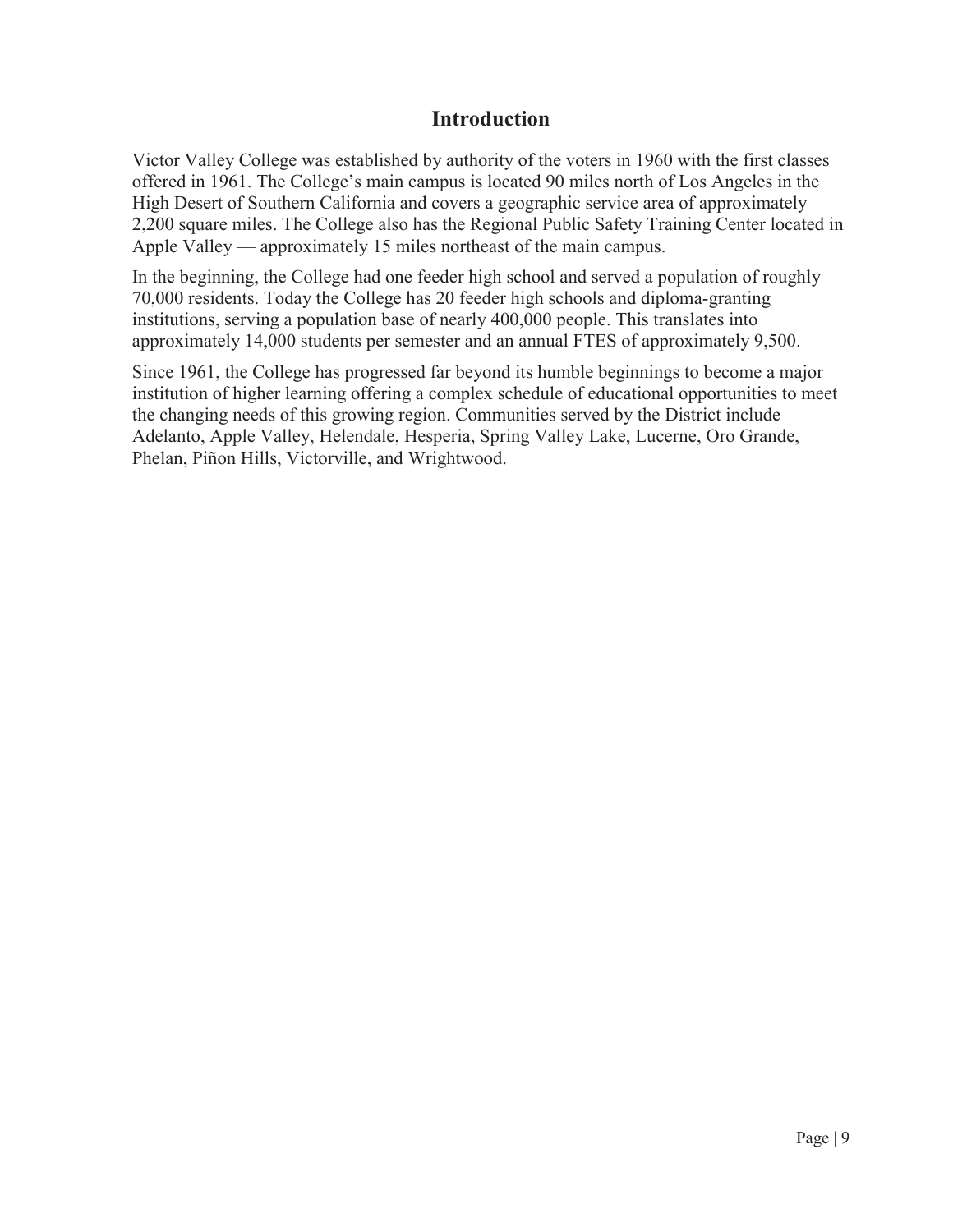# **Eligibility Requirements**

#### **1. Authority**

The team confirmed that Victor Valley College is authorized to operate as a post- secondary, degree-granting institution based on continuous accreditation by the Accrediting Commission for Community and Junior Colleges (ACCJC) of the Western Association of Schools and Colleges (WASC). The ACCJC is a regional accrediting body recognized by the

U.S. Department of Education and granted authority through the Higher Education Opportunity Act of 2008.

The College meets the ER.

#### **2. Operational Status**

The team confirmed that the College is operational and provides educational services to more than 11,000 students enrolled in degree applicable, credit courses.

The College meets the ER.

#### **3. Degrees**

The team confirmed that the vast majority of courses offered lead to a degree and/or transfer. A majority of the College's students are enrolled in the 34 AA/AS degrees, or 11 Associate Degree for Transfer programs offered by the College.

The College meets the ER.

#### **4. Chief Executive Officer**

The District's current chief executive officer is highly qualified for the position and has served as superintendent/president since Fall, 2014. His full-time responsibility is to the District; he possesses the requisite skills and authority to provide leadership for the District.

The Superintendent/President of Victor Valley College reports directly to the District Board of Trustees. The Superintendent/President does not serve as a member of the board nor as the board president. Since the last full accreditation visit, there was a change in the Superintendent/President position that was appropriately reported to the ACCJC.

The College meets the ER.

#### **5. Financial Accountability**

The District Office Accounting Office staff oversees District wide audits and is responsible for coordination of all site visits. The District also has a Central Financial Aid Unit that monitors and helps control the Perkins Loans default rates. The College demonstrates compliance with Federal Title IV regulations, and maintains its loan default rates within acceptable limits defined by the USDE.

The District annually undergoes an external financial audit by a certified public accountant which is made available to the public. Evidence shows that the audits were completed and are available to review on the District's website. Reports were available for the years ending June 30, 2001 through 2015.

The College meets the ER.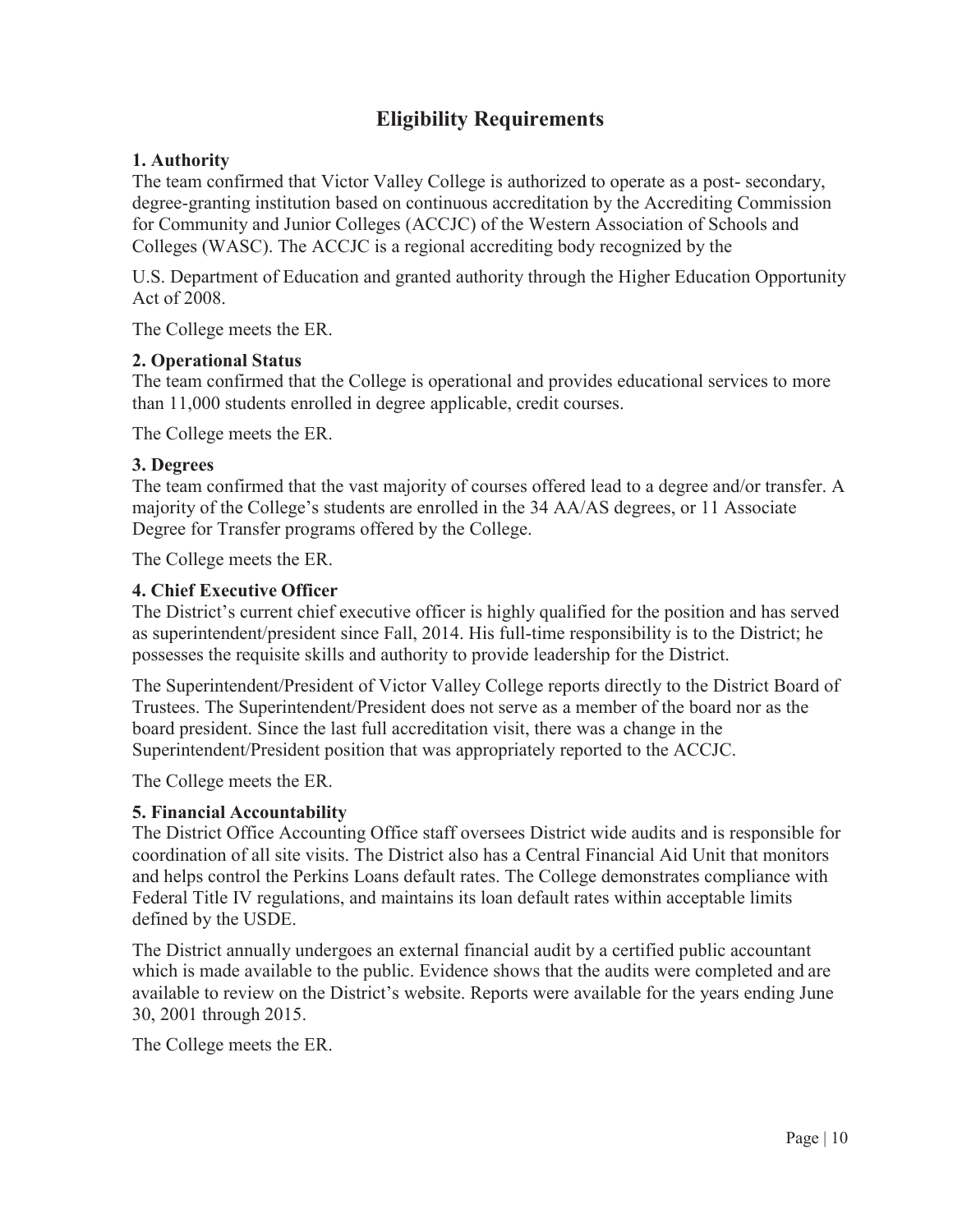# **Checklist for Evaluating Compliance with Federal Regulations and Related Commission Policies**

| $\times$    | Public Notification of an Evaluation Team Visit and Third Party Comment Evaluation Items:<br>The institution has made an appropriate and timely effort to solicit third party comment in advance of a<br>comprehensive evaluation visit.                        |
|-------------|-----------------------------------------------------------------------------------------------------------------------------------------------------------------------------------------------------------------------------------------------------------------|
| $\boxtimes$ | The institution cooperates with the evaluation team in any necessary follow-up related to the third party<br>comment.                                                                                                                                           |
| $\times$    | The institution demonstrates compliance with the Commission Policy on Rights and Responsibilities of<br>the Commission and Member Institutions as to third party comment.                                                                                       |
|             | [Regulation citation: 602.23(b).]                                                                                                                                                                                                                               |
| $\times$    | <b>Conclusion Check-Off (mark one):</b><br>The team has reviewed the elements of this component and has found the institution to meet the<br>Commission's requirements.                                                                                         |
|             | The team has reviewed the elements of this component and has found the institution to meet the<br>Commission's requirements, but that follow-up is recommended.                                                                                                 |
|             | The team has reviewed the elements of this component and found the institution does not meet the<br>Commission's requirements.                                                                                                                                  |
|             | Narrative:<br>The team confirmed that the College solicited third-party comment via open forums, email<br>communication, website postings and public comment during a Board of Trustee meeting. The team<br>found no third party comment related to this visit. |
|             |                                                                                                                                                                                                                                                                 |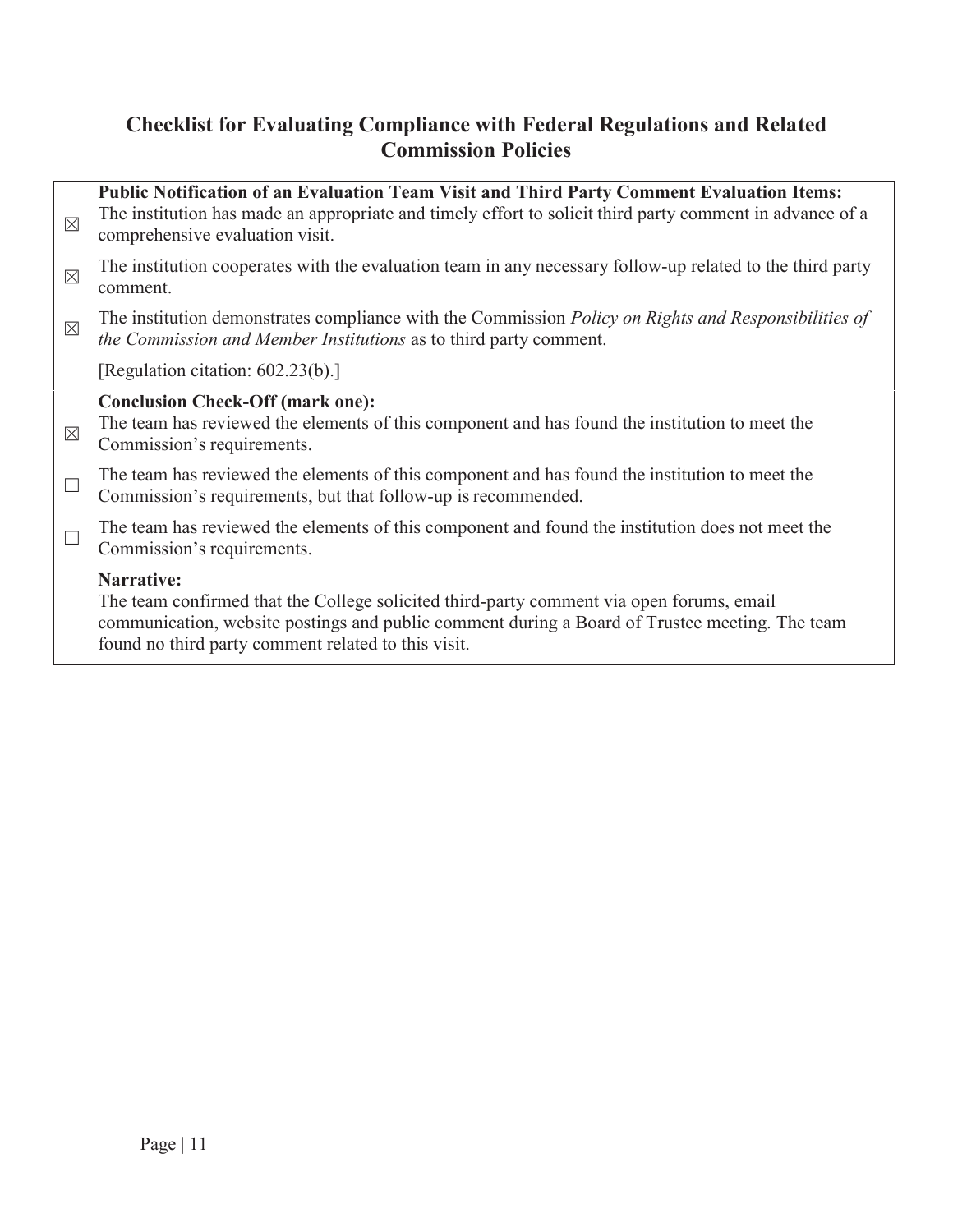## **Standards and Performance with Respect to Student Achievement Evaluation Items:**   $\boxtimes$ The institution has defined elements of student achievement performance across the institution, and has identified the expected measure of performance within each defined element. Course completion is included as one of these elements of student achievement. Other elements of student achievement performance for measurement have been determined as appropriate to the institution's mission.  $\boxtimes$ The institution has defined elements of student achievement performance within each instructional program, and has identified the expected measure of performance within each defined element. The defined elements include, but are not limited to, job placement rates for program completers, and for programs in fields where licensure is required, the licensure examination passage rates for program completers.  $\boxtimes$ The institution-set standards for programs and across the institution are relevant to guide self-evaluation and institutional improvement; the defined elements and expected performance levels are appropriate within higher education; the results are reported regularly across the campus; and the definition of elements and results are used in program-level and institution-wide planning to evaluate how well the institution fulfills its mission, to determine needed changes, to allocating resources, and to make improvements.  $\Box$  The institution analyzes its performance as to the institution-set standards and as to student achievement, and takes appropriate measures in areas where its performance is not at the expected level. [Regulation citations: 602.16(a)(1)(i); 602.17(f); 602.19 (a-e).] **Conclusion Check-Off (mark one):**   $\Box$  The team has reviewed the elements of this component and has found the institution to meet the Commission's requirements.  $\boxtimes$  The team has reviewed the elements of this component and has found the institution to meet the Commission's requirements, but that follow-up is recommended.  $\Box$  The team has reviewed the elements of this component and found the institution does not meet the Commission's requirements. **Narrative:**  The College provided evidence that it has established institution-set standards for course completion, job placement rates for instructional programs, and licensure passage rates for instructional programs. Plans are in place for monitoring these student achievement measures and for communicating results. The college set aspirational goals rather than minimum standards. This should require the college to develop action plans for the areas where goals are not met. At this time, those plans are not available. The team believes that the college should set ISS goals as minimal standards in accordance with department of education rules.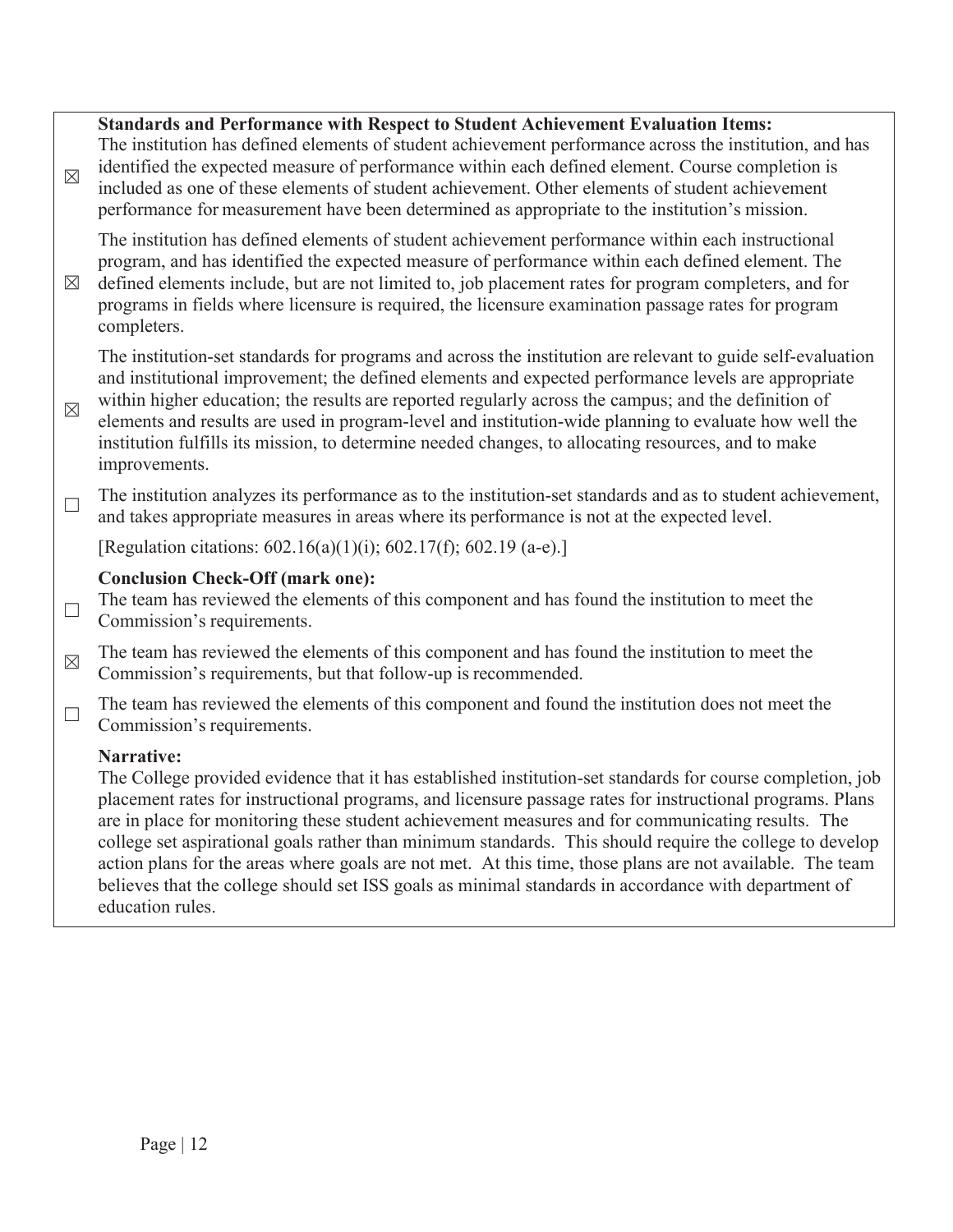#### **Credits, Program Length, and Tuition Evaluation Items:**

 $\boxtimes$  Credit hour assignments and degree program lengths are within the range of good practice in higher education (in policy and procedure).

 $\boxtimes$ The assignment of credit hours and degree program lengths is verified by the institution, and is reliable and accurate across classroom based courses, laboratory classes, distance education classes, and for courses that involve clinical practice (if applicable to the institution).

- $\boxtimes$  Tuition is consistent across degree programs (or there is a rational basis for any program-specific tuition).
- Any clock hour conversions to credit hours adhere to the Department of Education's conversion formula, both in policy and procedure, and in practice.
- ܈ The institution demonstrates compliance with the Commission *Policy on Institutional Degrees and Credits*.

[Regulation citations: 600.2 (definition of credit hour); 602.16(a)(1)(viii); 602.24(e), (f); 668.2; 668.9.]

#### **Conclusion Check-Off (mark one):**

- $\boxtimes$  The team has reviewed the elements of this component and has found the institution to meet the Commission's requirements.
- $\Box$  The team has reviewed the elements of this component and has found the institution to meet the Commission's requirements, but that follow-up is recommended.
- $\Box$  The team has reviewed the elements of this component and found the institution does not meet the Commission's requirements.

#### **Narrative:**

The technical review committee as well as the curriculum handbook has established a protocol for the review of all courses for length, depth, breadth, rigor, course sequencing, time to completion, synthesis of learning and minimum degree requirements. The institution does not have clock hour programs. The institution is mindful of scheduling courses to meet the needs of the students in all of its programs. The distance education subcommittee has established a protocol for the review of distance education courses. The institution has an infrastructure that is sufficient to maintain and sustain its distance education. The program review handbook is used to guide faculty and others to develop a comprehensive program review document. (Standard II.A.3, II.A.5, II.A.6, ER 9, ER 12, [Regulation citations: 600.2; 602.16(a)(1)(viii); 602.24(e), (f); 668.2; 668.9.], 602.16(a)(1)(iv), (vi); 602.17(g); 668.38.)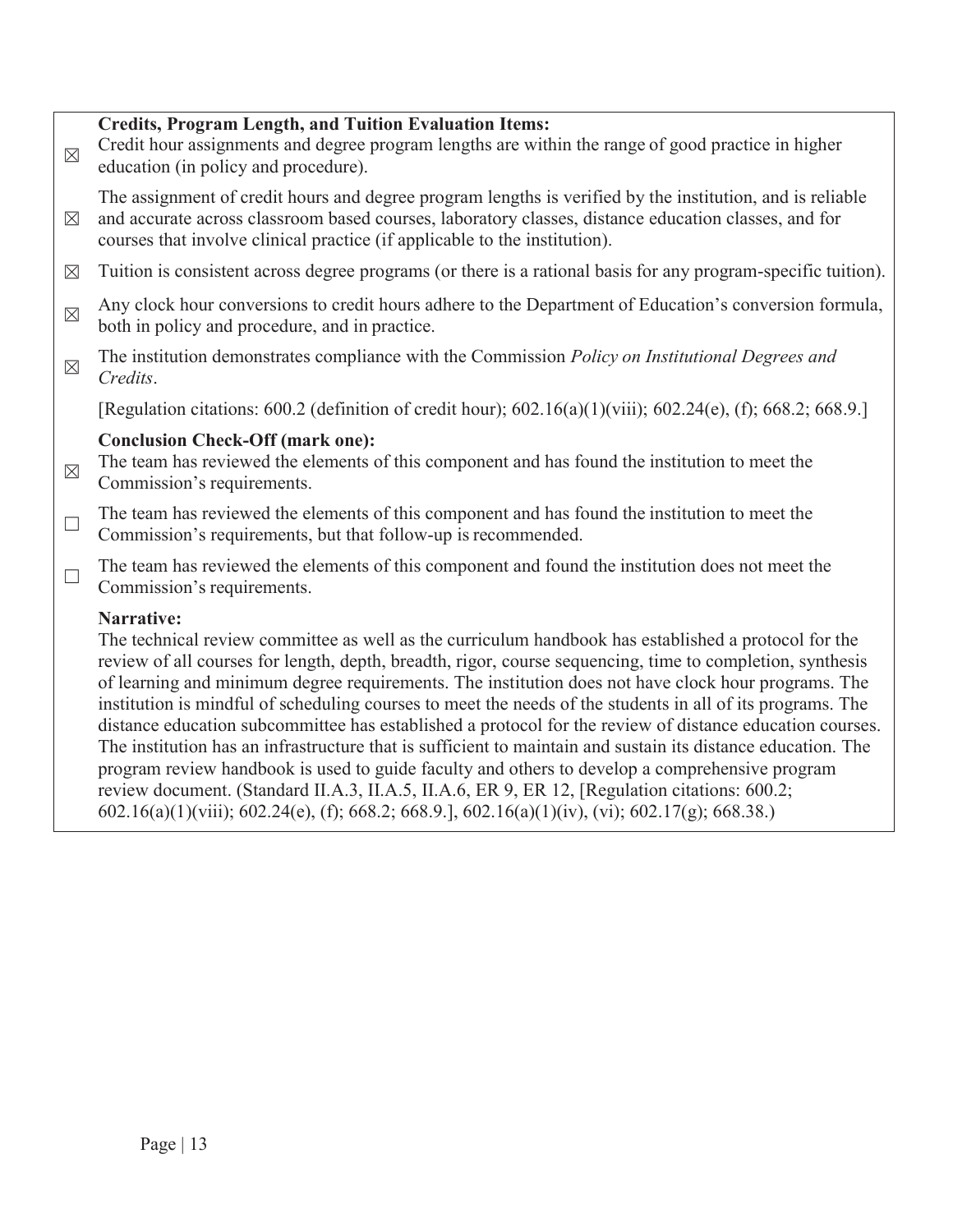#### **Transfer Policies Evaluation Items:**

- $\boxtimes$  Transfer policies are appropriately disclosed to students and to the public.
- $\boxtimes$  Policies contain information about the criteria the institution uses to accept credits for transfer.
- The institution complies with the Commission *Policy on Transfer of Credit*. [Regulation citations: 602.16(a)(1)(viii); 602.17(a)(3); 602.24(e); 668.43(a)(ii).]

#### **Conclusion Check-Off (mark one):**

- $\Box$  The team has reviewed the elements of this component and has found the institution to meet the Commission's requirements.
- $\boxtimes$  The team has reviewed the elements of this component and has found the institution to meet the Commission's requirements, but that follow-up is recommended.
- $\Box$  The team has reviewed the elements of this component and found the institution does not meet the Commission's requirements.

#### **Narrative:**

Awarding credit for college coursework completed at another institution requires a student to submit official transcripts showing successful completion of lower-division courses at an accredited institution. The transcript review process includes evaluation of the course description or/and syllabus from the originating institution. The process for requesting the evaluation of outside transcripts is not easily accessible. While it is described on the Counseling FAQ webpage and provided to entering students as part of the orientation process, it is not currently included in the College catalog or clearly described in the Schedule of Classes. (See College Recommendation 2)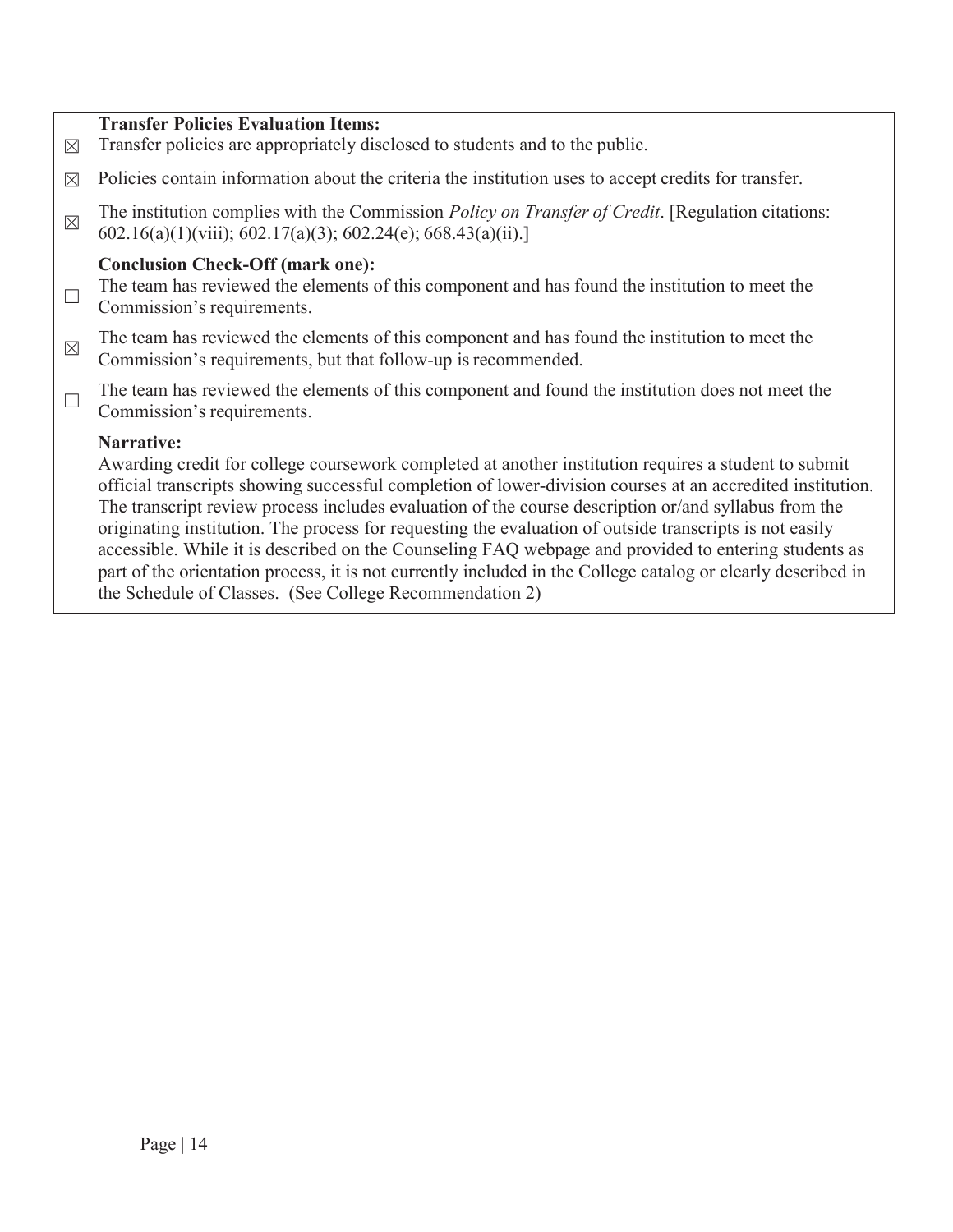## **Distance Education and Correspondence Education Evaluation Items:**   $\boxtimes$  The institution has policies and procedures for defining and classifying a course as offered by distance education or correspondence education, in alignment with USDE definitions.  $\times$ There is an accurate and consistent application of the policies and procedures for determining if a course is offered by distance education (with regular and substantive interaction with the instructor, initiated by the instructor, and online activities are included as part of a student's grade) or correspondence education (online activities are primarily "paperwork related," including reading posted materials, posting homework and completing examinations, and interaction with the instructor is initiated by the student as needed).  $\boxtimes$ The institution has appropriate means and consistently applies those means for verifying the identity of a student who participates in a distance education or correspondence education course or program, and for ensuring that student information is protected.  $\boxtimes$  The technology infrastructure is sufficient to maintain and sustain the distance education and correspondence education offerings. ܆ The institution demonstrates compliance with the Commission *Policy on Distance Education and Correspondence Education*. [Regulation citations: 602.16(a)(1)(iv), (vi); 602.17(g); 668.38.] **Conclusion Check-Off (mark one):**   $\Box$  The team has reviewed the elements of this component and has found the institution to meet the Commission's requirements.  $\boxtimes$  The team has reviewed the elements of this component and has found the institution to meet the Commission's requirements, but that follow-up is recommended.  $\Box$  The team has reviewed the elements of this component and found the institution does not meet the Commission's requirements. **Narrative:**  The team recommends that the college ensures regular and effective contact in online courses and refine policies, procedures and processes as needed to ensure that there is evidence that all online courses have regular and effective contact (II.A.2, II.A.7 and DE Checklist).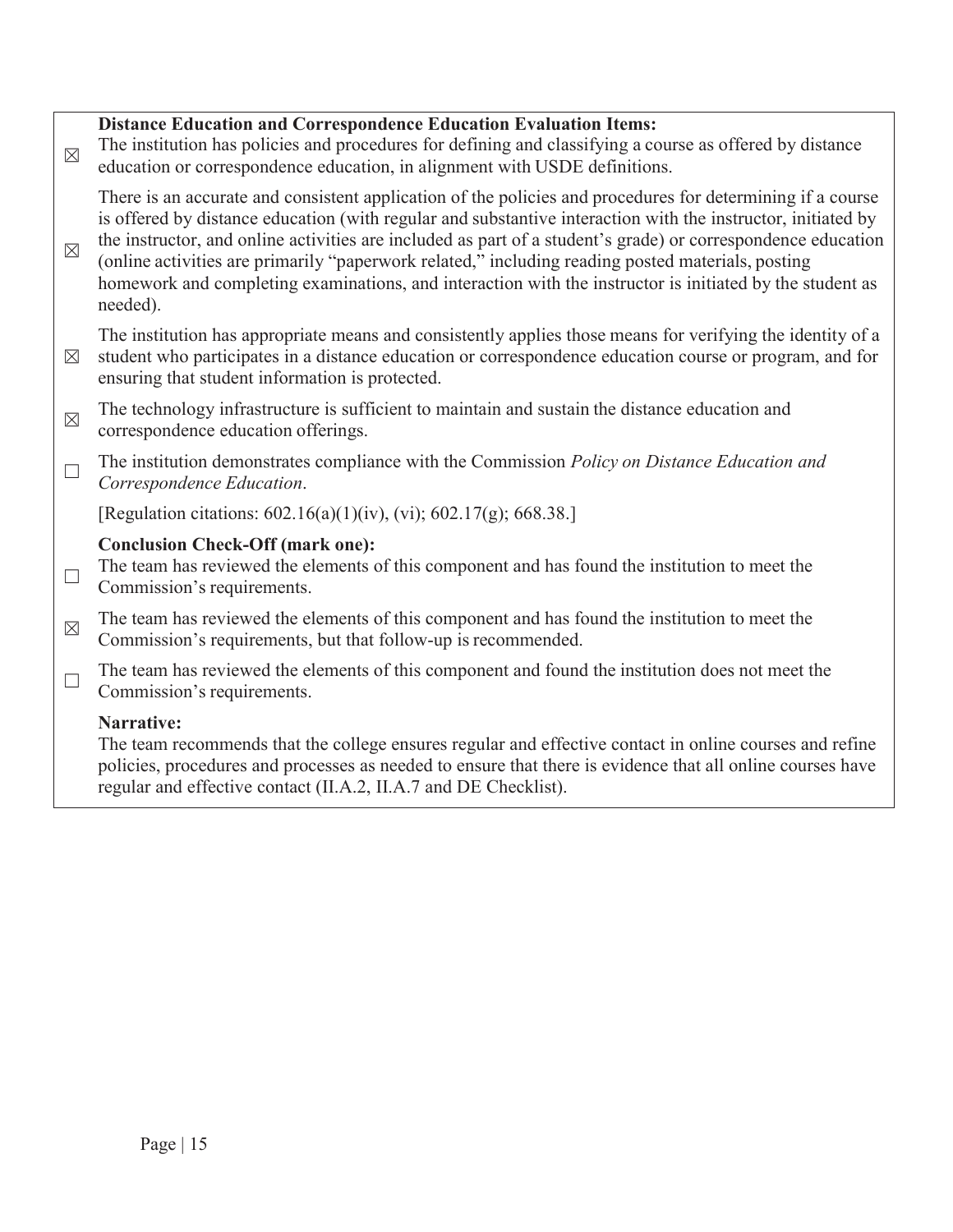#### **Student Complaints Evaluation Items:**

 $\boxtimes$  The institution has clear policies and procedures for handling student complaints, and the current policies and procedures are accessible to students in the college catalog and online.  $\boxtimes$  The student complaint files for the previous six years (since the last comprehensive evaluation) are available; the files demonstrate accurate implementation of the complaint policies and procedures.  $\boxtimes$  The team analysis of the student complaint files identifies any issues that may be indicative of the institution's noncompliance with any Accreditation Standards.  $\boxtimes$ The institution posts on its website the names of associations, agencies and governmental bodies that accredit, approve, or license the institution and any of its programs, and provides contact information for filing complaints with such entities. ܈ The institution demonstrates compliance with the Commission *Policy on Representation of Accredited Status* and the *Policy on Student and Public Complaints Against Institutions*. [Regulation citations:  $602.16(a)(1)(ix)$ ; 668.43.] **Conclusion Check-Off (mark one):**   $\boxtimes$  The team has reviewed the elements of this component and has found the institution to meet the Commission's requirements.  $\Box$  The team has reviewed the elements of this component and has found the institution to meet the Commission's requirements, but that follow-up is recommended.  $\Box$  The team has reviewed the elements of this component and found the institution does not meet the Commission's requirements. **Narrative:**  The institution has clear procedures for student complaints and has a systematic process for using this feedback for continuous improvement. The procedures are outlined in the College catalog, website, and

in publications within the Student Services division. Complaints are logged (and maintained) within the Student Services division and shared appropriately with concerned parties.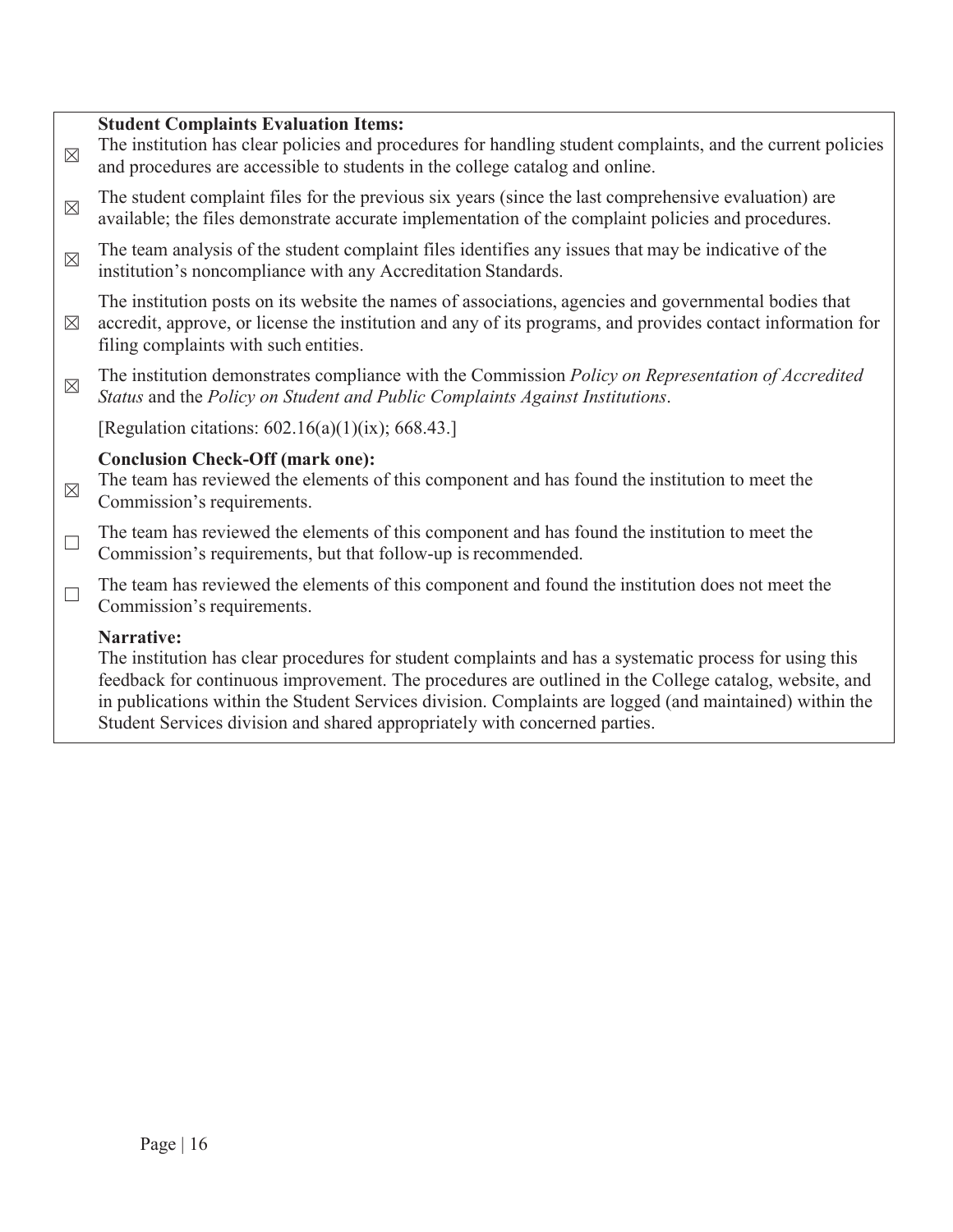| $\boxtimes$ | <b>Institutional Disclosure and Advertising and Recruitment Materials Evaluation Items:</b><br>The institution provides accurate, timely (current), and appropriately detailed information to students and<br>the public about its programs, locations, and policies.                                                                                                                                                                                                                                                                                                                                                                                    |
|-------------|----------------------------------------------------------------------------------------------------------------------------------------------------------------------------------------------------------------------------------------------------------------------------------------------------------------------------------------------------------------------------------------------------------------------------------------------------------------------------------------------------------------------------------------------------------------------------------------------------------------------------------------------------------|
| $\boxtimes$ | The institution complies with the Commission Policy on Institutional Advertising, Student Recruitment,<br>and Representation of Accredited Status.                                                                                                                                                                                                                                                                                                                                                                                                                                                                                                       |
| $\boxtimes$ | The institution provides required information concerning its accredited status as described above in the<br>section on Student Complaints.                                                                                                                                                                                                                                                                                                                                                                                                                                                                                                               |
|             | [Regulation citations: $602.16(a)(1)$ ](vii); 668.6.]                                                                                                                                                                                                                                                                                                                                                                                                                                                                                                                                                                                                    |
| $\boxtimes$ | <b>Conclusion Check-Off (mark one):</b><br>The team has reviewed the elements of this component and has found the institution to meet the<br>Commission's requirements.                                                                                                                                                                                                                                                                                                                                                                                                                                                                                  |
| $\Box$      | The team has reviewed the elements of this component and has found the institution to meet the<br>Commission's requirements, but that follow-up is recommended.                                                                                                                                                                                                                                                                                                                                                                                                                                                                                          |
| $\Box$      | The team has reviewed the elements of this component and found the institution does not meet the<br>Commission's requirements.                                                                                                                                                                                                                                                                                                                                                                                                                                                                                                                           |
| $\Box$      | Narrative:<br>Information about programs, locations, and policies is communicated to students and the public via the<br>College Catalog, the Schedule of Classes, and/or the College website. The College website provides<br>information about research and data gathering, planning, and the status on accreditation, including<br>annual reports. The College does not misrepresent program costs or job placement and employment<br>opportunities, offer money in exchange for enrollment, or guarantee employment in order to recruit<br>students. Scholarships are awarded based on specified criteria to support students in the pursuit of their |

educational goals.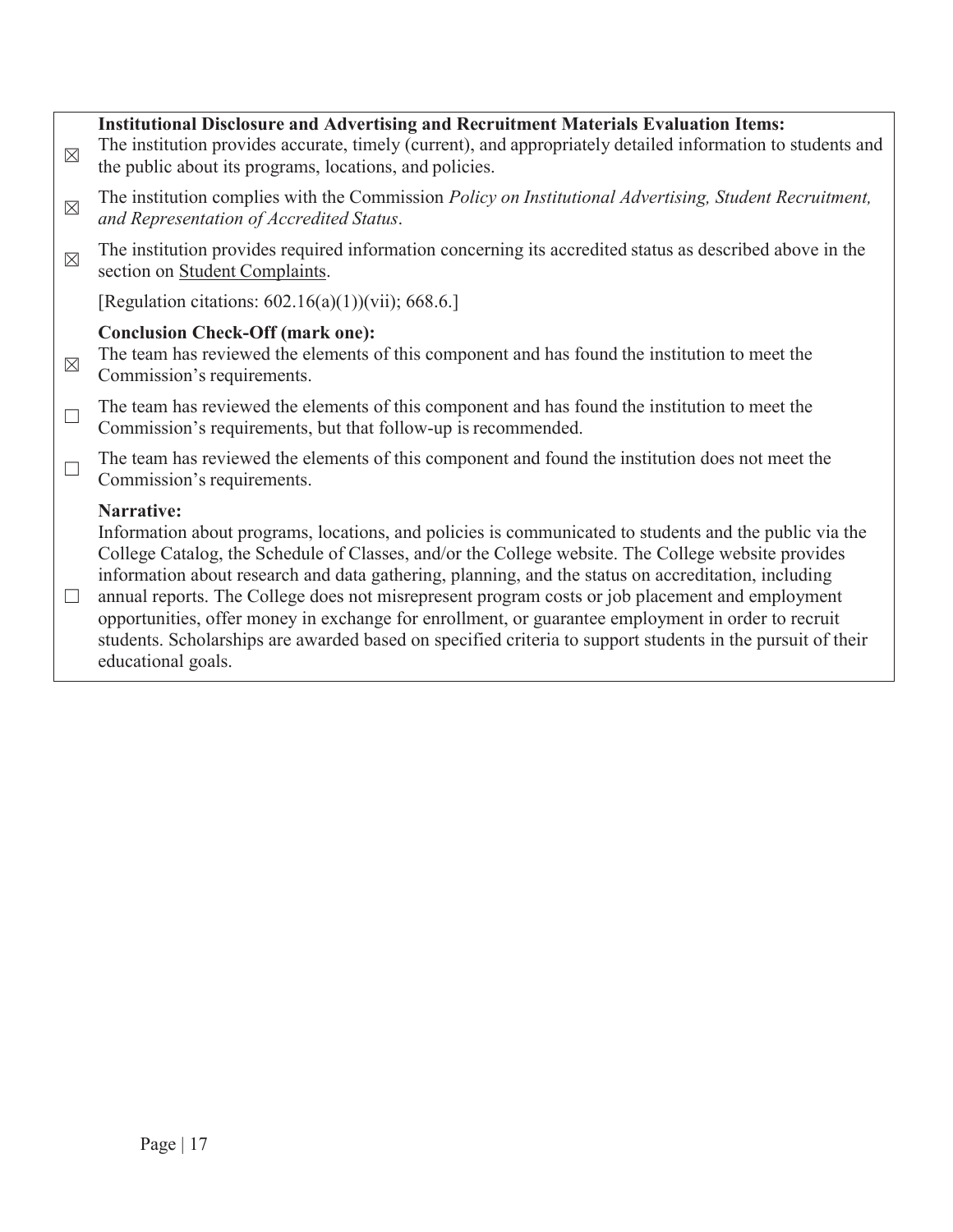| $\times$    | <b>Title IV Compliance Evaluation Items:</b><br>The institution has presented evidence on the required components of the Title IV Program, including<br>findings from any audits and program or other review activities by the USDE.                                                                                                                               |
|-------------|--------------------------------------------------------------------------------------------------------------------------------------------------------------------------------------------------------------------------------------------------------------------------------------------------------------------------------------------------------------------|
| $\times$    | The institution has addressed any issues raised by the USDE as to financial responsibility requirements,<br>program record-keeping, etc. If issues were not timely addressed, the institution demonstrates it has the<br>fiscal and administrative capacity to timely address issues in the future and to retain compliance with<br>Title IV program requirements. |
| $\boxtimes$ | The institution's student loan default rates are within the acceptable range defined by the USDE.<br>Remedial efforts have been undertaken when default rates near or meet a level outside the acceptable<br>range.                                                                                                                                                |
| $\times$    | Contractual relationships of the institution to offer or receive educational, library, and support services<br>meet the Accreditation Standards and have been approved by the Commission through substantive<br>change if required.                                                                                                                                |
| $\times$    | The institution demonstrates compliance with the Commission Policy on Contractual Relationships with<br>Non-Regionally Accredited Organizations and the Policy on Institutional Compliance with Title IV.                                                                                                                                                          |
|             | [Regulation citations: 602.16(a)(1)(v); 602.16(a)(1)(x); 602.19(b); 668.5; 668.15; 668.16; 668.71 et seq.]                                                                                                                                                                                                                                                         |
|             | <b>Conclusion Check-Off:</b>                                                                                                                                                                                                                                                                                                                                       |
| $\times$    | The team has reviewed the elements of this component and has found the institution to meet the<br>Commission's requirements.                                                                                                                                                                                                                                       |
| $\Box$      | The team has reviewed the elements of this component and has found the institution to meet the<br>Commission's requirements, but that follow-up is recommended.                                                                                                                                                                                                    |
| $\Box$      | The team has reviewed the elements of this component and found the institution does not meet the<br>Commission's requirements.                                                                                                                                                                                                                                     |
|             | <b>Narrative:</b><br>The College demonstrates compliance with Federal Title IV regulations.                                                                                                                                                                                                                                                                        |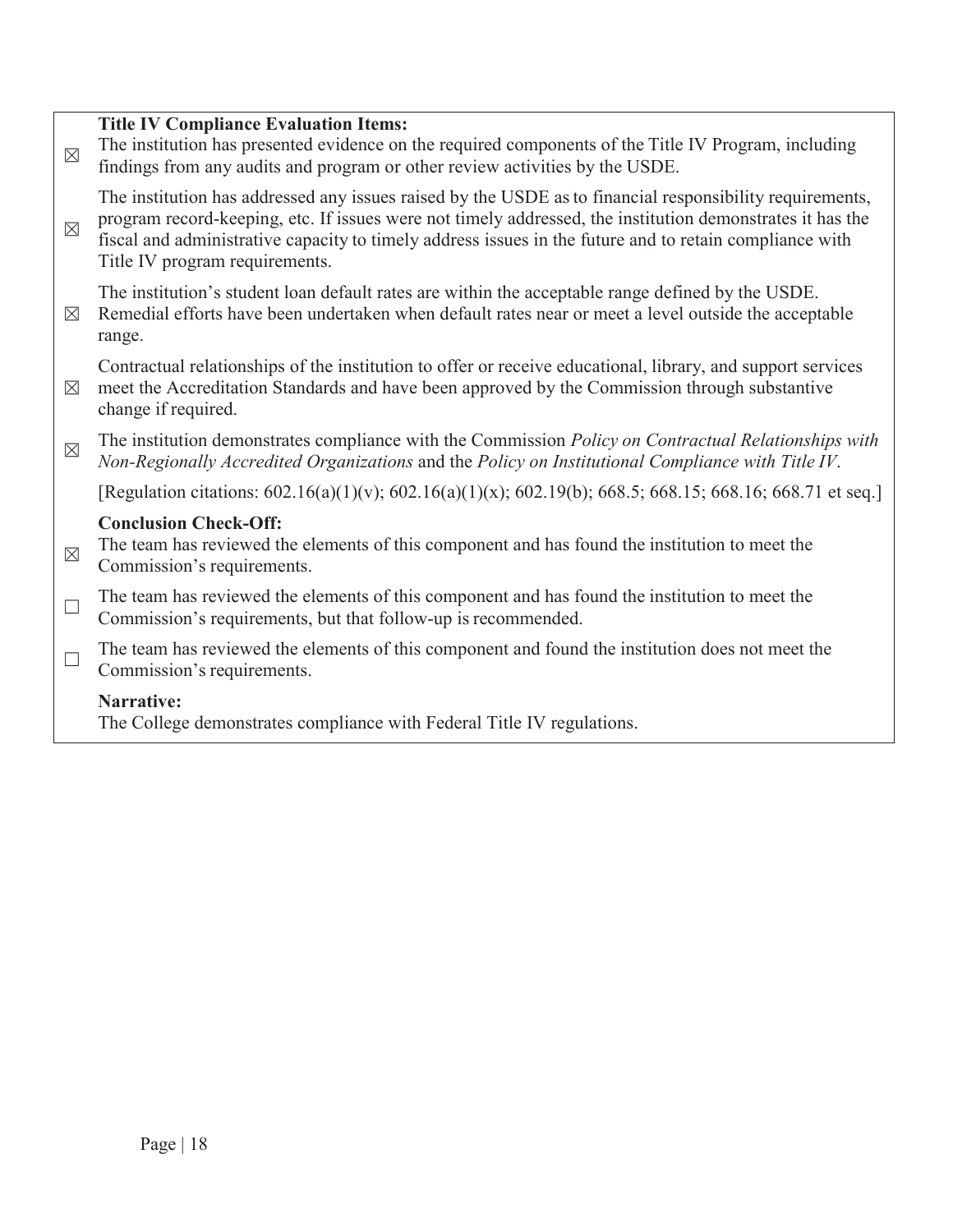# **STANDARD I: MISSION, ACADEMIC QUALITY AND INSTITUTIONAL EFFECTIVENESS, AND INTEGRITY**

## **Standard I.A: Mission**

#### **General Observations**

Victor Valley College has a clearly defined and mission statement, approved by the Board of Trustees in August, 2012. The mission statement drives institutional planning and is regularly assessed through the Program Review Allocation and Institutional Strategies for Excellence (PRAISE) process. The processes in place ensure that the mission is at the forefront of decisionmaking and is aligned with programmatic missions and goals. The college is in the process of reviewing and revising its mission and proposed revisions improve the specificity of the broad educational purpose by defining degrees and credentials awarded by the college. The mission statement is publicized throughout the college through the catalog, and the PRAISE processes.

#### **Findings and Evidence**

The College is in the process of updating its mission to better meet accreditation standards. The last major revision to the mission was approved by the Board of Trustees in August of 2012. The mission, at that time, defined the broad educational purpose of the institution as creating exceptional and accessible lifelong learning opportunities that lead to knowledge and skills needed for success in a global economy. The mission embeds a focus on educational innovation, multiculturalism and social responsibility. While the mission is appropriate to an institution of higher learning and demonstrates a commitment to student success, it did not explicitly define the student population, nor did it address the types of degrees, credentials and certificates that the institution offers. The college noted the need for including the types of awards in the mission, but indicated that the population is defined in the vision.

The draft updated version of the mission includes associate degrees, transfer preparation, and workforce development as part of the broad educational purpose. The draft does not include the intended population and the inclusion of workforce development does not clearly articulate that the college awards workforce certificates. The Board has reviewed the draft revisions and the mission has been referred back to the campus for further review. The college intends to bring the final revisions for Board review and approval in spring 2017. (Standard I.A.1)

The college has developed processes for analyzing how well it is meeting its mission through the implementation of its Program Review Allocation and Institutional Strategies for Excellence (PRAISE) process. A review of this process demonstrates that the college regularly reviews the relevance of the mission and that each program is required to align its programmatic mission with that of the college. Furthermore, the process utilizes student achievement and student learning outcomes to guide programs through an analytical review leading to planning goals. The process allows programs to demonstrate that contributions to the overall success at meeting the college mission. Institutional outcomes are reviewed on an annual basis through the college scorecard, which indicates changes in achievement outcomes related to the college mission and goals. (Standard I.A.2)

The college mission, vision and core values are used throughout the college in the decisionmaking process. The mission drives the college Educational Master Plan goals, which is used as the central planning document for the college. Each program includes its own mission and goals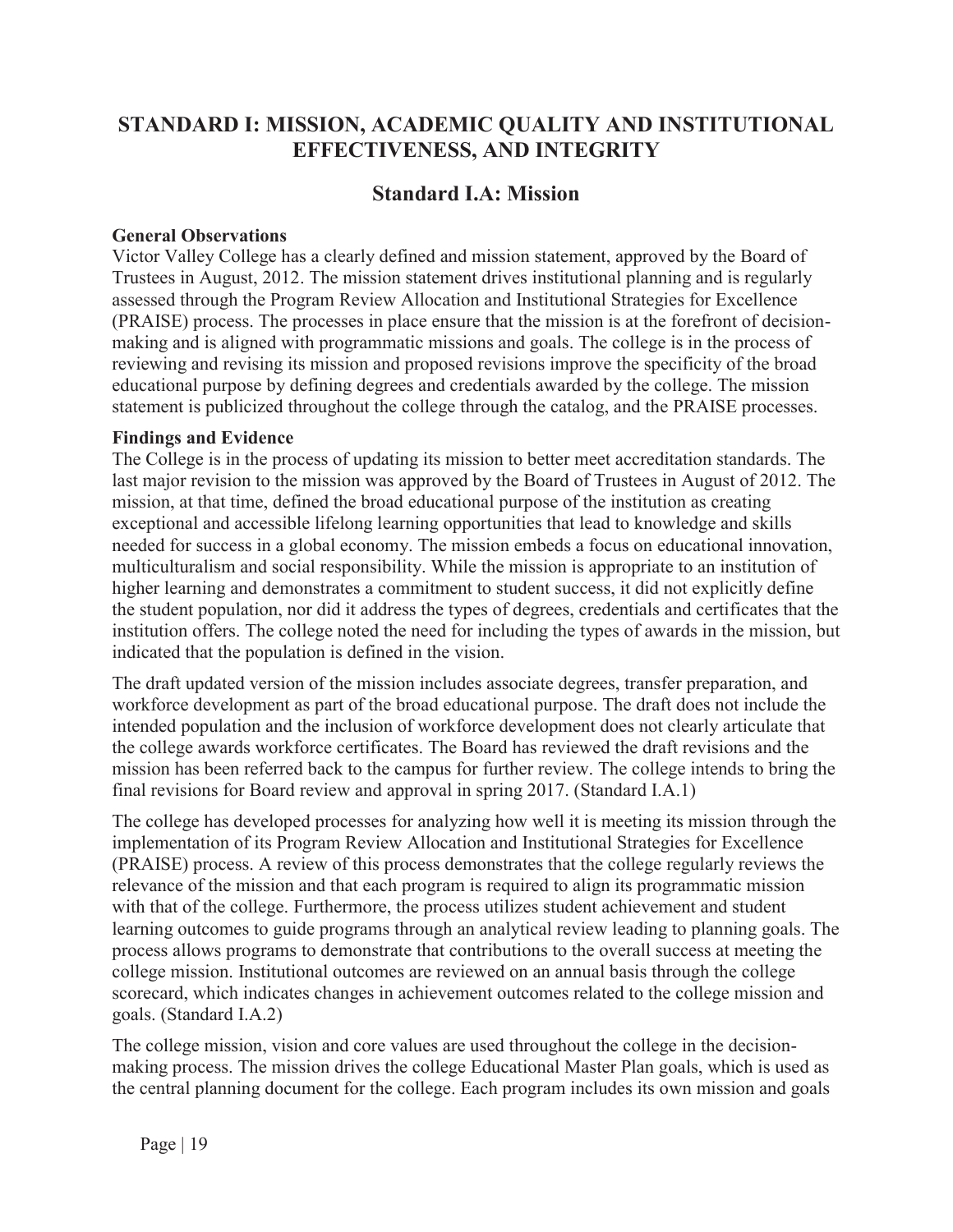in the Educational Master Plan, which align with the college mission and goals. The team confirmed that the PRAISE process serves as the basis for integrated planning and the commitment of resources. Minutes and documents from shared governance committees demonstrate that the college provides resource augmentations through a system of prioritization built on the relevance to the institutional mission and Educational Master Plan goals. (Standard I.A.3)

The Board of Trustees approved the current mission statement in August, 2012 after it was vetted through the college's participatory governance approval process. The mission is in the process of review and has incorporated accreditation standards and the PRAISE results in the evaluation. The mission is prominent in the college catalog, on the college website and used throughout the planning and PRAISE processes. (Standard I.A.4, ER 6)

## **Conclusion**

The College meets the Standard and ER 6.The team encourages the college to consider more explicitly labeling workforce certificates and the intended student population during the mission revision process. The college has defined triggers for review of the mission, however, the college would benefit from integrating its review cycles and making explicit the period for the evaluation and revision of the mission.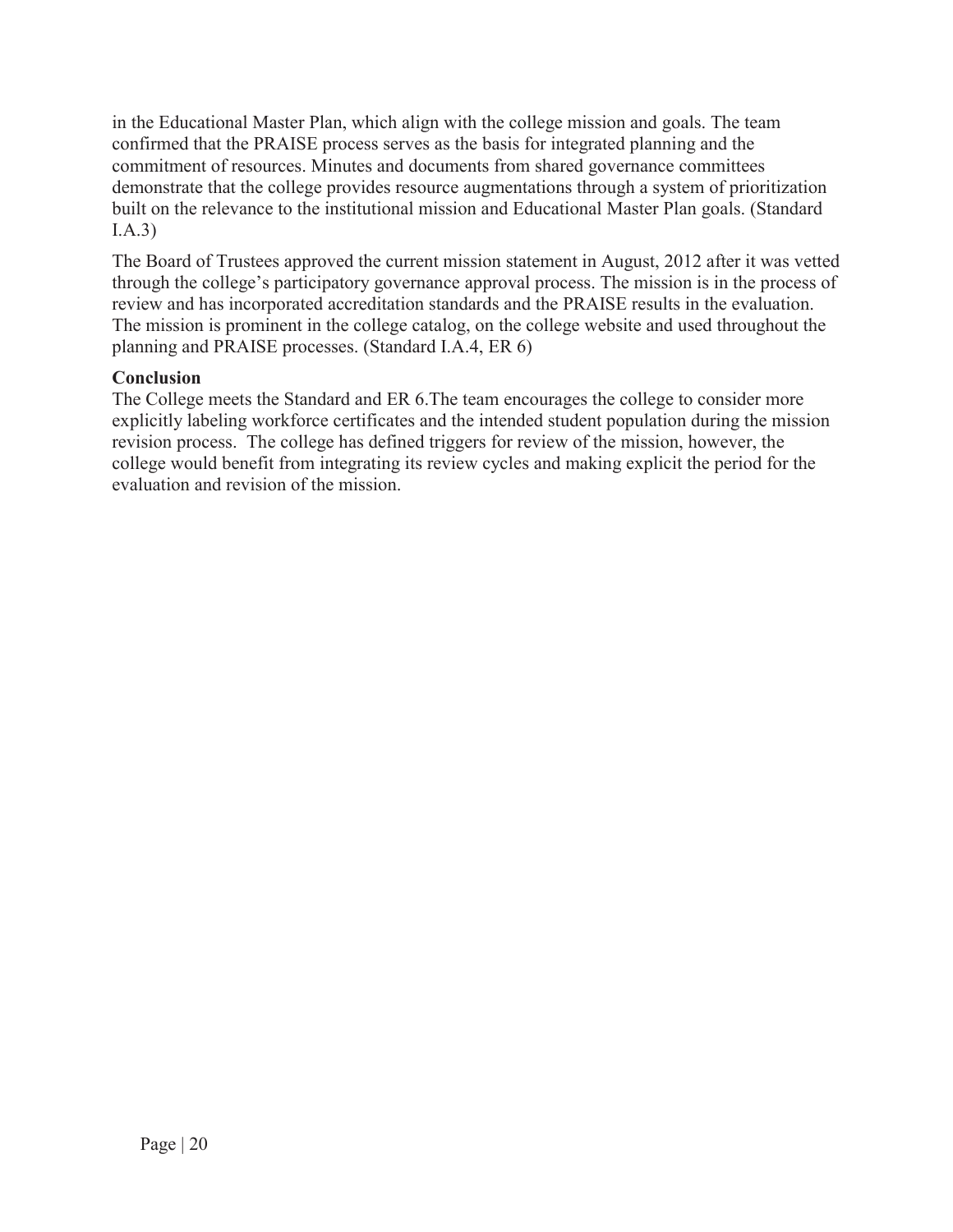# **Standard I.B: Assuring Academic Quality and Institutional Effectiveness**

### **General Observations**

The college has a culture of evaluation. The team found evidence that all constituents are invested in the PRAISE process and have worked to improve the integrated planning process. The college effectively uses student achievement and learning outcomes to identify areas in need of improvement and to guide the college's planning and resource allocation process. The college should continue this work by completing the Program Learning Outcome assessment cycle and by putting in place procedures to disaggregate learning outcomes by student demographic. The college effectively reviews its PRAISE processes on an annual basis, but lacks a defined, systematic and regular cycle of evaluation of planning and governance processes, and its policies and procedures.

### **Findings and Evidence**

Victor Valley College has developed a culture built on integrated planning with the PRAISE process serving as the central driving force for dialog on institutional improvement. PRAISE provides a venue for faculty and staff dialog on student learning and achievement outcomes. The analysis, dialog and needs assessments are then condensed to program goals and resource requests which are vetted through administrative and shared governance groups. This processes pushes dialog across the college, including the Student Success Committee, Finance and Budget Committee, Facilities Committee, Technology Committee and College Council. The college also reports annually on the success of the Educational Master Plan through a student success scorecard, which is presented to the Board of Trustees and the College Council. The results of the dialog include the development of a taskforce to improve tutoring services, the creation of new facilities to support the welding program and a continued focus on improving critical thinking as an Institutional Learning Outcome. (Standard I.B.1)

The college has developed extensive support of student learning outcomes at the course level. Through the leadership of the Academic Senate and the SLO Assessment Committee, the college has developed standards resources to support the development, assessment and use of learning outcomes. Learning outcomes at the program level are housed in the curriculum inventory system, but have yet to be fully assessed. The college has used an authentic assessment to measure Institutional Learning Outcomes and identified critical thinking as an area of improvement. Following the evaluation, improvement plans have been implemented and a reevaluation is in the planning stages for next year. While mapping has been used to align course, program and institutional learning outcomes, few authentic assessments have been conducted at the program level. In addition, the Service Area Outcomes (SAOs), which are used to assess student support services are incomplete and little assessment has been conducted. The team confirmed the statement in the self-evaluation that the college has not closed the loop on program learning outcomes. The timeline for completion of the program learning assessments has passed and the college is working to complete these tasks. The assessments that have been completed for course, program, and service area outcomes, are included in the PRAISE process and used as part of a regular review of instructional and support programs. (Standard I.B.2, ER11)

The development of Institutional set standards (ISS) of student achievement is a new process for the college and were established in 2016. The process for developing the ISS included dialog and analysis with the academic senate. The process aligned with efforts to set goals through the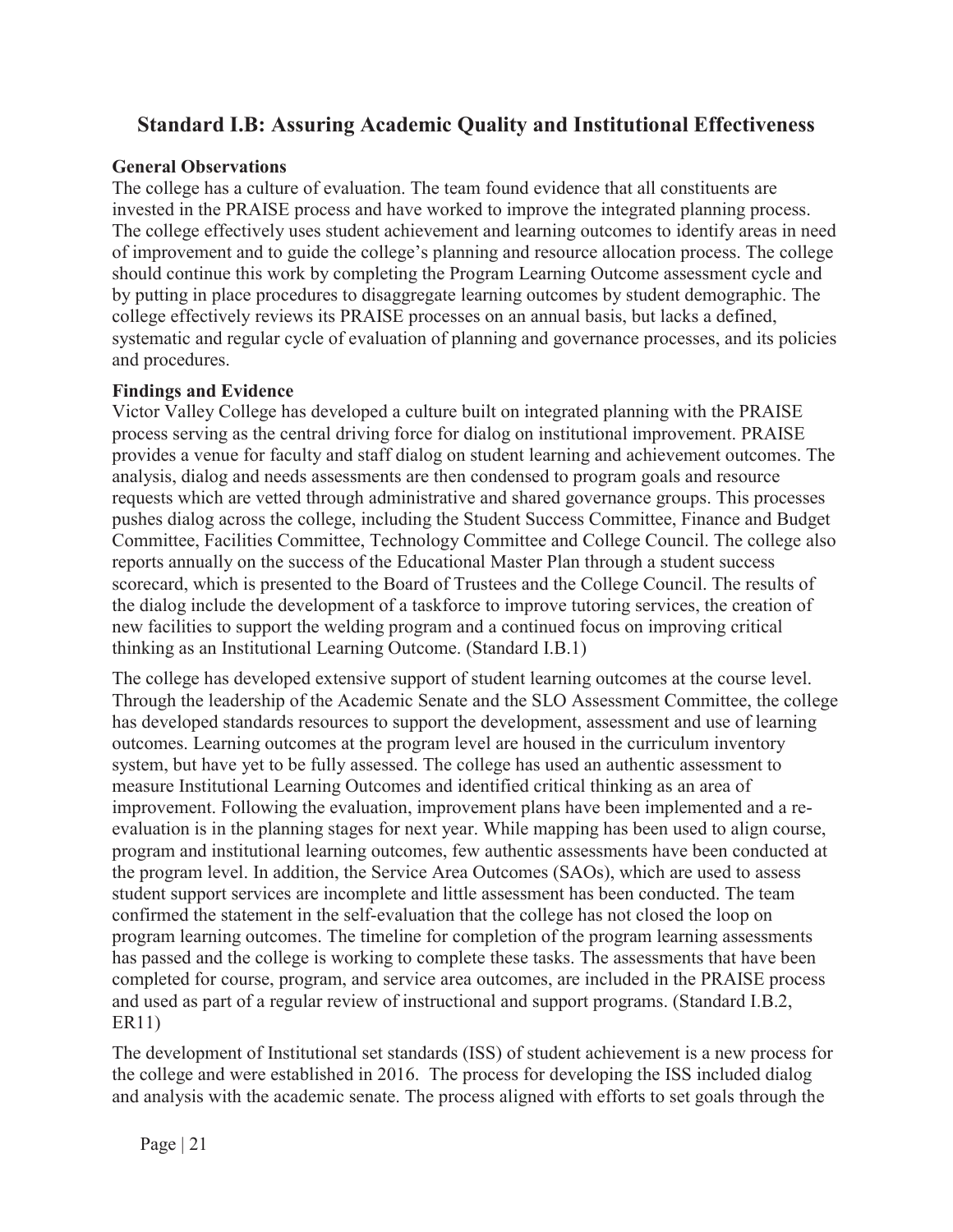statewide IEPI process and institutional planning. The college chose to set standards above what has been historically achieved. The reasoning offered is that this will push the college to focus on institutional improvement. Unfortunately, the process is new to the college and there are no processes for developing improvement plans for those areas falling below the standard as required by Department of Education rules. Some outcome levels are currently below the standard and there is no evidence of specific improvement plans. The college has plans to add the ISS to the PRAISE process, but to date this has not been completed. This process will also allow the programs to respond to the specific achievement related to job placement and license pass rates, which also have outcomes falling below the ISS. (Standard I.B.3)

The college's PRAISE process integrates assessment of learning outcomes, analysis of achievement data and the programmatic planning. The Office of Institutional Effectiveness provides data on student enrollment and achievement outcomes that includes disaggregation by specialty programs, such as honors, distance education, and, more recently, student demographics. This program review process is integrated with the annual resource allocation process and feeds into shared governance committees throughout the institution. The process occurs on a three year cycle with all programs having the ability to provide annual updates to demonstrate improved outcomes and support additional needs. The PRAISE cycle includes a tiered review process to identify programmatic and institutional need and utilizes an institutional rubric for prioritizing resources. Those resources best justified in the PRAISE process and with the greatest alignment to the college Educational Master Plan receive the highest prioritization.

In addition to the PRAISE reports, achievement data is used throughout the college to annually review the Educational Master Plan, SSSP and Equity Plans. Dialog on student achievement occurs through all shared governance groups and has led to strategies for improved student outcomes. Student equity gaps have been identified in the college equity plan and there are strategies identified for addressing these gaps and improving outcomes for those populations with lower achievement rates.

The team found that program faculty and staff analyze and discuss student learning and achievement data within the context of the PRAISE process and to justify program resources and plans for improvements. The college noted concerns about the data integrity and the need for growth in understanding and use of data. The college has requested support to address these issues from the state IEPI and will have a support team arriving in late March. Learning outcomes have not yet been disaggregated and the college has not established a process to complete this level of disaggregation. Disaggregation has occurred through achievement data in the PRAISE system and provides programs with the opportunity to review and analyze data to identify equity gaps and areas of improvement. The improvements in the system should allow the college to increase the use of data to perform such analysis and planning. Additionally, the college's separation of instructional and non-instructional programs has led to varying quality and support between the two groups. The college would benefit from reviewing the support for non-instructional units in the PRAISE process. (Standard I.B.4, I.B.5, I.B.6)

The college does not have a defined process of regularly and systematically reviewing its planning process. The planning process resulting in the Educational Master Plan does not indicate a concrete timeline or evaluation process. The PRAISE process and associated resource allocations processes integrated with PRAISE are evaluated annually through a system of surveys and institutional dialog. The college could benefit from institutionalizing the evaluation process in their very detailed administrative procedures and from using the PRAISE evaluation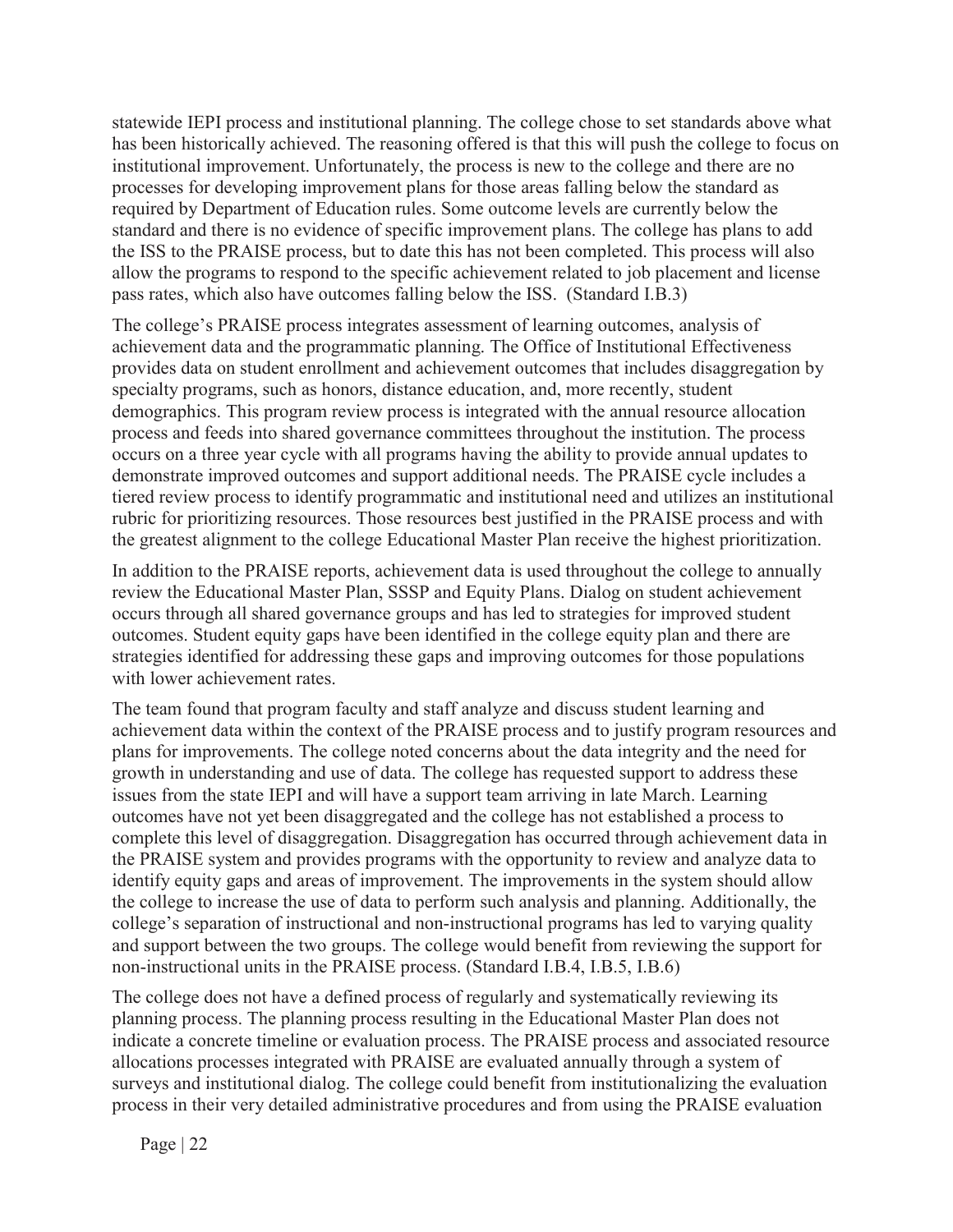process as a best practice for systematic and inclusive review. As the college has already developed a taskforce to review and revise the Educational Master Plan, there is an opportunity to build the evaluation of the planning process into this groups defined tasks. The team also identified the need to create a cycle of evaluation of its governance processes, including a regular review of Board Policies, Administrative Procedures, committees and governance processes. Committees differing processes for evaluating the effectiveness of the committee structures and work and would benefit from the establishment of a standard process to ensure all processes and governance structures are regularly evaluated. The college has a culture of evaluation and the development of a defined cycle in these areas would further this culture and efforts for institutional improvement. (Standard I.B.7)

The team found evidence to indicate that the college communicates the results of its assessment and evaluation activities and values participation in the governance process. The college annually reports out to the Board of Trustees and the governance committees on progress made toward achieving the Educational Master Plan goals through college's scorecard. Additionally, the PRAISE process provide learning and achievement data, analyzed and evaluated at the program level, to administrators and various planning committees for review in the resource allocation process. The college has a strong web presence for SLOs, program review (PRAISE), and other institutional effectiveness indicators. The team confirmed that participation in the college's processes have led to robust discussions on institutional improvement. As previously described, the college has sought additional support in expanding data capacity and integrity through the statewide IEPI process. (Standard I.B.8)

The college demonstrates a continuous, broad-based program review and integrated planning process. There is evidence of integration between planning and resource allocation that leads to accomplishment of its mission and improvement of institutional effectiveness and academic quality. The PRAISE process is the prime vehicle for integrating program review, evaluation of student needs, program planning, resource allocation, and the fulfillment of the Educational Master Plan. The goals of the Educational Master Plan and the college mission are integrated into program review and require program level evaluation and planning to align with these goals. Additionally, each program's specific goals are noted in the Educational Master Plan in support of the institutional-level goals. The process ensures that all programs planning is in support of the mission and Educational Master Plan. The completed planning and evaluation is provided to committees throughout the campus to feed into facilities and technology planning. As an example, the results of a 2011 Welding PRAISE report led to the development of improved instructional facilities and equipment for that program. Hiring of classified staff and faculty are also driven by this process. (Standard I.B.9, ER 19)

### **Conclusion**

The college meets the Standards I.B.1, 4, 5, 6, 8, 9 and ER 19. The college does not meet the standard for Standards I.B.2, I.B.3, I.B.7 and ER 11.

While the college has completed all of the course learning outcomes process, it has struggled with program learning outcomes and service area outcomes. The college has evaluated less than half of the program learning outcomes and the service area outcomes are ill-defined and have not been fully assessed. The college has developed institutional set standards, but has not developed a process for addressing instances when the college falls below the standard. This has become problematic, as the college set their standards higher than they currently achieve. The college has developed and implemented a successful and widely supported integrated planning process, but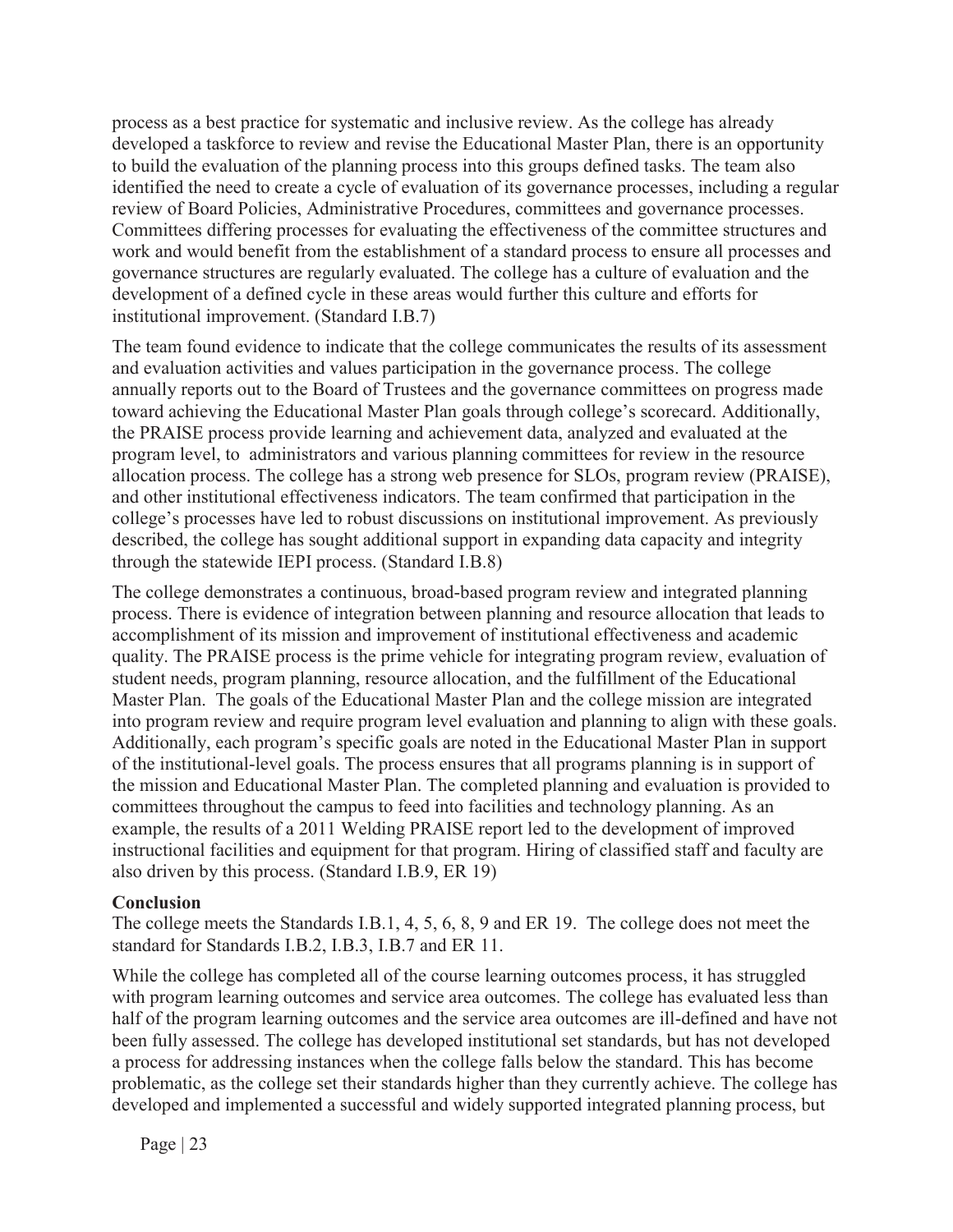has not yet developed a cycle for regular evaluation of governance processes, committees, policies and procedures. The college does review and evaluate some of these processes in pieces, but it has not done so in a systematic manner on a set review cycle.

### **Recommendations for Improvement and Compliance**

See Recommendations 1 and 3 (Compliance) and Recommendation 2 (Improvement).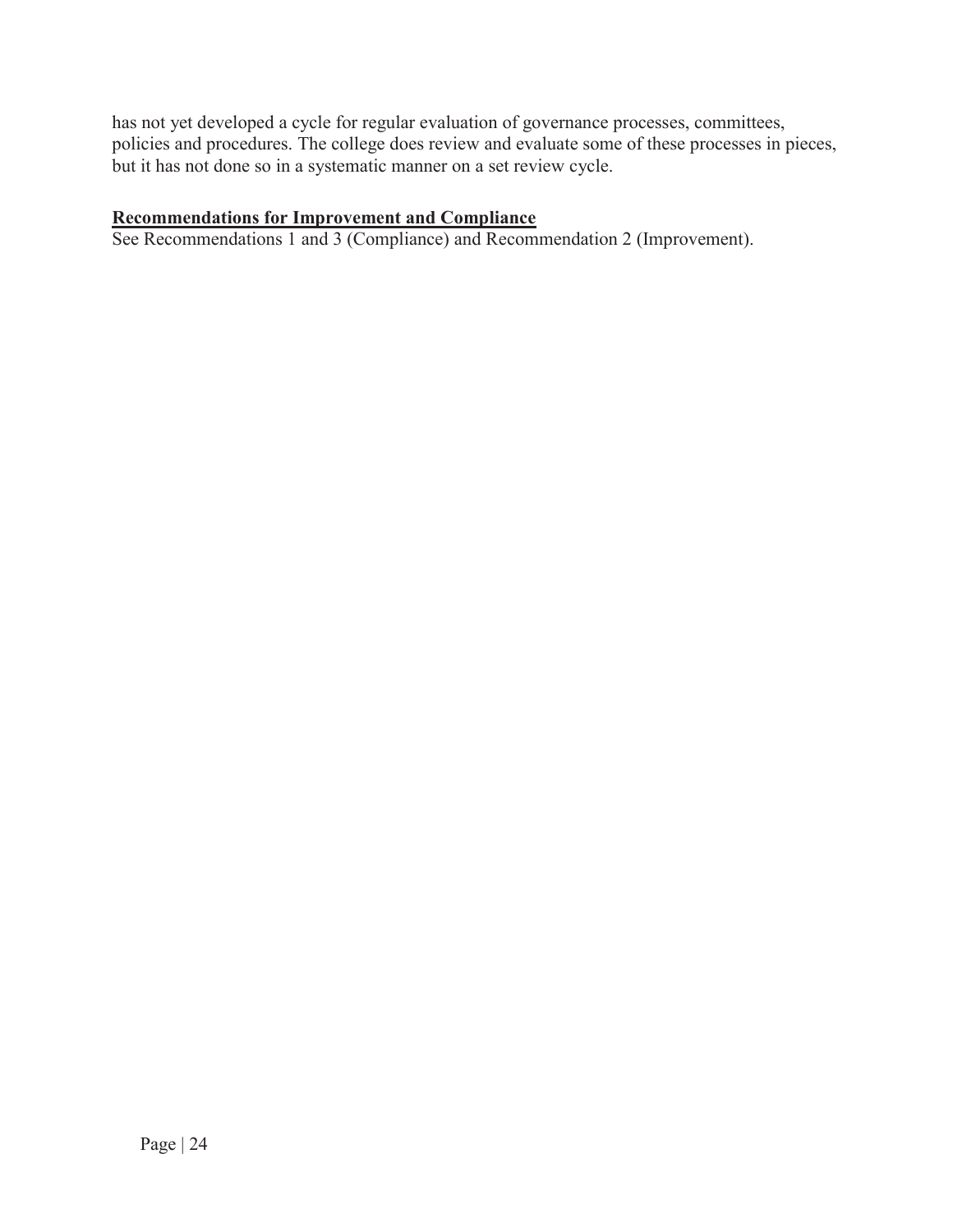# **Standard I.C: Institutional Integrity**

#### **General Observations**

The College demonstrates institutional integrity through a variety of means, including maintaining appropriate relationships with Federal, State, and other agencies. The college has processes in place to review and publish accurate information for students and the public. The college catalog contains much of the required information and the college website provides information on the college programs, including student achievement data. Board Policies, Administrative Procedures and other documents are posted online and used to support the integrity of the institution.

#### **Findings and Evidence**

Information pertaining to the College's mission statement, educational programs, and support services is provided to the campus community and the public through a variety of means, including the College Catalog, Schedule of Classes, course syllabi, and the college websites. The accredited status of the College and its programs is provided on the College website, and in the College Catalog.

In addition, the Office of Institutional Effectiveness collects and publishes information related to student success and the achievement of the college's Educational Master Plan. Annual scorecards are made available to the public to demonstrate the results of institutional effectiveness efforts. Additional data at the program level are provided through the program review PRAISE process and include data and evaluations of student learning and achievement outcomes. These data and reports are available internally to the committee and employees through a SharePoint system. Students have access to course level student learning outcomes on the course syllabus. However, program level outcomes and learning outcomes results are not available publicly. (Standard I.C.1)

The college has college catalogs and schedules of classes available online for students. The catalog is fully updated every two years and has addendums annually to address changes in curriculum. The college has a systematic process for the review and development of the catalog. The process includes all divisions across the institution, as well as faculty in academic programs. Currently the catalog fails to list program and course learning outcomes. The Institutional Self-Evaluation Report indicates that this is due to space constraints. However, the posting of the catalog in an online format should allow these outcomes to be listed through a standard print or interactive format. The catalog indicates that there are some restriction on transferring credit to the institution in some programs, but there is not a clear policy on transfer of credit available to students in the catalog or any other publicly available format. (Standard I.C.2, ER 20)

The college has a systematic process for the evaluation of learning outcomes at the course and program level. However, a majority of programs have failed to assess the program level learning outcomes. Course level learning outcomes have been fully evaluated and the program review process provides venues for evaluation and use of student achievement and learning outcome results. Student achievement data is widely available to the public. The college learning outcome results are available only to the internal campus constituents. (Standard I.C.3 and ER 19)

The college catalog provides information on courses and programs. The team found that the course descriptions listed in the catalog were aligned with the curriculum system (Curricunet)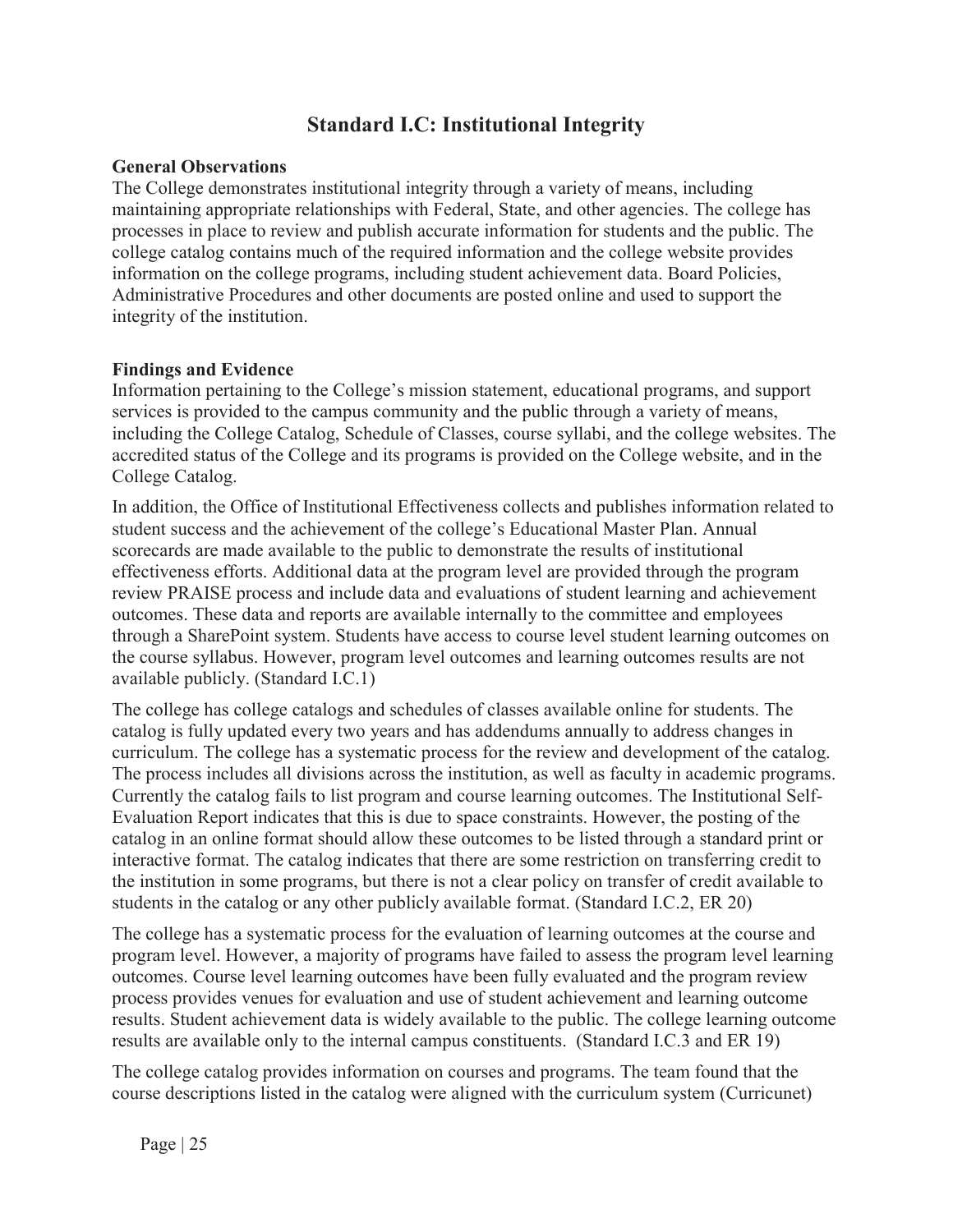with some exceptions. There is need for the college to continue its work to improve the curriculum documentation processes and to further align courses and programs in the various systems of record. All educational programs are listed in the catalog and identify the program requirements. Student learning outcomes are provided to students through the course syllabus. (Standard I.C.4)

The team confirmed that the college regularly reviews most policies and procedures. In some cases, Board Policies and Administrative Procedures have not been updated recently. The college is in the process of addressing this issue and has a timeline for reviewing many of the policies that have not been reviewed in some time. The college has built much of its shared governance, decision-making and planning processes around PRAISE and has annually evaluated this process leading to many improvements. The team noted that faculty, staff and administrators were widely aware of policies and procedures and work to effectively implement them in the regular course of work. (Standard I.C.5)

Information about tuition and student fees is listed on the college website. The college catalog and schedule of classes provides information on fees related to student activities and student government, but does not include the enrollment fee and tuition schedule. The catalog includes information on fee payment process. Additionally, the college provides information on total cost of CTE programs through gainful employment reports on the college website. (Standard I.C.6)

The team confirmed that the college has approved Board Policies and Administrative Procedures defining academic freedom. The Policy has been established for more ten years and has been revised through the years, with the most recent revision occurring in 2009. The policy focuses on a free inquiry and the responsibility of faculty in the curriculum development process. Academic honesty and integrity is defined in Board Policy, which provides clear guidelines for student conduct. The policy also includes consequences for failing to follow the policy. (Standard I.C.7, I.C.8 & ER 13)

Based on Board Policy, faculty members are expected sustain the optimal learning environment and allow for the fee exchange of ideas. The policy on academic freedom calls for faculty and students to responsibly identify opinions as opinions. The team confirms the college's assessment that further enhancement of ethical standards regarding personal conviction be investigated. (Standard I.C.9)

The college does not require conformity to specific codes of conduct other than the standards of student conduct and the ethics policies noted, and does not offer courses or programs in foreign locations. (Standard I.C.10, I.C.11)

The team found that the college has a culture of assessment and integrated planning. Triggered by previous accreditation findings, the college has worked continuously to improve institutional effectiveness and comply with all accreditation standards and eligibility requirements. For example, the annual review of the PRAISE process has included dialog on what is missing to meet standards. The college in the current review cycle is planning to integrate institutional set standards into the program review process. The team found the college to be incredibly responsive to commission and team requests. The college has completed required substantive changes regarding aviation and distance education and has submitted required documentation to the commission as requested. The College discloses appropriate information as required by the Commission, including displaying its accredited status on its website and in printed materials such as the College Catalog.

Page | 26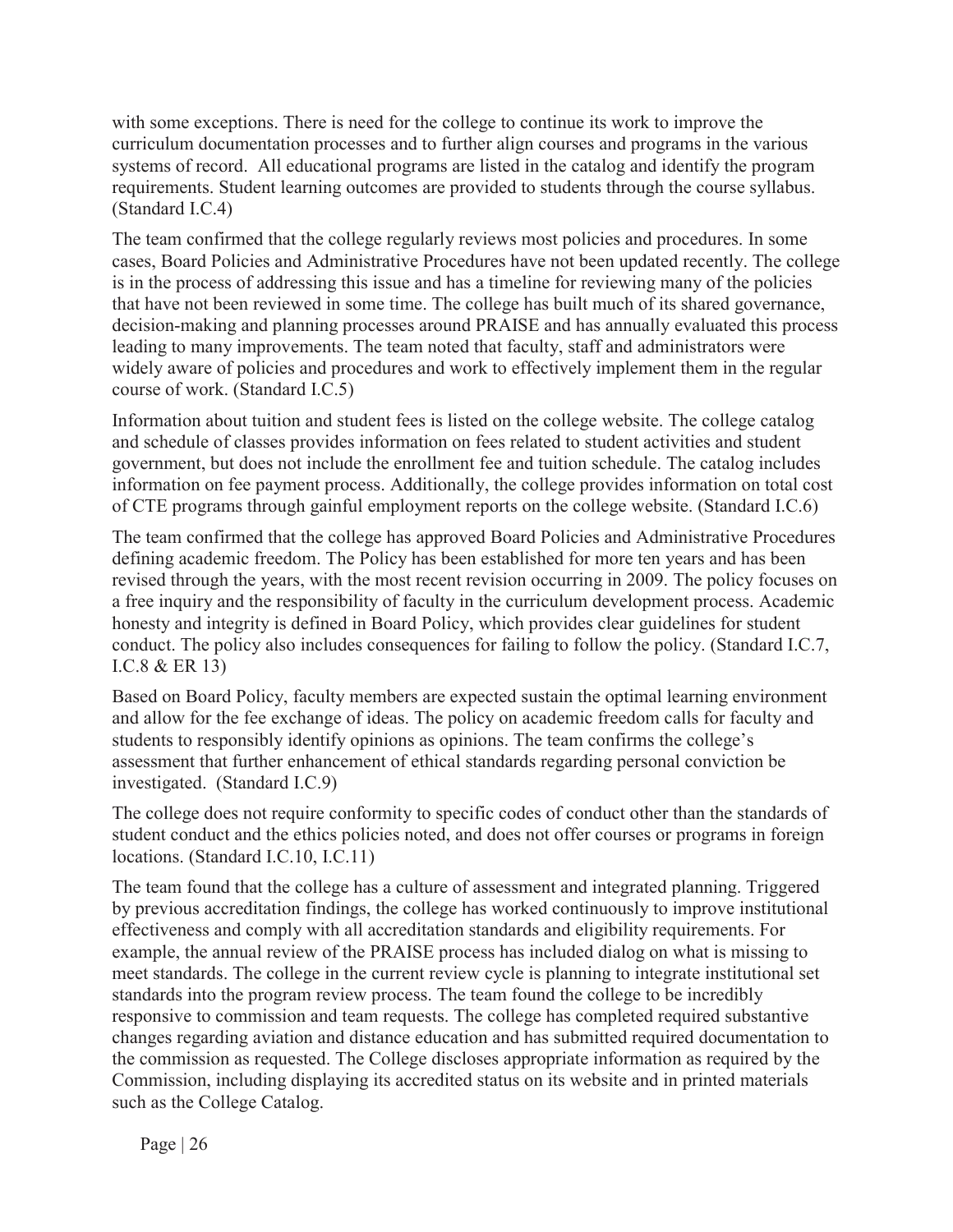The team confirmed that the college accurately describes itself to and maintains honest forthright relationships with outside agencies. The college is in good standing with California Community College Chancellor's Office and provides required reports through MIS and as requested. The college has reported some issues with data submission to the State and has since contracted with a third party to ensure that all state reporting is accurate and timely. The college constituents has indicated that these changes have been effective in addressing concerns regarding state reporting. Additional state reporting related to reports and budgets such as those required for the Student Success and Support Program (SSSP) and Student Equity funding.

The college also submits all required reports to the U.S. Department of Education, external agencies, and accrediting agencies. This includes all required data for IPEDS reporting and Federal Title IV regulations affecting the administration of financial aid programs. The college submits all audits required by state, federal and external agencies in a timely manner. These audits, reports and all correspondence from the Commission are posted on the webpage, including the college self-evaluation and follow-up reports and the associated evidence. (Standard I.C.12, I.C.13, ER 21)

The team confirmed that the College does not have investors, related, or parent organizations requiring financial support, or external interests. The college's integrated planning system places educational quality and student need at the center of decision-making and financial decisions. (Standard I.C.14)

### **Conclusion**

The College meets the Standard and ER 13, 19 and 21, except I.C.2, I.C.7 and ER 20

The college has a number of policies and administrative regulations in place to promote honesty, responsibility, ethical conduct, and academic integrity that apply students and employees. The college catalog does not include a transfer of credit policy and no such policy can be found in Board Policy or Administrative Procedures. College forms indicate that not all credits will be accepted and there are additional programmatic stipulations, but no general policy exists.

## **Recommendations for Improvement and Compliance**

See Recommendations 3 and 4 (Compliance).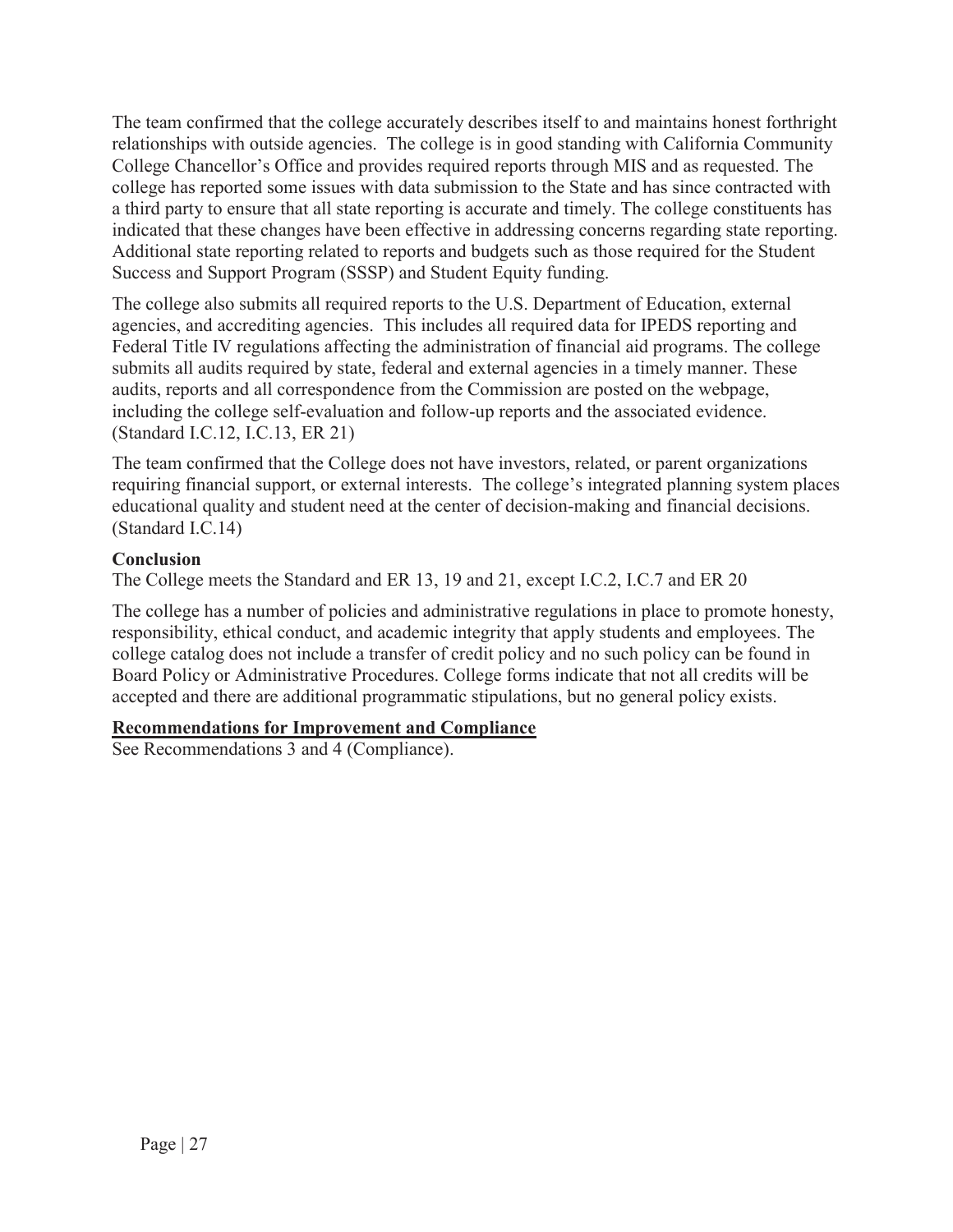# **STANDARD II: STUDENT LEARNING PROGRAMS AND SUPPORT SERVICES**

## **Standard II.A: Instructional Programs**

#### **General Observations**

The Instructional Programs at Victor Valley College encompass a comprehensive community college with a wide array of offerings in basic skills, noncredit, general education, and career and transfer courses that includes degrees and certificates. The College has made significant investments to better identify the needs to serve students with academic support services like the expansion and consolidation of the Math Success Center, Basic Skills Lab, and Writing Center as a centralized support in the Advanced Technology Building. Through the interview process, the College has increased the participation of students in academic support services and encouraged faculty investment in developing strategies to assist students in Math, Basic Skills and English course work. The College needs to clearly identify its intended student population as it is derived from the mission and needs to continue to develop and implement campus strategies to adequately meet the needs of its students through a more comprehensive improvement process. The team had some concerns with the lack of sufficient evidence in the narrative, but through the interview process, was able to be provided the full depth of information on campus procedures.

#### **Findings and Evidence**

The College has established academic programs and support services sufficient in size and breadth to support its students. The College utilizes an inclusive and comprehensive procedures through their curriculum committee structure to develop and maintain academic programs and related policies. All faculty, including part time, work with their division and subject expert colleagues to develop and revise course content and prerequisites. Faculty improve courses through course and curriculum review, with all instructional programs undergoing a complete review and assessment every five years to ensure relevancy. There are strong ties through different sub-committees that ensure curriculum and catalog content are consistent with each entity. All instructional programs are offered in fields of study consistent with VVC's mission. Faculty-driven approval processes that include the Academic Senate, Curriculum, SLOAC Committee participate in content development before final approval by the board and the Chancellor's Office.

The College has developed a comprehensive array of academic, vocational, and noncredit programs to serve a diverse student population. The College utilizes standards appropriate to higher education as they pertain to Chancellor's Office Program and Course Approval Handbook while also what is set forth by ACCJC. New program proposals are established through local and regional advisory structure to meet the needs of industry while also assisting in meeting the demands of their student population. The Curriculum committee is responsible for ensuring that instructional content and methods of instruction meet appropriate standards and are aligned with the mission. The program review process includes reflection and analysis of learning outcomes and captures programmatic improvement plans. The college utilizes the Distance Education Advisory Council (DEAC) that establishes the campus-wide general status, purpose, and vision for DE coursework. Interviews with members of the DEAC clarified the College's DE presence. The College has policies pertaining to DE course content, teacher certification training through @ONE, but it is looking into development of campus-developed Faculty training and Student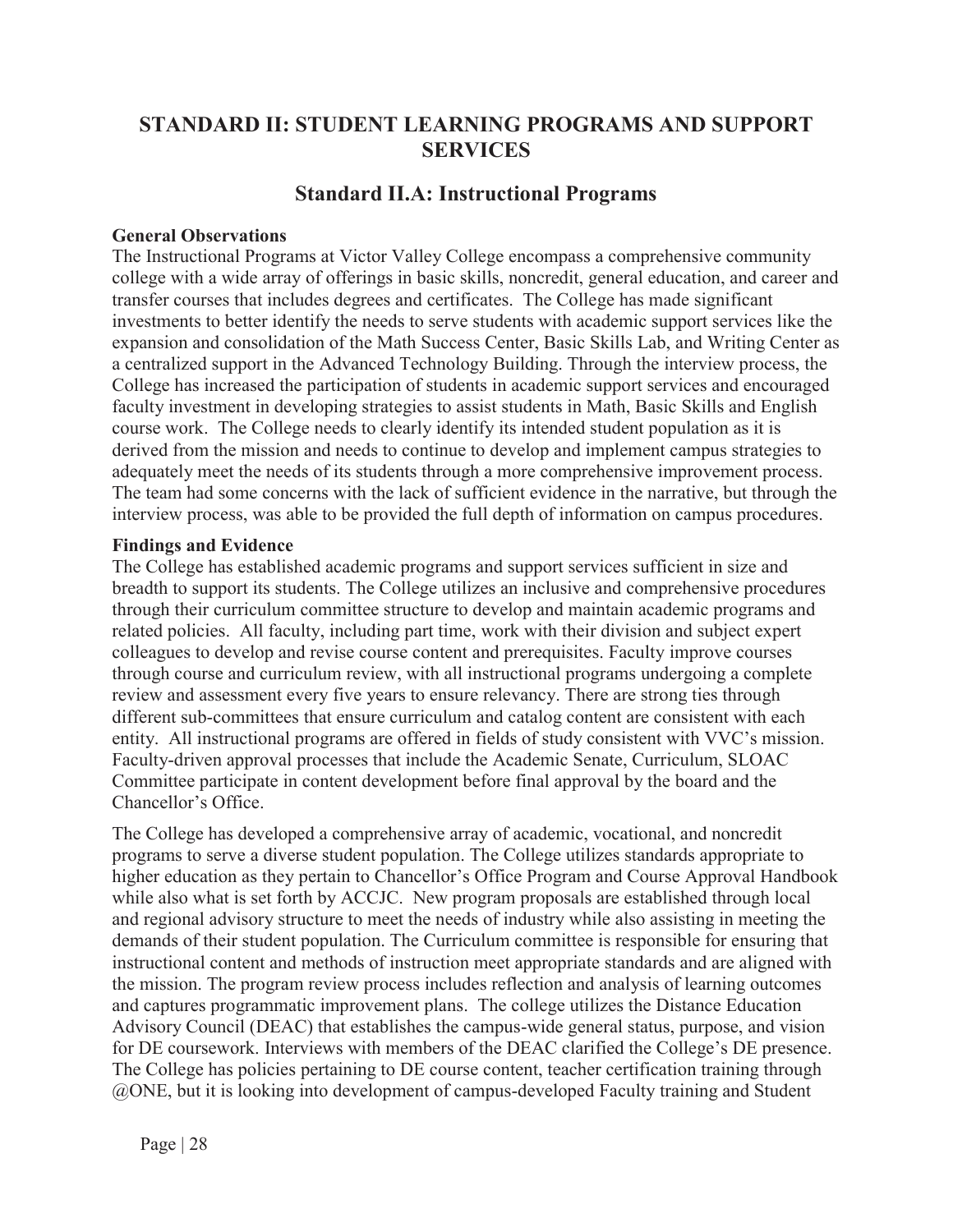Orientation for guidance on how to be successful in online courses. The College is hoping to increase their DE offerings over the next couple of years. (II.A.1, II.A.2, ER 9, ER 11)

The College has made great strides in developing and establishing student learning outcomes and measuring them through TracDat. In addition to TracDat, student learning outcomes (SLOs) are identified in CurricUNET and also in syllabi of each section to the student. The College has completed a vast amount of tracking SLOs at the course level, but still lacks sufficient review and analysis for continuous improvement of courses. The College's current priority concerning SLO assessment is focused solely on the course level and does not account for the disaggregation of student attainment of learning outcomes. The College has been challenged with establishing Program Learning Outcomes for all programs as well as assessment instruments for analysis and review. (II.A.3)

The College provides pre-collegiate coursework in English and Math that also includes sequences of courses in noncredit ESL that lead to pathways to credit coursework. The precollegiate coursework offered at VVC is inclusive of Basic English and Basic Math assisted by student support services through the Writing Lab and Math Success Center. The pre-collegiate offerings provide academic readiness and access for students into college level coursework. In addition to current offerings of pre-collegiate course patterns, the College is looking at expanding noncredit through their work with Adult Education Block Grant Consortium collaboration. (II.A.4)

The Curriculum committee has established a locally institutionalized set of standards which also adheres to the California Community College Chancellor's Office requirements as they pertain to the College's degrees and certificates are of appropriate length, breadth, rigor, and course sequencing. In review of degrees offered at VVC, the standard requirement for completion of 60 semester units, inclusive of 21 units for general education requirements, and 18 units or more of major coursework conforms with generally accepted practices, and is within the established guidelines of ACCJC. Department chairs in collaboration with Division Deans establish a program course offering cycle to ensure that all full-time college-ready students have the opportunity to complete course program degrees or certificates within a two-year period or less. In collaboration with counseling and instructional programs, the College works to ensure that courses are available for reasonable time of completion and/or transfer requirements are met. VVC does not currently offer a bachelorette degree. (II.A.5, II.A.6, ER9, ER12)

The College provides various instructional modes (traditional lecture, online, hybrid, and webenhanced) to meet the needs of its students. The College is committed to instructional support by having a wide variety of assistive services such as the counseling, in-person tutoring, online tutoring through NetTutor, Writing Center, Library services, and Math Success Center. All of these services assist with self-paced learning, remedial and accelerated classes to meet the needs of its diverse learners. (II.A.7)

The College does not use department course examinations. The College have programs within their Career and Technical programs have industry specific licensures or certifications that are used to demonstrate skills proficiency. (II.A.8)

The College awards credit to its students through established successful attainment of learning outcomes. The Curriculum Committee establishes appropriate learning outcomes. The units of credit awarded are within standard norms as prescribed through the California Community College Chancellor's Office and adhere to college policies. (II.A.9, ER 10)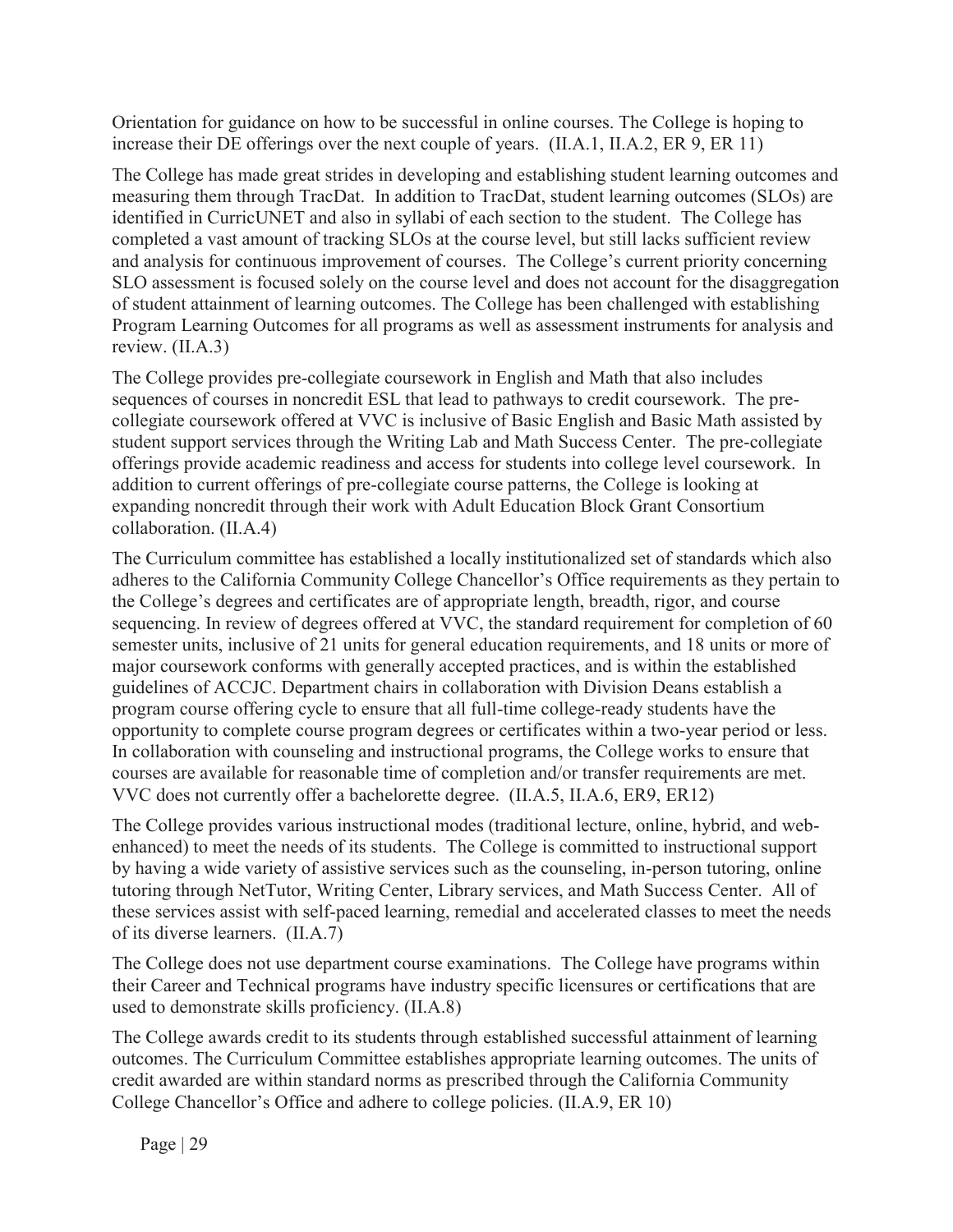The College has maintained inclusive articulation agreements to transfer to four-year colleges. The College has established policies conveyed in websites, catalog and administrative procedures related to transfer of credit. The catalog and website outlines the requirements for transfer to public institutions for both CSU and UC campuses as utilized in ASSIST.org. In addition to public institutions, VVC also had significant private institution articulation agreements that is available to students on their counseling website. (II.A.10)

All instructional courses have well established student learning outcomes (SLO), but lacks program level outcomes (PLO) that need to be linked to institutional-level outcomes (ILO). The College has not have mapped PLOs to established ILOs that address the topics of communication competency, information competency, quantitative competency, analytic inquiry skills, ethical reasoning, and the ability to engage diverse perspectives. From the interview process, the team felt that the SLO process of collection of data was well established. The team encourages the College to focus on incorporating faculty and administrative input to ensure that assessment processes work for the institution, that assessment efforts within academic departments are inclusive of all appropriate constituencies and are reflective, and that program and institutional level outcomes be assessed as directly as possible. (II.A.11)

The team found that the College requires general education coursework for the completion of all degree programs and that these requirements are clearly listed in the college catalog. Like most California community colleges, the College allows students to choose from a locally established general education pattern or the CSU Breadth and IGETC patterns (systemwide transferable general education patterns) based on the students' educational goals. Additionally, the College has an established policy (BP 4025) that formalizes its philosophy on general education. The College uses faculty expertise in its established curriculum-approval process to evaluate the appropriateness of all courses to be included in the general education curriculum. General education learning outcomes have been established by the College. (II.A.12)

The college has well established curriculum processes that thoroughly vet and review all degree programs. Through examination of the evidence and in interviews with the Curriculum and SLOAC Committees the team found that college degree programs included at least once area of inquiries or established interdisciplinary core of arts and humanities, science and math, preforming and visual arts, social and behavioral sciences. Courses and programs have established student learning outcomes and competencies and are appropriate to the level of the degree and field of study. Courses SLOs are included on the Course Outline or Record and on course syllabi. (II.A.13)

The College has a wide variety of vocational (CTE) certificates and degrees that were established through the College's curriculum approval process. Faculty expertise and industry participation on advisory boards ensures that programs prepare students for employment. An example of a successful program with industry partnerships is that of Desert Valley Hospital and VVC to provide nursing instruction and hands-on training. In addition, students receive a guarantee of employment with Desert Valley Hospital when graduating from the VVC nursing program. Another successful partnership with CTE programs is the investment of the Regional Training Program through the State Fire Marshall's office. The establishment of the training facility allows the student an opportunity to gain necessary entry-level educational coursework in addition to advanced courses, fire officer development, chief officer development and other specialized positions in fire service. The College is aware of the need to utilize better methodology to track employment data of students after they leave VVC and obtain

Page  $|30$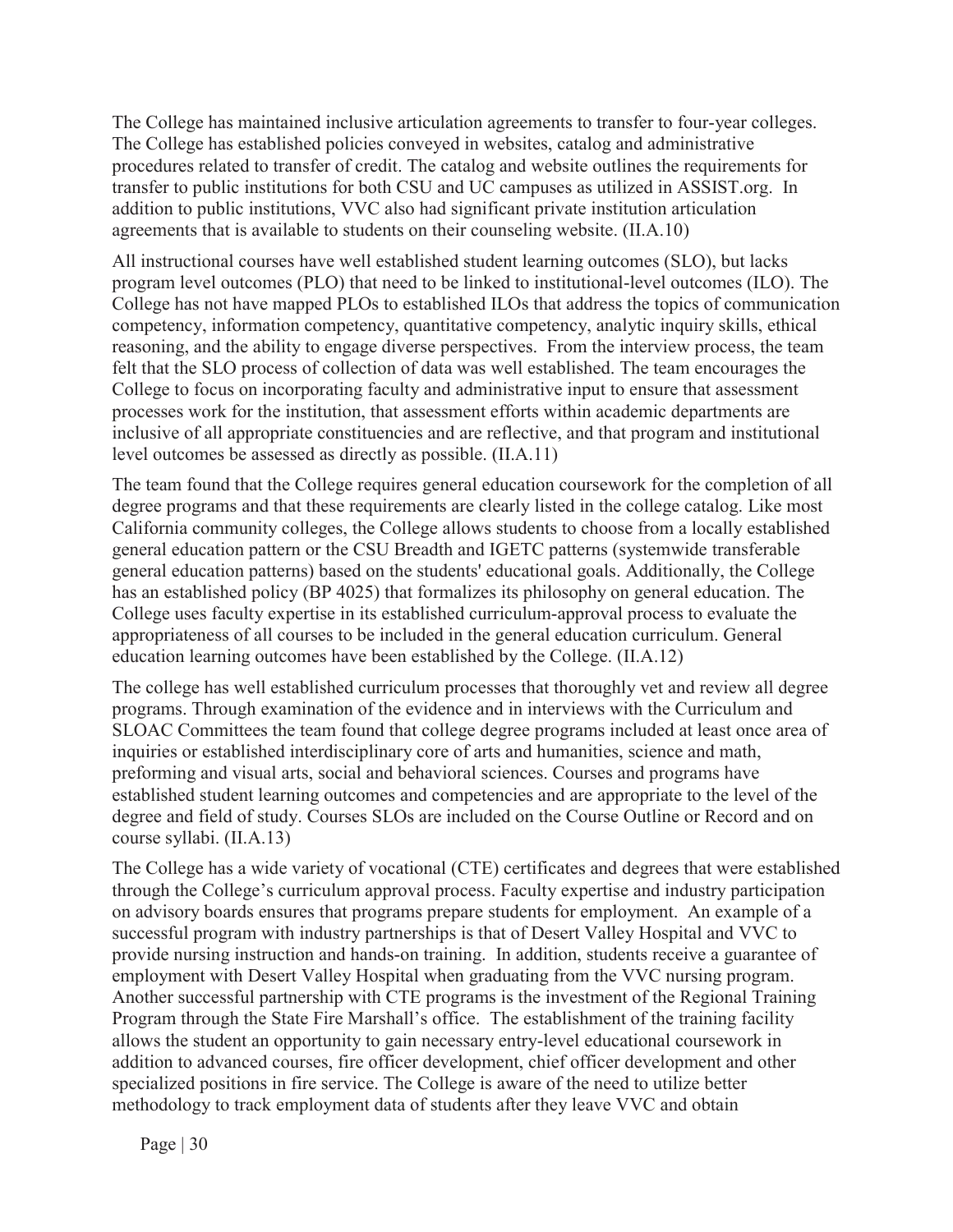employment. (II.A.14)

All instructional programs participate in the College's Program Review, Allocations, and Institutional Strategies for Excellence (PRAISE) process, which is built upon a cycle with annual updates. The evaluation process is based on a three-year cycle update and is divided into three rotations. SLOs are the College's mechanism to assess the effectiveness of its courses and how well students are learning in each course. SLOs are integrated into PRAISE which allows for instructional planning purposes. The lack of program level assessments and program level outcomes create difficulty in evaluating program quality. (II.A.15, II.A.16)

### **Conclusion**

The team concludes that the College has established student centered academic programs. The College has exceptional Instructional Program Review practices and is fully integrated with student learning outcomes. Curriculum offered at the College meets student needs. The College engages in campus dialogue about student learning and student achievement. The College should incorporate evaluation for improvement at the program level to ensure educational quality and a focus on improving student outcomes. The College partially meets Standard II.A and Eligibility Requirements 9, 10, 11, and 12.

#### **Recommendations for Improvement and Compliance**

See recommendation 3 and 7 (Compliance).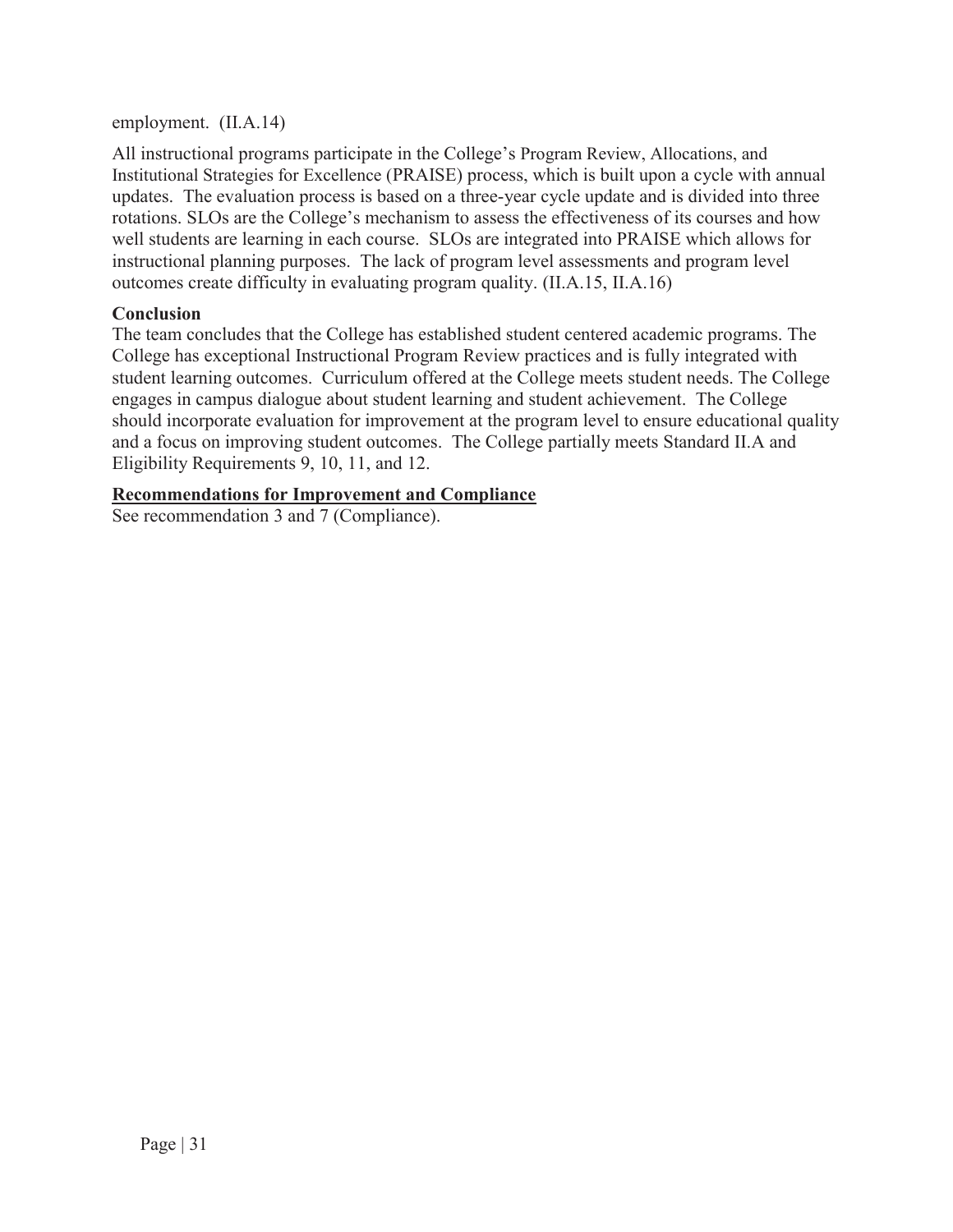# **Standard II.B: Library and Learning Support Services**

#### **General Observations**

Victor Valley College provides appropriate library and other instructional labs to support student learning and campus curriculum. The Library contains a diverse collection of print, online and media resources to meet the academic and vocational needs of on-campus and distance learning students. The Advanced Technology Center contains an open computer lab, computer classrooms, and student help desks. The campus has used campus collegial processes to identify the need to centralize tutoring and learning support services. This resulted in the majority of instructional support labs, Writing Center, Math, Basic Skills, ESL, and Business Education being moved to the Advanced Technology Center. This new configuration gives students access to a wide variety of tutoring, instructional support, computers, and technology support in one location. The Nursing program is supported by a Computer Lab, a Skills Lab, and Simulation Lab, and a Resources & Remediation Lab. The Communication Studies Department has a lab that provides one-on-one training with people coming in who need to prepare a speech for any class or public speaking event. Distance education students have online access to a number of LSS services.

#### **Findings and Observations**

The Victor Valley College Library houses a collection designed to support teaching and learning. The two level 29,886 square ft. library is comfortably appointed, arranged for effective use, and equipped with Wi-Fi, group study rooms, classrooms, study carrels with charging stations, and a periodicals reading room. The primary focus of the collection is to provide materials essential to support lower-division curriculum, the secondary focus is on materials that supplement and enhance campus curriculum. The collection consists of 48,585 books, 2,489 e-books, 41 online databases, 65 periodicals, and 4,014 media titles. The Library circulates over 40,000 items per year with textbook reserves representing a little more than half of all circulations. VVC Library is open 6 days a week for a total of 65 hours. Although the library closes before evening classes end, the hours of operation meet the needs of the majority of students. VVC Library is staffed by two full time libriarians with support from part time librarians that comprise an additional 1.6 Full Time Equivalent librarians. (II.B.1)

The college offers a number of learning support services including a Basic Skills Lab, Business Education Technology Lab, ESL Lab, Math Success Center, Writing Center, Nursing Labs, and Communications Center. These LSS Labs provide discipline specific academic support and skills building. Labs are well maintained, have necessary equipment, adequate staffing, and maintain hours that provide access to day, evening, and weekend students. The General Tutoring area is underutilized. Currently, there is limited tutoring available for chemistry courses. The college has plans to expand general tutoring services. (II.B.1)

Learning Support Services include the Advanced Technology Center, a computer mall that houses a spacious open computer lab, student technical support, computer labs, and houses a number of centralized tutoring services including the Basic Skills Lab, Business Education Technology Lab, ESL Lab, Math Success Center, Writing Center and general tutoring. The centralization of tutoring services is a commendable example of how the collegial consultation process can work to create change on campus. The need for centralized tutoring was first identified by the Associated Student Body and Academic Senate who took their concerns to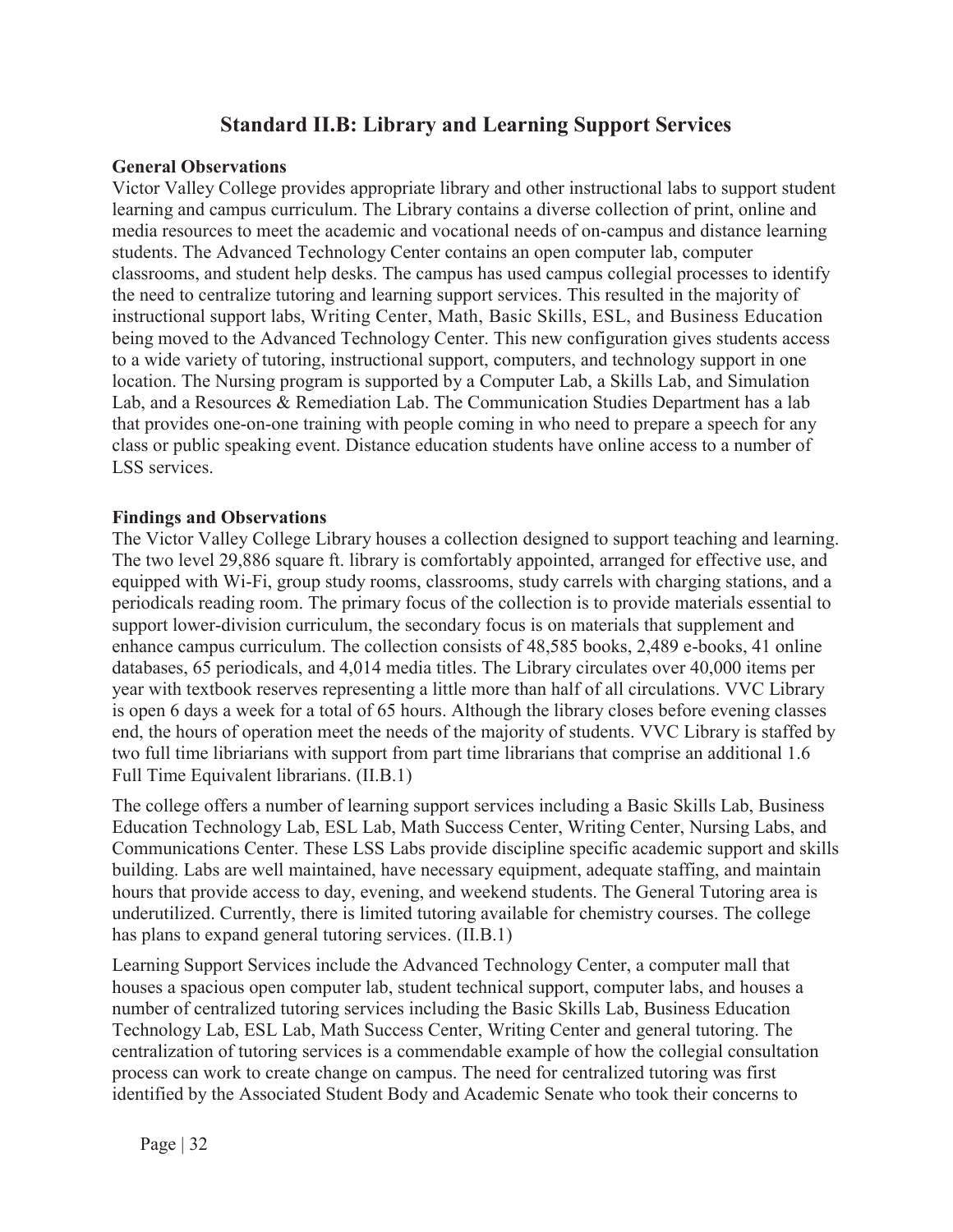College Council and the campus President. The President formed a Tutoring Taskforce to evaluate tutoring services, determine if there was a need for centralization, and then develop and implement a plan for centralization (II.B.1).

Distance Education students, both online and off campus, have access to library services via the Library Website's Off Campus User page. The page includes links to access online resources including 41 online databases that contain full-text access to magazine, scholarly journals, and ebooks. Faculty librarians have also developed an Internet Resources page with links to reliable websites that are arranged by subject. The Research Tools page includes subject specific guides to starting research, basic information on citation formats and plagiarism. The Off Campus User's page also links out to other area libraries, and other online learning support services offered by the campus. The Writing Center offers online tutoring with an expected 24-hour turnaround time. Online students also have access to Net Tutor. A link to Net Tutor is embedded in Blackboard course shells (II.B.1).

The Library relies on the expertise of library faculty to maintain a robust library collection that supports student learning. The Collection Development Policy faculty and student requests, student interaction, and collection and usage reports is used to guide and evaluate materials acquisitions. A Librarian is an active member of the Curriculum committee. (II.B.2)

LSS Labs are staffed by student assistants, facilitators, and discipline faculty. The college relies on faculty expertise to create tutoring materials and workshops. LSS facilitators work closely with department faculty to maintain the integrity of daily lab operations. LSS facilitators and faculty work with the Information Technology Department and Maintenance and Operations department to maintain lab computers, equipment, and facilities. (II.B.2)

Information competency is one of the campus general education learning outcomes. The library assesses information competency as a part of the English 101 course curriculum. The information competency portion of English 101 consists of a workbook that emphasizes research strategies, use of print and electronic information resources, developing research strategies, evaluating resources for reliability, plagiarism, and citation formats. The workbook culminates with a 40-question multiple choice quiz. The workbook is used in face-to-face and online courses. Students who have already met the English 101 requirement when they transfer to VVC are required to attend Information Competency workshops conducted by faculty librarians and complete the workbook. (II.B.3)

Librarians have identified student learning outcomes for Information Competency. Learning outcomes are assessed using a pre- and post-test that students complete in the library using an online Google form. Librarians evaluate pre- and post-test data to identify gaps in teaching and learning, and the information is used to improve the Information Competency workbook. The Library has established PLOs that are tied to the campus and library mission statements. Achievement of Library PLOs is measured by student and faculty satisfaction surveys, Information Competency pre-and post-test, and evaluation of the library's collection. (II.B.3)

Learning Support Services provides valuable and well utilized services that support instruction but these areas lack evidence of clearly defined processes for systematic evaluation and improvement. LSS Labs do not currently have SAOs. The Non-Instruction Program Review Committee (NIPRC), oversees program review and outcomes processes all campus areas not strictly related to classroom instruction. PRAISE Reports for NIPRC area include a section for reporting on SAOs where SAOs are typically presented as departmental goals, or augmentation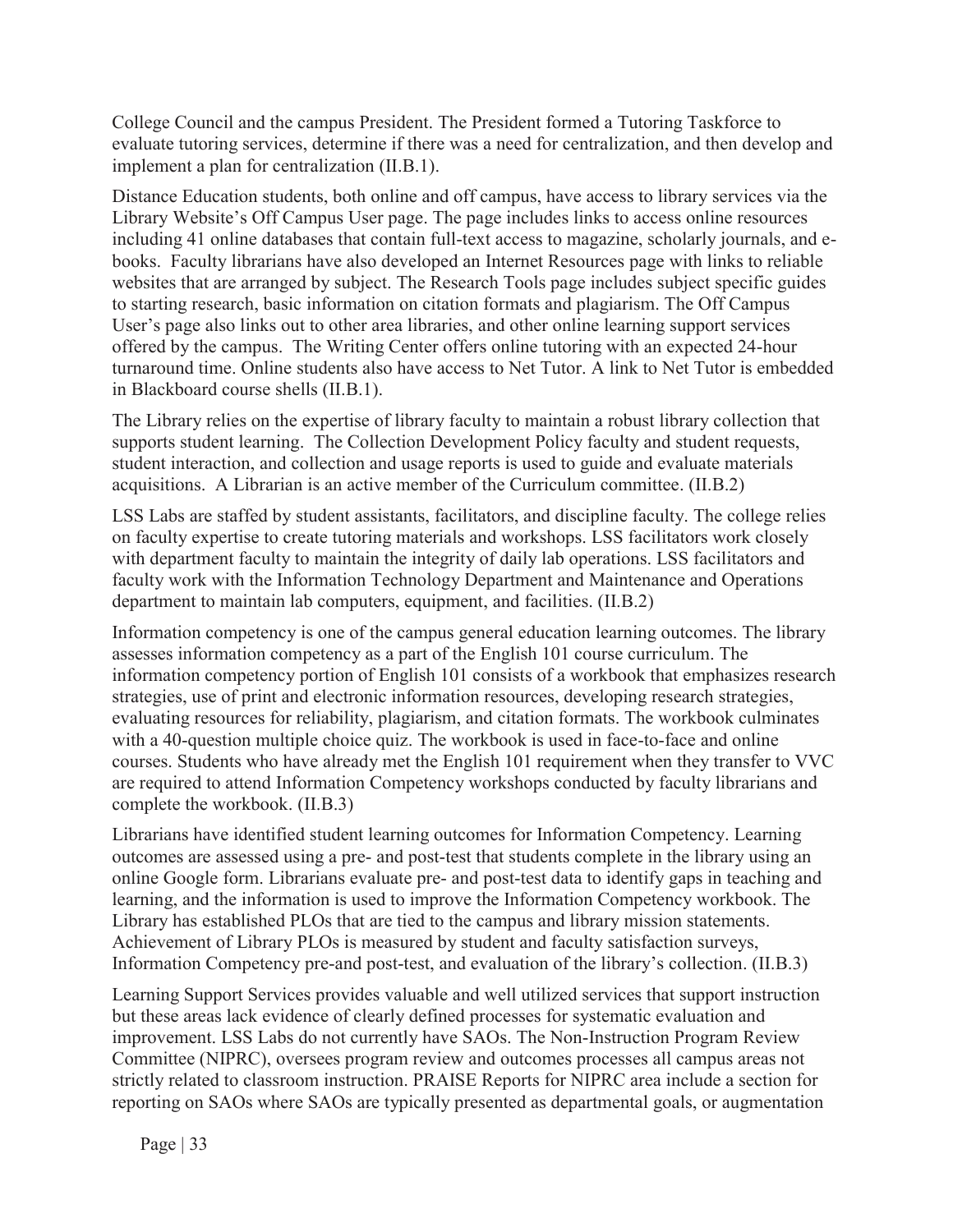requests. It is stated that LSS Labs have recently been realigned under the Dean of Student Equity and Success and therefore have not had time to establish or assess SAOs. However, prior to centralization of tutoring, LSS Labs were included in PRAISE, Program Review and Learning Outcomes with their parent department. A review of past PRAISE Reports for these departments show that while LSS Labs were discussed within PRAISE documents, LSS Labs did not have any SLOs/SAOs directly assigned to the instructional services offered. (II.B.3)

The VVC Library maintains partnerships and formal agreements traditionally needed to maintain quality library services, including partnerships and agreements with Community College Library Consortium, OCLC, Chief Council of Librarians, Inland Empire Academic Libraries Cooperative, purchase agreements with library vendors for print and online services, and service agreements for copier services. (II.B.4)

Library equipment and facilities are maintained by campus Technology Services, and Maintenance and Operations services. Library security is provided by campus security. Library materials are secured by the use of 'tattle tape' which must be deactivated when an item is checked out. Periodicals and Media are stored in closed stacks behind the Periodicals and Circulation service desks. (II.B.4)

### **Conclusion**

The college meets standards II.B.1, II.B.2, and II.B.4. The college has library and student support services that support teaching and learning, relies primarily on librarians and discipline faculty, documents formal agreements and partnerships, and provides a safe and secure learning environment.

The college does not fully meet standard II.B.3. There is no evidence that Learning Support Services Labs have defined or assessed SAOs.

### **Recommendations for Improvement and Compliance**

See Recommendation 1 (Compliance).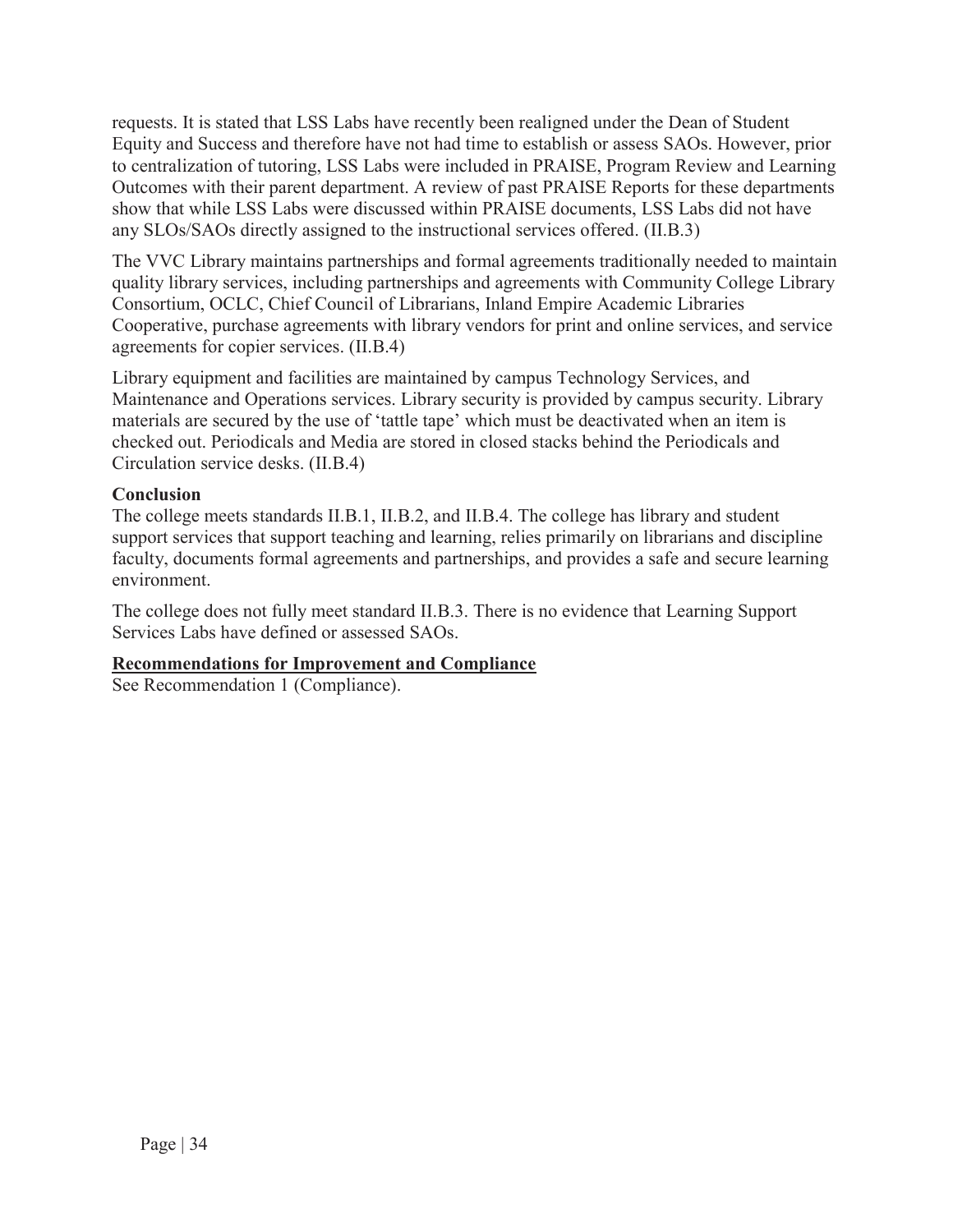## **Standard II.C: Student Support Services**

### **General Observations**

Victor Valley College (VVC) is a comprehensive community college and offers all the traditional student services one would expect to find at a California community college including Counseling, Admissions & Records, Financial Aid, DSPS, EOPS, and CalWORKs. Many services provided by these departments are offered both in-person and on-line. The College also has a number of quality programs geared toward meeting the needs of a diverse student community such as the First Year Experience Program, Veteran's Resource Center, K-16 Bridge Program, and the consolidated Tutorial Center.

The College offers numerous on-line courses and maintains two off-site locations that complement their traditional face to face and main campus offerings. The College currently offers limited student support services for its students at off-site locations with plans to increase those services**.** The faculty and classified professionals are well trained in their areas of service and appreciate the support from the administrative team. Although well trained in their area, the employees would benefit from professional development opportunities that could be offered as flex days or campus-wide, in-service days. There is evidence of appropriate communication and collaboration within the student services departments even though they are housed in different buildings. The College has a good working knowledge of local policies as well as state and federal laws that govern student services and abides by them.

### **Findings and Observations**

Some, but not all, programs within Student Services evaluate the effectiveness of their programs, services, and delivery methods. Several have utilized student satisfaction surveys to better understand student needs and trends. Departments such as Counseling, Admissions & Records, and EOPS also utilize survey data to make improvements in their daily operations and quality of services in support of student learning. The team reviewed evidence that indicates that the student support and service programs participate in program review and the annual planning processes.

Some areas within Student Services seek feedback from their students, there is not currently a systematic process that uses an assessment and evaluation tool to assess data in order to continuously improve all student support programs and services. Once a unit completes their PRAISE report and is granted a new position or budget augmentation, there is no process by which that action is assessed for effectiveness. There are no assessments in place to assess how well the integrative planning process itself is working to determine if improvements need to be made to the process.

There are processes in place for both accepting and responding to student complaints as well as for administering student discipline. Records are secured within the Office of the Vice President and kept for six years. (II.C.1, II.C.2, ER 15)

The College assures equitable access to all of its students by providing appropriate, comprehensive, and reliable student support services such as Admission & Records, Financial Aid, EOPS, CalWORKs, Counseling, Transfer Center, Veteran's Services, to students on the main campus with limited services available at the off-site locations and online. The College is very sensitive to students who cannot access services on campus by offering several online and telephone options. Students can also access their WebAdvisor portal 24 hours per day, and the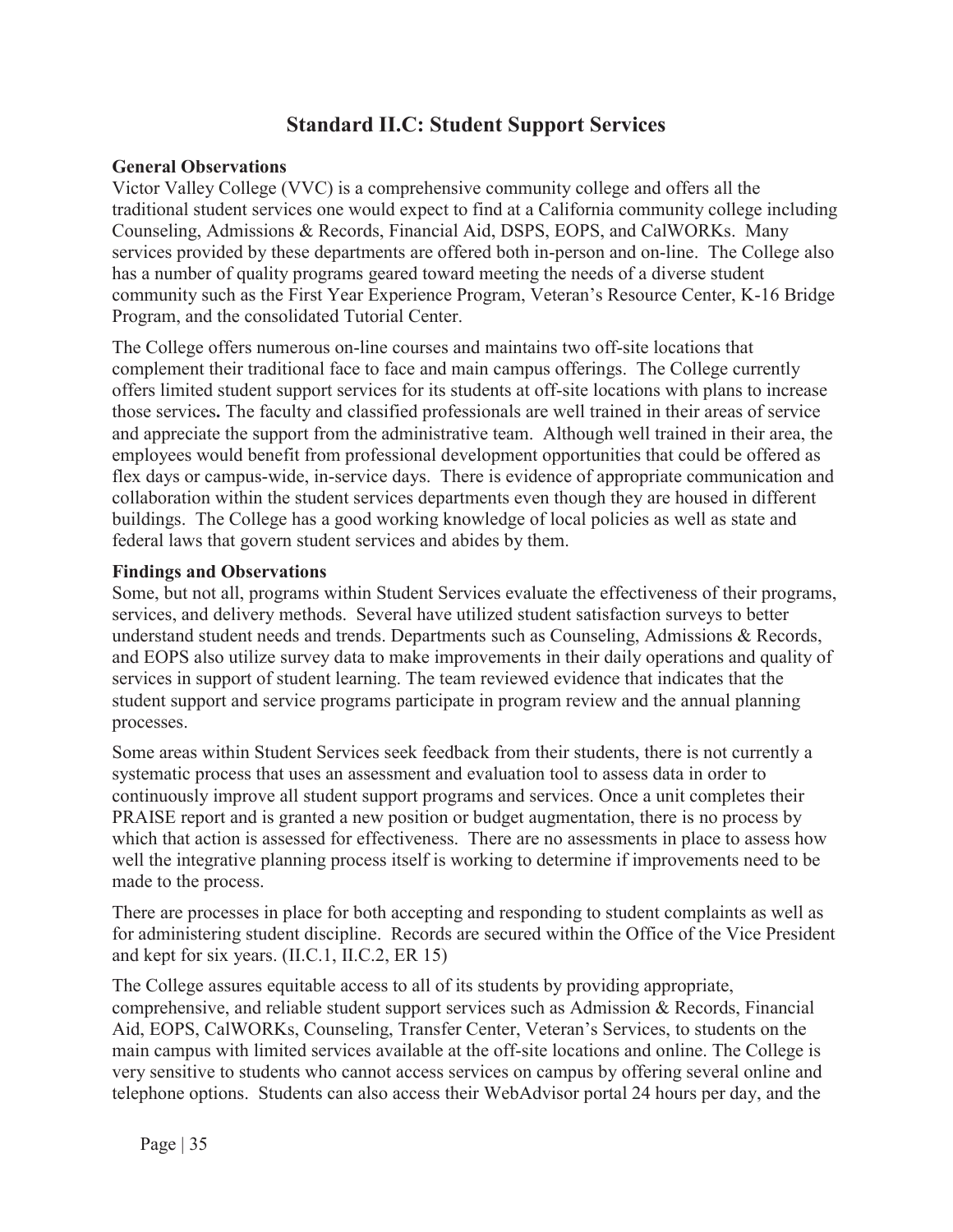College keeps offices open later during the first weeks of a new semester to meet the needs of their evening students. As stated, VVC offers limited student services (weekly counselor visits and financial aid assistance by appointment) to their Aviation Technology Maintenance Program and Regional Public Safety Training Center, but students at those sites could benefit from more comparable services.

Many departments including Counseling, Admissions & Records, and the Financial Aid office are open in the evening. Orientation for new students is mandatory to receive priority registration and must be accessed online. Online counseling is also available to students. Online tutoring is not currently available. Students can register both online and in person. Additionally, the College Catalog, Class Schedule and other important documents, forms, and materials are available for viewing and download on the College and department/program websites (II.C.3, ER 15).

VVC's co-curricular programs and athletics programs are suited to the institution's mission and contribute to the social and cultural aspects of the educational experience of its students. The cocurricular and athletic programs are conducted with sound educational policy and standards of integrity. The College offers several co-curricular programs to its students, which include performing arts and fifteen intercollegiate athletic programs (8 men and 7 women). As documented in the Foothill/Western States Conference's most recent Athletic Review, the athletics program is conducted in accordance with the CCCAA rules, regulations and eligibility requirements. The College also provides many other co-curricular activities for students and employees to participate in such a ASB clubs, theater productions, Women's History Month activities, Black History Month activities and Latino heritage celebrations (II.C.4).

VVC provides counseling and/or academic advising programs to support student development and success and prepares faculty and other personnel responsible for the advising function. Counseling and advising programs orient students to ensure they understand the requirements related to their programs of study and receive timely, useful, and accurate information about relevant academic requirements, including graduation and transfer policies. Currently, there are 17 full-time and 7 part-time counselors. The employees meet as a group on a regular basis and are provided with staff development opportunities to ensure they have timely and accurate information for students. In addition, recognizing the needs of students at the off-site Regional Public Safety Training Center, VVC has assigned a counselor to the site for weekly visits as part of her load. Similarly, VVC has instituted "Ask a Ram" by which DE students may consult online with a counselor. While services such as Financial Aid and Veterans Services can be requested to visit the off-site locations, there are currently not comparable services at those locations (II.C.5).

VVC adheres to admission policies consistent with its mission that specify the qualifications of students appropriate for its programs. The institution defines and advises students on clear pathways to complete degrees, certificate and transfer goals. The College shares this information with students through its website, catalog and counseling sessions. VVC is currently updating their degree audit software program to allow for transferring equivalent course work that will allow staff and students alike to more readily define these pathways and monitor progress towards completion. Students who are close to graduation and wish to receive a degree or certificate must submit a petition for graduation/completion. The process for submission is noted in the College catalog and on the website. (II.C.6, ER 16)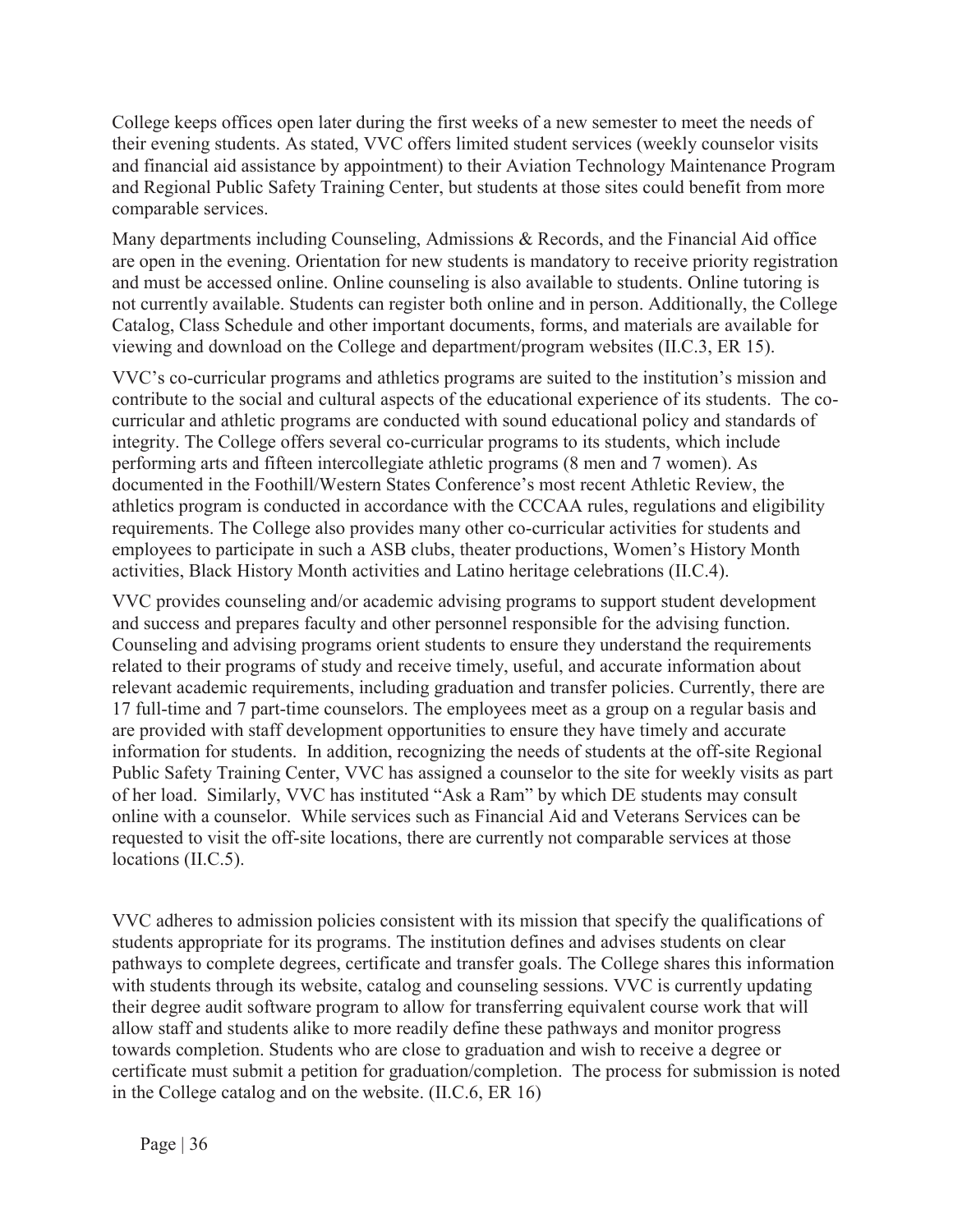The institution regularly evaluates admissions and placement instruments and practices to validate their effectiveness while minimizing biases. VVC uses CCCApply for Admissions and offers assessment services at the main campus and at other ACCUPLACER schools in the disciplines of Math, English, and ESL. The assessment instruments have been approved and consistently validated by the Chancellor's Office. Data concerning assessment are assessed, evaluated, and shared across several campus constituencies. (II.C.7)

Within VVCs student support services, there are procedures in place to ensure student records are maintained permanently, securely, and confidentially, with provision for secure backup of all files, regardless of the form in which those files are maintained. The College adheres to student privacy regulations and publishes and follows established policies for release of student records. Student support services personnel in Admissions & Records, Financial Aid, and Counseling are trained to ensure confidentiality of records and student information. VVC uses assigned student identification numbers to identify students with records. The College uses a system that requires distinctive passwords, and access is given to employees based on work assignments. The College does not have a student health center (II.C.8).

#### **Recommendations for Improvement and Compliance**

See Recommendation 3 (Compliance) and Recommendation 5 (Effectiveness).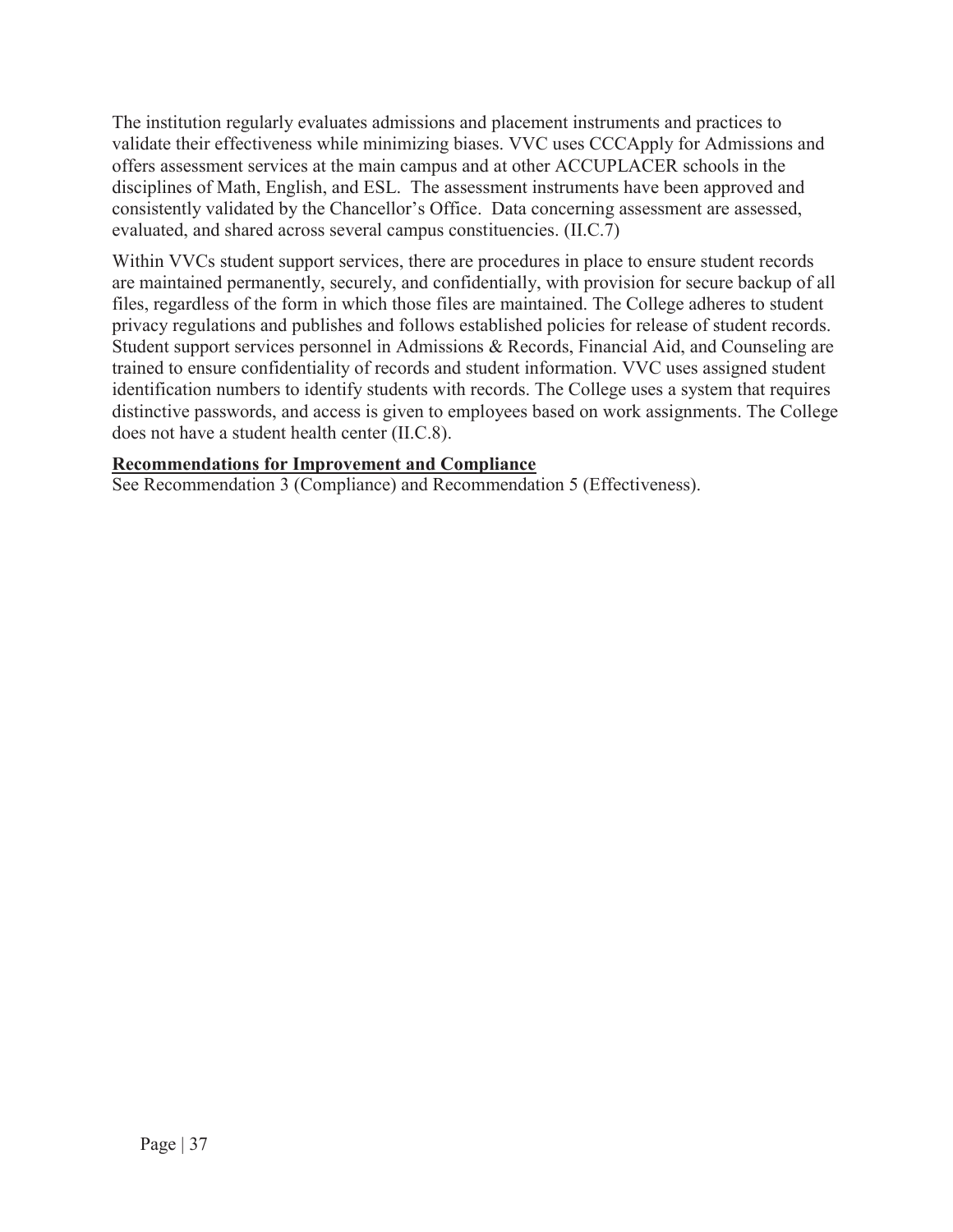# **STANDARD III: RESOURCES**

# **Standard III.A Human Resources**

#### **General Observations**

Human Resources services and processes are available to achieve the college's mission and to improve academic quality and institutional effectiveness. The Human Resources department is staffed and organized to ensure that services and processes are available for all categories of college employees: administrators, classified employees, and faculty (full-time and part-time). Recent changes at VVC have come about with the arrival of the new President, Dr. Roger Wagner. Dr. Wagner implemented regular management training sessions have been instituted to improve both morale and management leadership skills, and steps are being taken to stem the high turnover rate for administrators. VVC is also working on strengthening its Distance Education plans, staffing, and offerings.

#### **Findings and Evidence**

The institution creates an inclusive, diverse, student centered learning environment that is reflective of the community it supports. It uses a comprehensive process to employ administrators, faculty and staff who are qualified by appropriate education, training, and experience. HR recruitment, screening and hiring processes are followed to ensure equity and sensitivity to diversity. Use of NEOGOV has helped the HR department to streamline and manage its candidate selection and hiring process.

Recently, VVC identified the need for DE to have its own dedicated staff and is in the process of implementing its new DE Plan. The new "DE Instructor Certification Packet" is in process and will be presented to VVC AS in May 2017. The DE Handbook is also being revised and updated, and plans are underway for DE Instructor Certification Training. The College is in the process of recruiting a Dean of Instruction, Distance Education, and Library Services and hopes to establish a Department of Distance Education in the future. The creation of the Department of DE should enable current staffing and support to expand to a level where students and personnel engaged in DE are able to get the support they need. (III.A.1, III.A.2)

All administrators demonstrate knowledge, skills, and abilities to perform the required duties with documented education and work experience. VVC acknowledged a high turnover rate for administrators in the past. Employees described a time period of high turnover when administrators were only given a one-year contract with no guarantees of permanency. Interviews with HR staff revealed a perception that senior administrators had left as a result of former leadership practices. Since the arrival of President Wagner, the college has seen greater stability and consistency in overall processes. VVC has seen the tide turn in terms of administrator turnover. President Wagner has assured administrators that they will be given longer contracts. There is greater trust in the leadership of the college and expectations of greater stability. (III.A.3)

Job applicants provide written documentation that they have completed the required education from an accredited institution at the time they apply. Processes are followed for submission of written documentation of completion of the required education, official transcripts, and equivalencies for foreign degrees. These documents are securely stored in the employees' file in the HR department. The ISER noted inconsistent tracking and completion of evaluations due to a high turnover rate among supervisors. The HR department has made great strides to turn this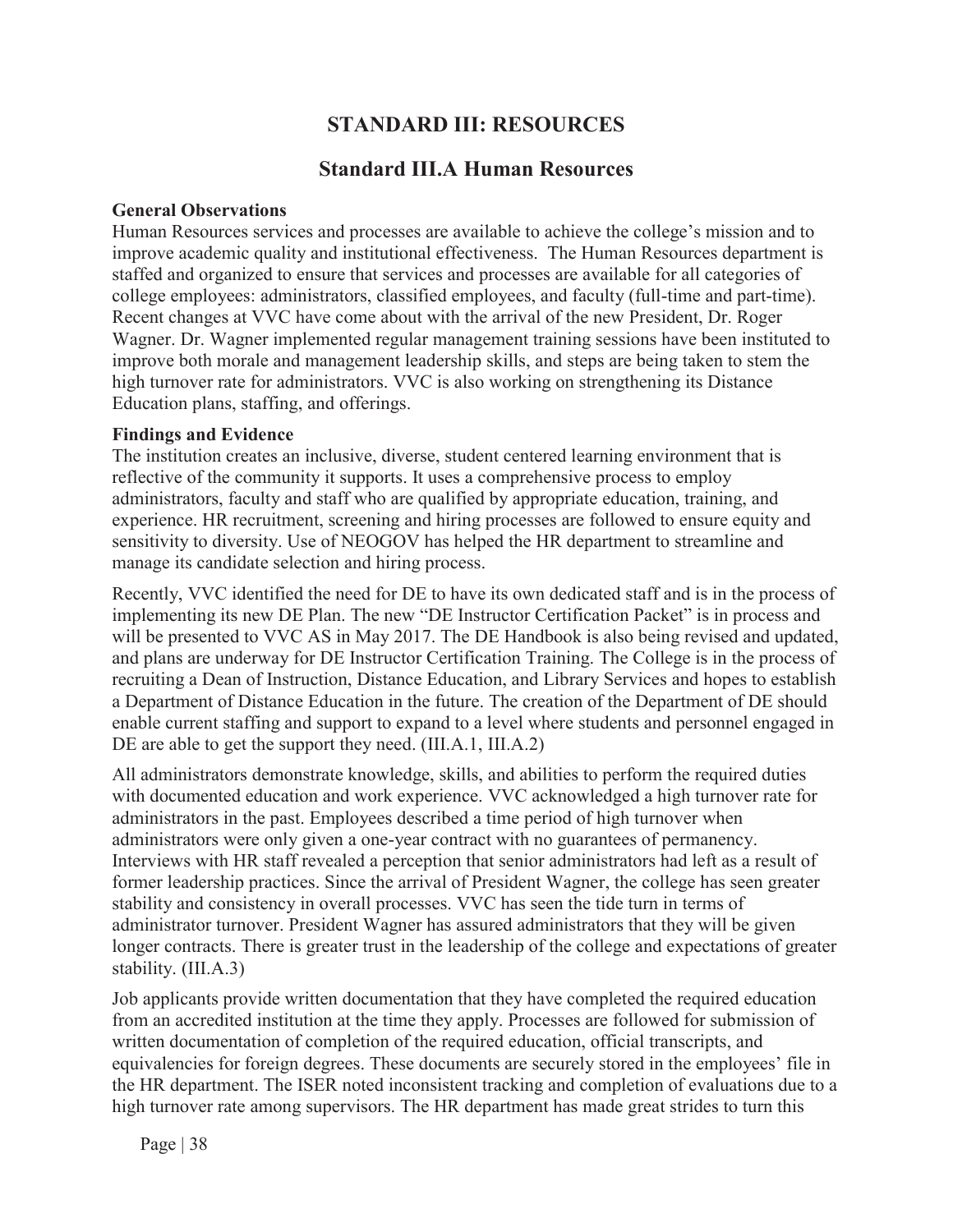around and has addressed the problems in all areas of full-time faculty, adjunct faculty, and classified staff evaluations. (III.A.4)

All regular employees and adjunct faculty have a written and documented process for evaluations. Processes and timelines for evaluating tenure track faculty and tenured faculty are outlined and followed. Evidence was provided in meetings with HR staff and a visit to the HR office. The Union and Academic Senate are making modifications to include DE sections in the full-time faculty evaluation form. The Adjunct Faculty evaluation process contains the "Observation Form for Online Classes Peer Review Report." (III.A.5)

Classified employee and management/supervisor evaluation processes and requirements for improvement are outlined and followed. NEOGOV evaluation tracking has been purchased, and a plan for implementation and training is in place. Evaluations for full-time and adjunct faculty are 93 percent complete. Evaluations for classified staff are close to 90 percent complete. (III.A.4, III.A.5)

SLOs are a component of faculty evaluation under "improvement of instruction" for selfevaluation, student evaluations, peer and classroom observations, and supervisor review. Evaluation and use of the results of the assessment of learning outcomes is now included in the contract and is part of the evaluation process. (III.A.6)

Staffing and department needs are in a state of constant review through the annual PRAISE process. VVC is working on increasing numbers from 118 full-time faculty to 125. The College is in the process of hiring ten full-time faculty this semester. Orientation, oversight, evaluation, and professional development for part-time and adjunct faculty is provided by the area deans with support provided by department chairs. All newly hired adjuncts undergo an initial orientation to district policies and procedures and are invited to a new hire orientation. (III.A.7,  $III.A.8)$ 

The College maintains a pool of both adjunct instructors as well as temporary classified support staff through continuous advertisement. The institution assesses staffing needs annually through the PRAISE process. The College is undergoing major staffing re-evaluation and restructuring as a result of a retirement incentive as well as the generation of several new positions required to support newly received grants. (III.A.9)

The institution uses a stringent screening process and system of evaluations and training for administrators. All administrators meet or exceed minimum requirements. Currently the role and responsibilities for Vice-President of Instruction and Vice-President of Students Services are combined into one position. Widespread feedback from constituents was that the workload involved is too much for one person. (III.A.10)

Personnel and board policies and procedures are adhered to and applied consistently. HR has internal written and posted procedures. The HR Director is responsible for administration and interpretation of all policies. HR expressed a need for the compliance officer position to be reinstituted—included in the PRAISE report. (III.A.11)

The College seeks diversity and maintains programs and policies that support its diverse faculty, staff, and student populations. The EEO Plan requires training in the importance of a diverse workforce, bias awareness, and the elements of cultural competence. All employees' behavior and conduct is governed by both negotiated agreements and the code of ethics adopted by the BOT in BP2715. (III.A.12, III.A.13)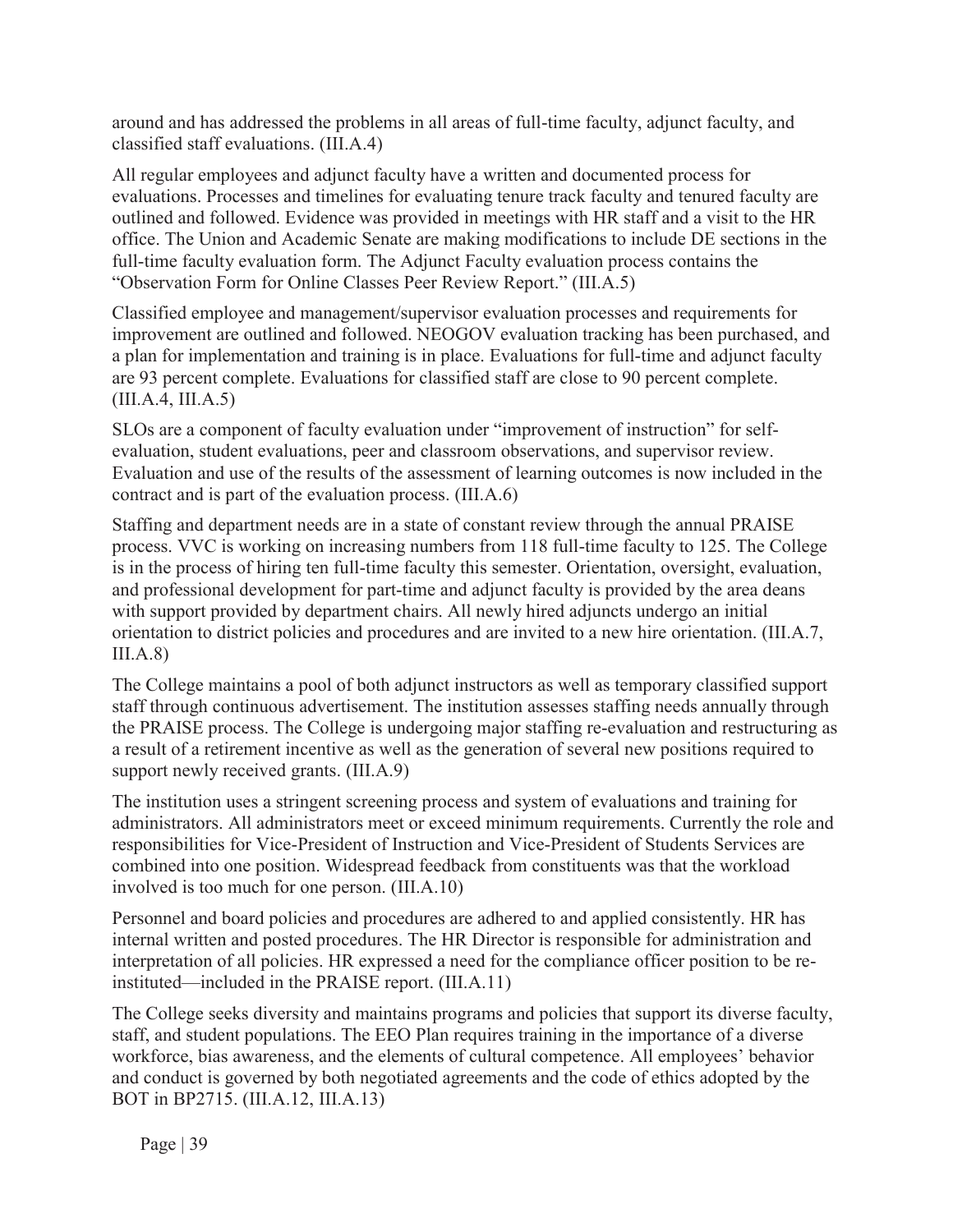The institution has a campus wide Staff Development Committee with members from all three employee groups. There are upward mobility programs for both the management and classified groups. Sabbaticals are available to faculty for professional work. The College is planning a classified staff-training day during Spring Break in April, 2017. (III.A.14)

All personnel records are stored securely in the Human Resources Office in a HR personnel only restricted area. Employees may review files. Confidentiality is maintained at all times. (IIIA.15)

### **Conclusion**

The college meets the standard. However, the team expressed concern over the staffing levels at the senior administrative level. Recent influxes in funding (SSS and Student Equity) and compliance reporting have substantially increased the need for oversight at the executive level.

#### **Recommendations for Improvement and Compliance**

See Recommendation 6 (Improvement).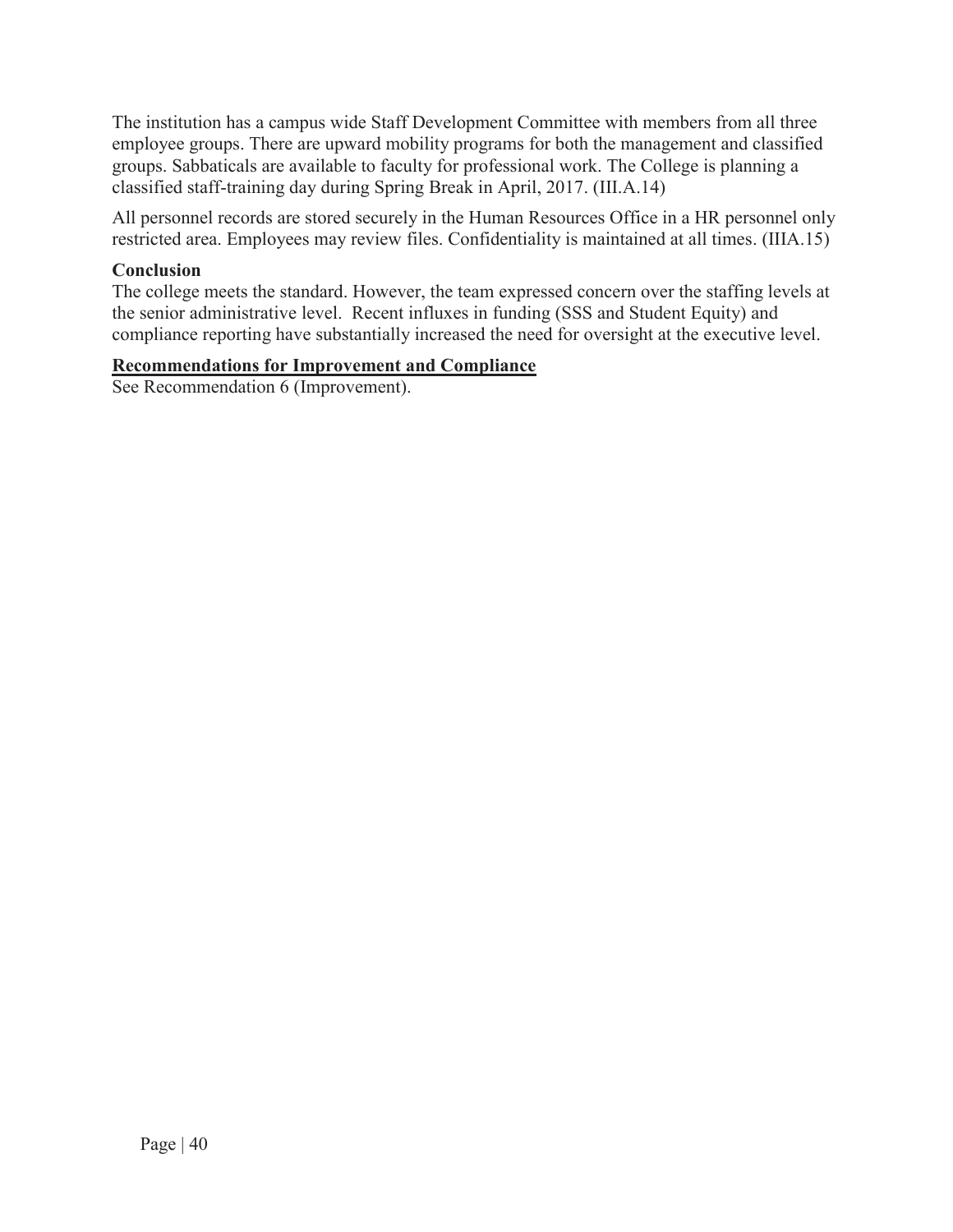## **Standard III.B: Physical Resources**

#### **General Observations**

Victor Valley College (the college) is located in southern California on multiple properties, including leased facilities. The main campus is located on 253 acres adjacent to the Mojave River with 42 buildings surrounding a lake in the center of the campus. The Westside site is located in Hesperia, CA and is planned for a workforce development complex. This site is planned to expand to center status, but is on hold at present pending funding. The nine acre site in Apple Valley houses the Regional Public Safety Training Center on leased land. The fourth property is 160 unimproved acres in Baldy Mesa. Also, the Southern California Logistical Airport is leased by the District as the location for the college's Aviation Airframe and Powerplant Technician Program.

The 2007 Facilities Master Plan provides illustrative planning concepts for new roadways, parking layout, building shapes, site planning, landscape planning, pedestrian pathways, environmental graphics and campus infrastructure plan diagrams. This allows the college to maintain a traditional college feel for students. The 2015 Facilities Master Plan Update adjusts the facilities plans in several ways. The updated plan reduces the forecasted enrollments from 20,000 students to 15,000 students reflecting the college's challenges with enrollment growth and stability. It focuses on more modest upgrades to existing buildings as opposed to completely replacing facilities with new construction. Also, the issue of walking times between classes is noted. The main campus is spread out with a pond in the center of campus. As a result, college leadership recognizes the need to keep classroom spaces within 10 minutes walking distance. ADA accessibility updates are included in all remodeling projects.

The college has also made a commitment to long term sustainability through, for example, a sustainable landscaping project that removed over 26,000 of nonfunctional turf, saving over 865,000 gallons of water each year, which requires less labor to maintain, eliminates the use of harmful chemical fertilizers and herbicides, and reduces green waste in landfills. The college invested in photovoltaic systems over a portion of its parking lots. The solar panels combined with other energy savings investments have reduced utility expenditures by roughly \$600,000 annually which contributes to long term sustainability.

The Dr. Prem Reddy Health and Sciences facility, funded in part from private donations, is a stand out feature on the main campus. The facility features Nursing training rooms equipped with realistic hospital rooms and equipment used in a hospital setting. The college's Nursing program is very popular and has an applicant waiting list. In the center of the building is a quiet, open-air rock garden feature.

The college developed the Regional Public Safety Training Center in Apple Valley in part with a cooperative lease agreement with the Apple Valley Fire Protection District and donated public safety equipment. In addition to police academy, fire academy, and emergency medical technician academy programs, the facility also hosts public safety drills, including interagency drills.

At the main campus, there is a full-service dining hall and cafeteria, the Desert Rock Cafe and food court. The design of the main campus provides ample parking and "high desert" landscaping that uses less water. Restrooms were found to be clean and accessible. Staff noted that gender neutral restrooms rooms are available at all campuses and room accommodations for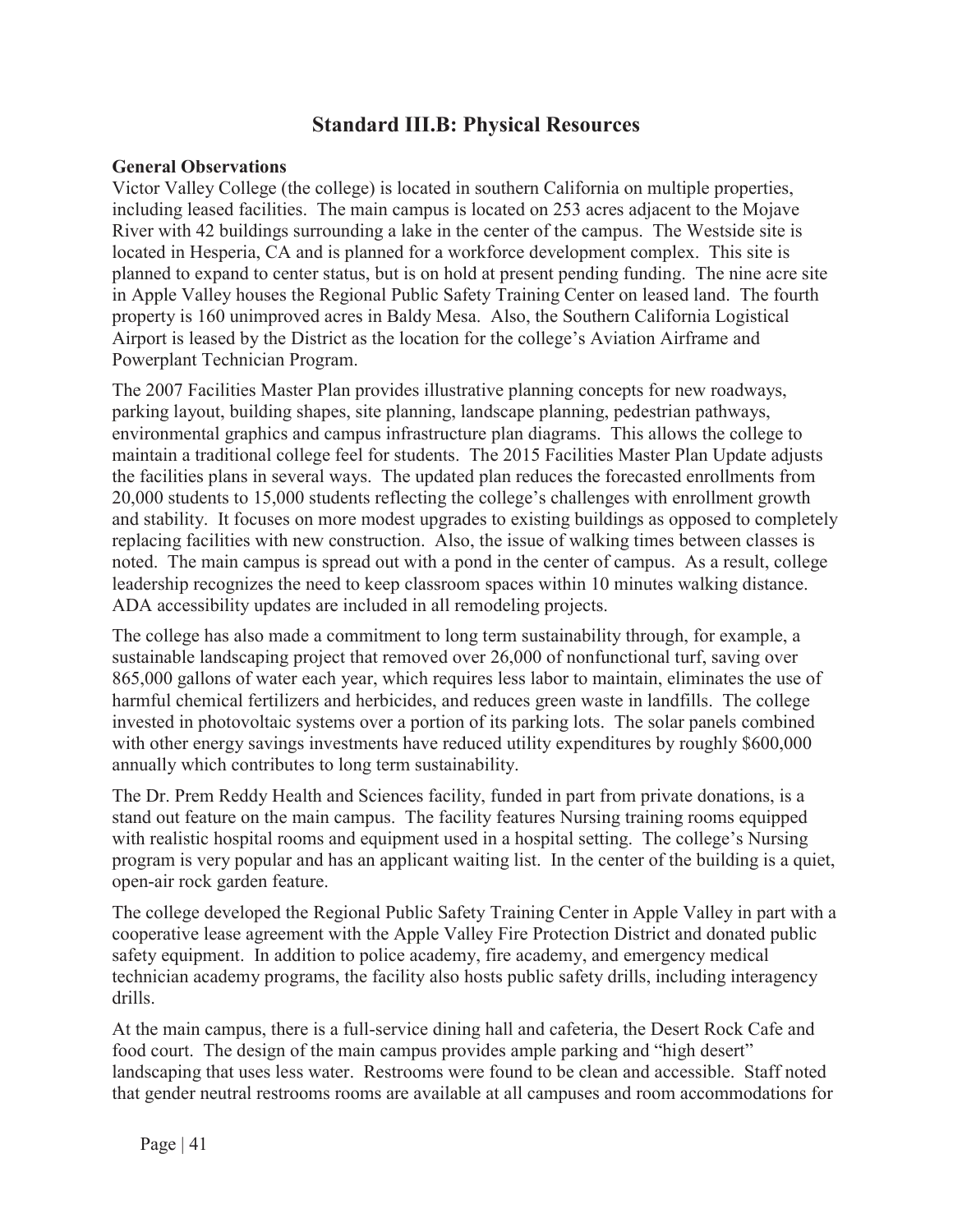nursing mothers are actively in planning.

Classrooms and other facilities utilized by students were found to be clean and updated. Staff noted that older carpet is scheduled to be replaced, and the offices of the Bursar, Financial Aid, and Admissions and Records are on track to be upgraded to a newly renovated one-stop center. Remediation and renovation work continues with support from Measure JJ local bond funds. Measure JJ passed in 2008, authorizing a total of \$297.5 million in bonds. To date, the college has issued \$139 million.

College leadership regularly reviews and updates its Five-Year Capital Construction Plan, Room Use Analysis Report, Space Inventory Report, and Five-Year Scheduled Maintenance Plan. Program review resource requests (PRAISE), work order requests, SWACC Property and Liability Inspection reports, Facilities Committee discussions, and other miscellaneous resources are also reviewed periodically.

These plans, reports, and resources inform the college's long term planning. Departments request minor and routine maintenance work through the OPRA work order system, while larger requests proceed through the PRAISE process and Facilities Planning Committee processes. The Facilities Planning Committee, consisting of 19 members from across the college, evaluates requests using a rubric that includes consideration of linkages to college planning documents, the mission, measureable SAO or SLO, startup costs, TCO and project funding source.

The Environmental Health and Safety Committee is a college-wide committee that reviews all safety issues on all campuses and offsite locations. Evidence provided discusses plans for campuswide way finding signage, emergency operations trainings, lab safety plans, among other discussions. This demonstrates that the college engages in active review and discussion of emerging workplace hazards and safety issues including recommending and implementing remediation plans.

Facilities and Maintenance personnel conduct facility inspections. Also, the campus police routinely inspect facilities to identify deficiencies. Trends are discussed at the Environmental Health and Safety Committee, and work requests are initiated for Maintenance to correct the issue. Campus Police also conduct drills, workshops, and trainings to prepare for emergency events.

### **Findings and Evidence**

The college provides sufficient and safe resources for students and employees that is conducive to learning. Facilities at offsite locations were noted of similar quality to the main campus, indicating equitable physical resources across all locations. Staff noted that gender neutral restrooms rooms are available at all campuses and room accommodations for nursing mothers are actively in planning. (III.B.1)

While much of the main campus has benefited from bond funded upgrade projects, buildings which have not received a major update yet show wear and tear, ADA accessibility issues, and life safety deficiencies. College leadership acknowledged these issues and noted for example that replacement of older carpets is planned for replacement soon. Also, the new One-Stop shop will allow an aging and energy inefficient building to be vacated and renovated. (III.B.1)

The college provides a safe environment for students and staff. The Jeanne Clery Disclosure of Campus Security Policy and Campus Crime Statistics Act 1998 (Clery Act) and the Violence Against Women Act 2013 (VAWA) reports noted relatively low crime rates. The reports are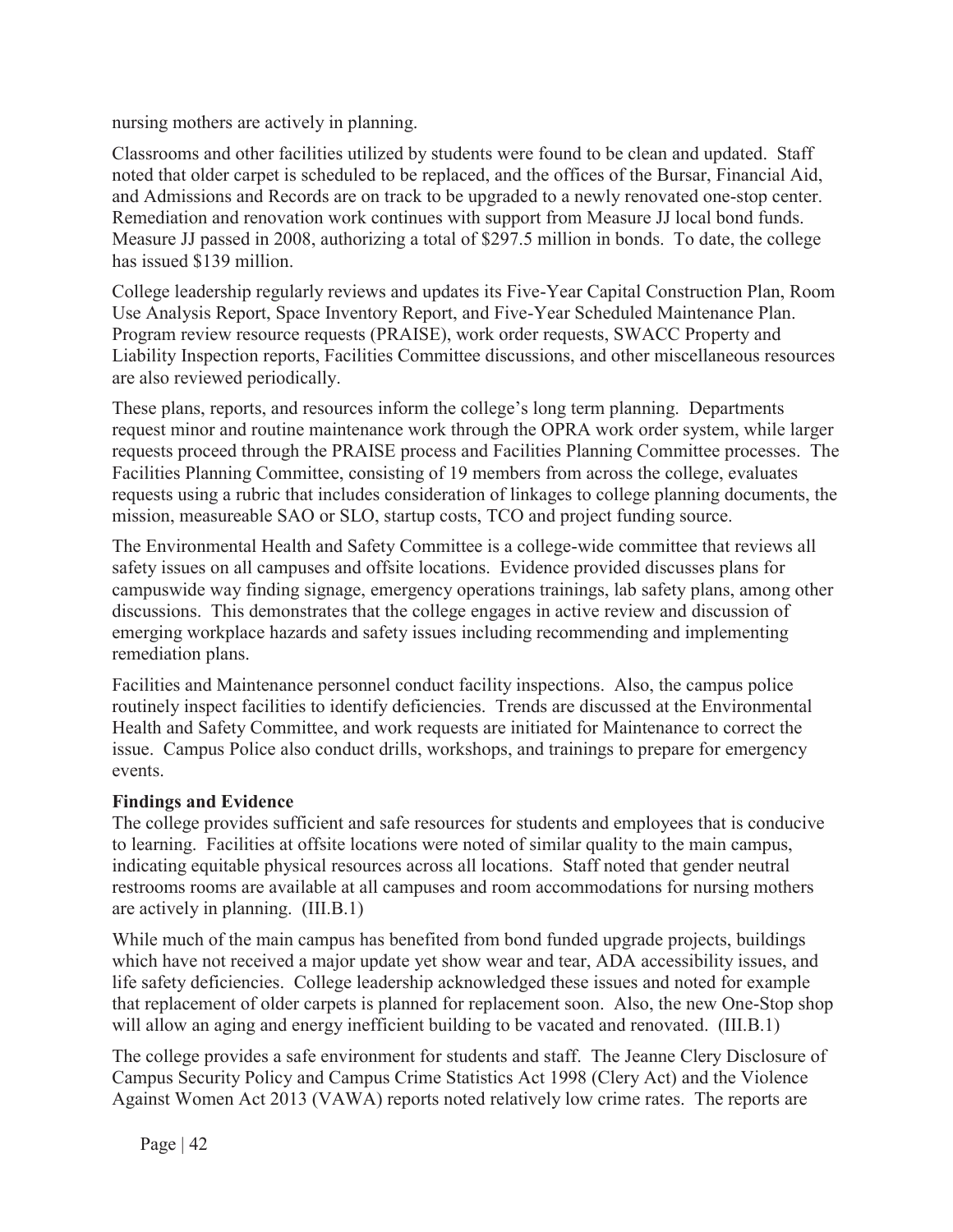kept up-to-date relative to timely reporting and in incorporating new reporting requirements as appropriate. Crime data are posted to the college's publicly available website, and are routinely reviewed by college personnel to identify trends and corrective action. The college police department that operates 24 hours a day, seven days a week to protect college assets, students, and personnel, including patrols at all campus locations. The campus police coordinate with the respective first responders in the area, including participating in multiagency drills on a regular basis. (III.B.1)

With an active Environmental Health and Safety Committee, safety concerns are raised, leading to recommendations for remediation and implementation of corrections. Meeting agendas and notes document an active committee that discusses a wide variety of issues. The college maintains an Emergency Preparedness Plan and plans emergency preparedness drills as well employee trainings relative to occupational health and safety. (III.B.1)

Plans are current or are in the update process and appear to reflect thoughtful, grounded, and reasonable facilities planning activities. The 2015 Facilities Master Plan Update recognized the need to scale back enrollment growth expectations and to refocus plans on updating more existing facilities as opposed to replacing existing facilities with larger buildings. The presence of specific commitments to voters for projects under the Prop 39 Measure JJ bond fund have provided direction for capital projects funded from these resources. Likewise, Prop 39 energy efficiency projects are driven by requirements for energy savings and total cost of ownership (TCO) considerations. Five-Year plans required by the Chancellor's Office provide integrated, college-wide priorities relative to facilities planning. (III.B.2)

The college complies with the Americans with Disabilities Act (ADA) in its facilities. Facility upgrade projects include remediation of ADA accessibility barriers in the project scope. Prop 39 Measure JJ bond funds have been used to facilitate campus accessibility, for example, the college has installed elevators to facilitate travel in buildings and between the upper and lower areas of the main campus. The college is in the process of updating its ADA Transition plan. During the site visit, ADA accessible parking and pathways, signage, building entrances and assistive devices (door openers, elevators, etc.) were noted in buildings and walking paths. (III.B.2)

The college has a comprehensive physical resource planning process that is driven and managed by Board Policies, college plans including the Facilities Master Plan, Five-Year Capital Construction Plan, Proposition 39 Measure JJ bond commitments, Facilities Committee and Environmental Health and Safety Committee recommendations, and the PRAISE program review resource request process. Prioritized recommendations developed through established processes and evaluation rubrics help inform decision-making by the Superintendent/President and the Board of Trustees. (III.B.2, III.B.3)

Evidence from PRAISE reports document departmental requests for physical resources. Requests could be more strongly supported with student learning data, information on comparable facilities at peer institutions, and anticipated improvements to measurable outcomes from implementation of the request. (III.B.2, III.B.3)

Facilities and Maintenance personnel conduct facility inspections. Campus police routinely inspect facilities to identify deficiencies. Formalizing the documentation of these reviews and routinely including the review of facility inspection reports in appropriate committee agendas would improve the transparency of these inspections. Trends are discussed at the Environmental Health and Safety Committee, and work requests are initiated for Maintenance to correct the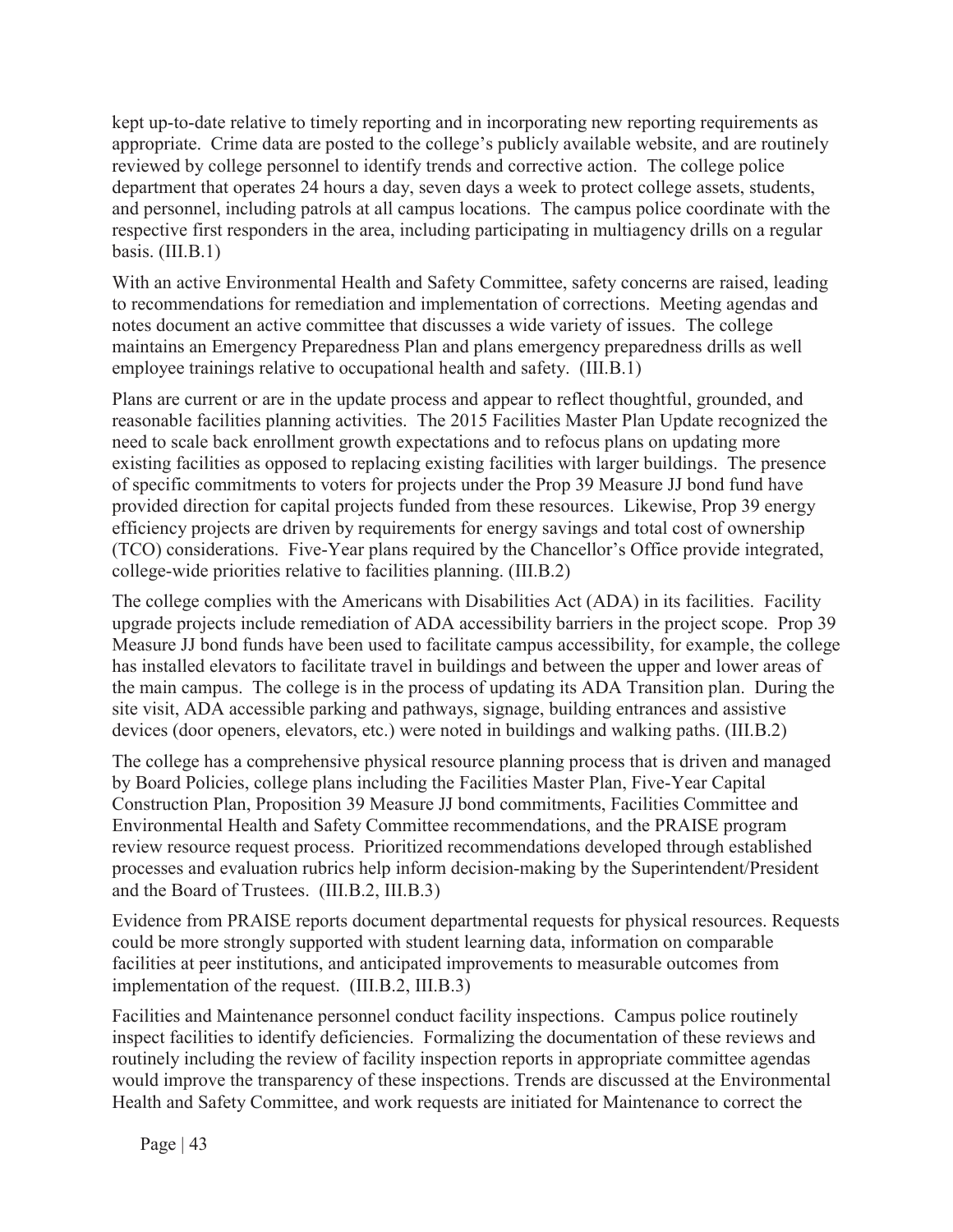issue. Campus Police also conduct drills, workshops, and trainings to prepare for emergency events, and train faculty and staff to manage emergency situations in the classroom. During the site visit, campus police were observed on patrol, emergency communications equipment was observed, speakerphones were noted in classrooms and labs, and other public safety infrastructure was reviewed. The college recently updated its emergency radios, and each building emergency coordinator is equipped and trained on the use of the radio. The college's Emergency Operations Plan was recently updated and is working through the college's integrated planning committees. (III.B.3)

The college considers the Total Cost of Ownership in its planning for facilities and equipment. For capital project planning, Chancellor's Office FUSION cost indexes are used to establish cost estimates. Architects and contractors prioritize design and construction elements that facilitate a lower TCO over the useful life of the facility and equipment. The college has also embraced TCO concepts by budgeting bond funds and other resources for projects including solar power plants, lighting retrofits, energy management system upgrades, boiler replacements, sustainable landscaping, and participation in the Southern California Savings by Design program, which contributed to reduced long term operating costs for the college. The Savings by Design program helps the college integrate energy efficiency in its building project plans. The college earned awards and recognitions in 2013 and an honorable mention in 2015 for its energy conserving sustainability projects. (III.B.4)

### **Conclusion**

The college meets the Standard.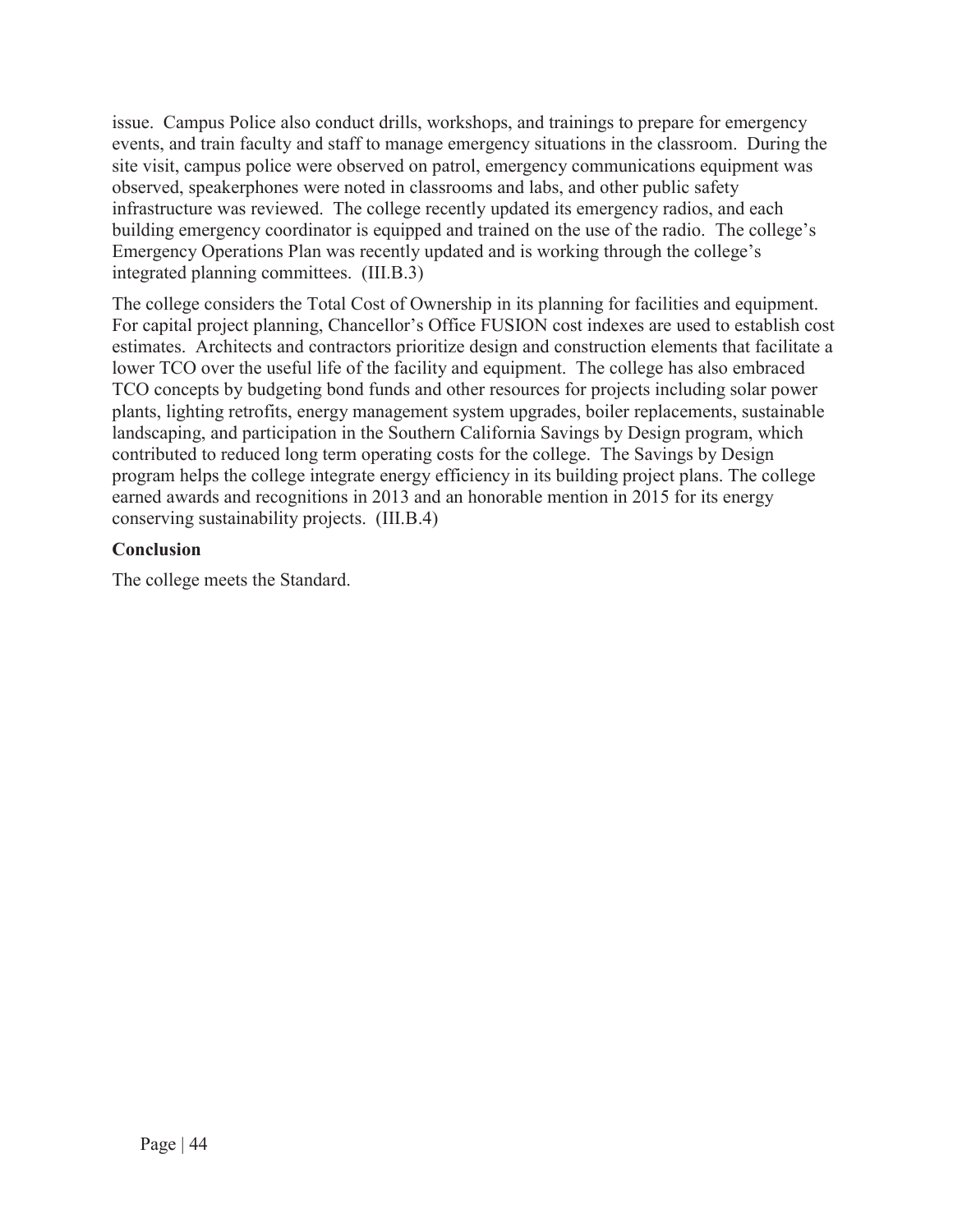## **Standard III.C: Technology Resources**

#### **General Observations**

After multiple years of poor ITS management that crippled the technology services and support provided to the college, a change was implemented in the management structure in 2016 by bringing in an outside management organization. This change has brought about great strides in turning around the ITS services for both the administrative and the instructional sides of the college. While the college still lags behind in meeting its technology needs, there has been a tremendous movement in technological upgrades, services, and funding across the college. Faculty, classified, and management employees all have provided through interviews very positive comments about the changes that are taking place. The college has adopted tactical plans for implementing new technologies and upgrades to adequately support the institution's mission by increasing the annual budget allotment for technology equipment and services over the last few years and utilizes the Program Review, Allocations, and Institutional Strategies for Excellence (PRAISE) program review processes to request additional funding augmentation. All centers and campus locations have access to technological resources and networked connections to college email and electronic resources. Due to budget limitations, the lower campus and the SCLA has only limited wireless coverage in addition to their fully wired access.

Professional development for faculty, classified, and ITS staff has been budgeted and implemented. Board Policies and procedures outlining the appropriate use of technology as well as guidelines embedded within the Information Technology Master Plan have been developed. The technology master plan is due for an update, but is still being followed. With the implementation of the new management team, new plans are in development. Technology requests across the campus are creating a strain on the ITS staff and is resulting in a backlog of technology installation. Consideration of the ITS staff time and effort to support these technologies should be considered as part of the purchasing process.

#### **Findings and Observations**

Planning for technology has been implemented across the College. The Information Technology Services Department has created the Technology Master Plan 2012-2016 to provide a roadmap for technology usage, upgrades, replacements, and integration. The Library Technology Plan complements the technology planning by providing for planning for digital library resources that are accessed by faculty and students. The PRAISE planning and funding augmentation process is driven by various department and programs through requests for allocation including technology. An Organizational Assessment of technological needs was conducted in 2015 and then again in 2016 to provide a physical assessment of current technology and provide the baseline for future technology planning.

The Campus currently has increased the personal computer inventories to 2500 representing a 25% increase from 2015 to 2016. In addition to the new installations and administrative computing needs, the College sets up and maintains technology solutions and/or computer labs in 151 classrooms. The College has tried to automate many of their existing systems through productivity and learning management software packages including Schedule 25, Trac Dat 5, CurriCUNET, Blackboard, and Human Resource Management. Support for faculty, staff, and managers across campus is supplied through a ticketing systems that tracks help requests and through the ITS website that includes videos and instructions on how to access and use various technologies.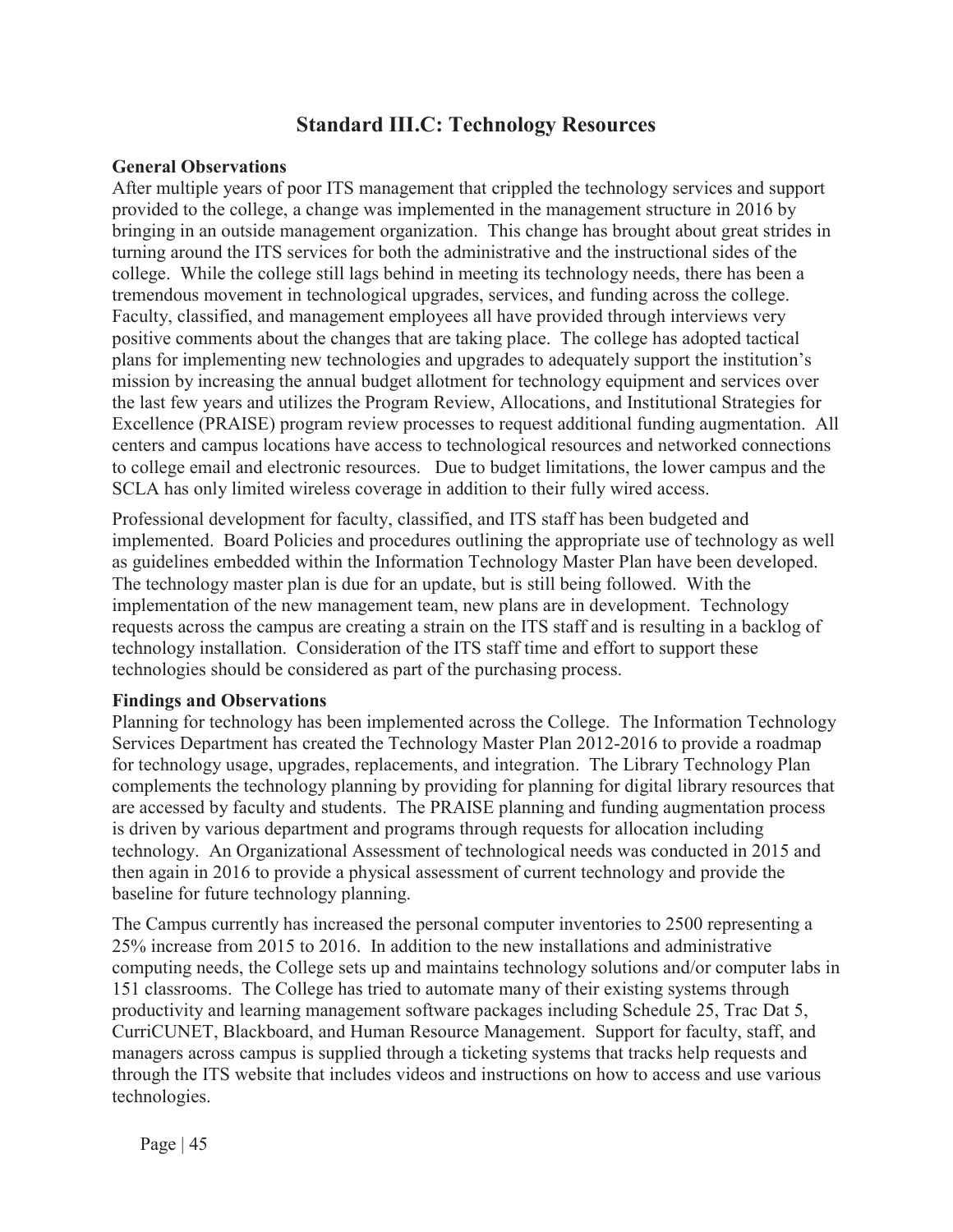Other software implementations are frequently identified by college faculty and staff that improve classroom instruction or operation. The limited number of ITS staff members has resulted in the delayed installation of key software packages and updates. In addition, the limited staffing also prevents staff from updating their IT skills that are necessary in maintaining a secure and efficient organization. (III.C.1)

Planning for technology updates is conducted through the Technology Master Plan 2012-2016 with projects either funded through the general fund ITS allocation or through augmentation funding provided by the PRAISE process. Selected technology projects are implemented every four months to align with breaks in the class schedules to avoid interruption of instruction. The technology refresh plans originally set for a 10 year upgrade schedule have been revised to a five year schedule with funding identified on an increasing basis in the general fund line item for ITS. In addition, the infrastructure including servers, storage, and backup solutions are scheduled for ongoing replacement within the five year refresh timeline (III.C.2).

All three of the learning centers have adequate computer labs and technology classrooms available for students. Students connecting to the network via College wired computers have direct access to applications and services while students access the Wi-Fi connection via guest access accounts that require no password nor agreement to follow the college acceptable use policy. When wireless students access the learning management system (LMS), library database, protected services or critical infrastructure, students are asked for their authentication credentials. For library access, students email the librarian for a login and password that is verified by their student ID number. Microwave technology is used to connect the learning centers and will be updated when grant or other funds are identified for the major upgrade project. Full wireless access is provided at each of the learning centers with the exception of the lower campus (main college center) and the SCLA (only in the hangar and office areas) where wireless coverage is available but spotty in some of the areas. (III.C.3)

Training and support for faculty, staff, students, and administrators is provided through a variety of opportunities. The College professional development program as well as the Distance Education Advisory Committee (DEAC) provide training through workshops, on demand video instruction, User Guides, and access to training software such as Lynda.com. Topics for these training sessions include Blackboard, Google Docs, LMS, pedagogical training, and trends in distance education. The ITS staff have identified several training opportunities and have either utilized ITS funding or taken advantage of no-fee training provided by technology vendors. (III.C.4)

The appropriate use guidelines for technology usage by students, faculty, and staff have been outlined in various policies. The Board of Trustees has adopted a set of policies guiding technology usage in addition to the guidelines and procedures identified in the Technology Master Plan with input from the Technology Committee. The DEAC has also set forth guidelines for faculty usage, engagement, and interaction within the LMS. In addition, the Academic Technology Committee made up of faculty, staff, and administrators evaluates software and tools for use in instructional activities. (III.C.5)

### **Conclusion**

The College meets the standard.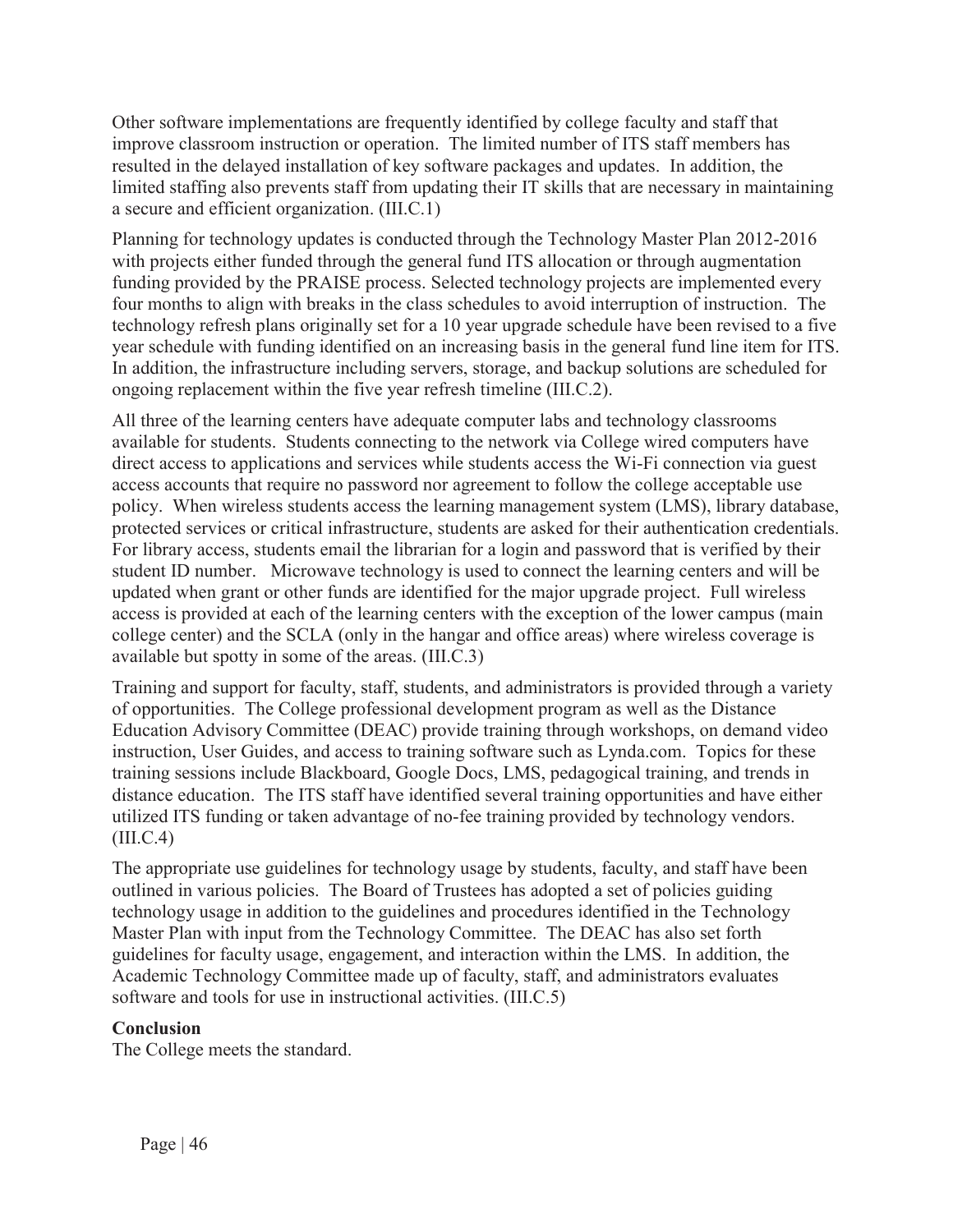## **Standard III.D: Financial Resources**

#### **General Observations**

Victor Valley College (the college) has managed its financial resources carefully and has maintained its unrestricted general fund reserve fund balance above the five percent minimum level required by the college's Board Policy. The college has experienced enrollment declines and the loss of state apportionment funding, but has partially restored enrollments. This resulted in deficit spending in the unrestricted general fund in some years, which stopped in 2015-16. The college engaged committees and consultants to examine the budget, enrollments, and costs. The results of those activities improved the historical budget picture somewhat by showing that deficits were not as large.

College leadership is actively pursuing multiyear plans both to balance the permanent budget on a sustainable basis as well as identifying adequate one-time resources and one-time savings in the interim to assure that the college's unrestricted fund balance reserve will remain above 5% through the end of the multiyear forecast in 2018-19. The college balanced its 2015-16 budget by year-end and adopted a balanced budget for 2016-17. As a result, college leadership is making good progress at closing the budget gap each year. The ACCJC rated the college's fiscal condition as an "M" meaning that the college's fiscal status is at some risk, but no additional action was taken by the ACCJC. . The college maintains a \$30 million Guaranteed Investment Contract (GIC) earning 7.75% annually through December 1, 2024 that provides resources to the college. Proceeds and the corpus of the GIC are available for use by the college.

College leadership recognizes the need for long term fiscal stability. The college has begun reducing permanent operating costs with energy efficiency projects estimated to save about \$600,000 annually and through review of position vacancies for payroll savings. A retirement incentive has been offered to generate salary savings.

The college set aside funds for its Other Postemployment Benefits (OPEB) Plan which provides medical, dental, and life insurance benefits to eligible retirees and their spouses until age 65. The 2016 audited financial statements report the actuarial value of the plan assets at \$10.6 million and a 95% funded ratio The college also recently set aside \$4.3 million in an irrevocable trust for the payment of CalSTRS and CalPERS premium increases over several years. These items demonstrate prudent set-asides for future obligations and a commitment to fiscal sustainability.

The college has budget development and program review processes that engage constituentbased committees to review, analyze, and provide recommendations to the Superintendent/President. These processes are established, and the planning timeline is documented in the budget calendar.

#### **Findings and Evidence**

The college uses an annual program review process, called PRAISE, which includes feedback from constituent groups to prioritize the allocation of financial resources. The college's mission and plans provide direction relative to budget resource allocation. Board policies, administrative procedures, and planning documents provide evidence of established processes. Annual program reviews are completed through a two tier process. The first tier involves unit level priorities which are then reviewed, refined, and summarized by the respective vice president at the second tier before being forwarded to the Finance, Budget, and Planning Committee for a prioritized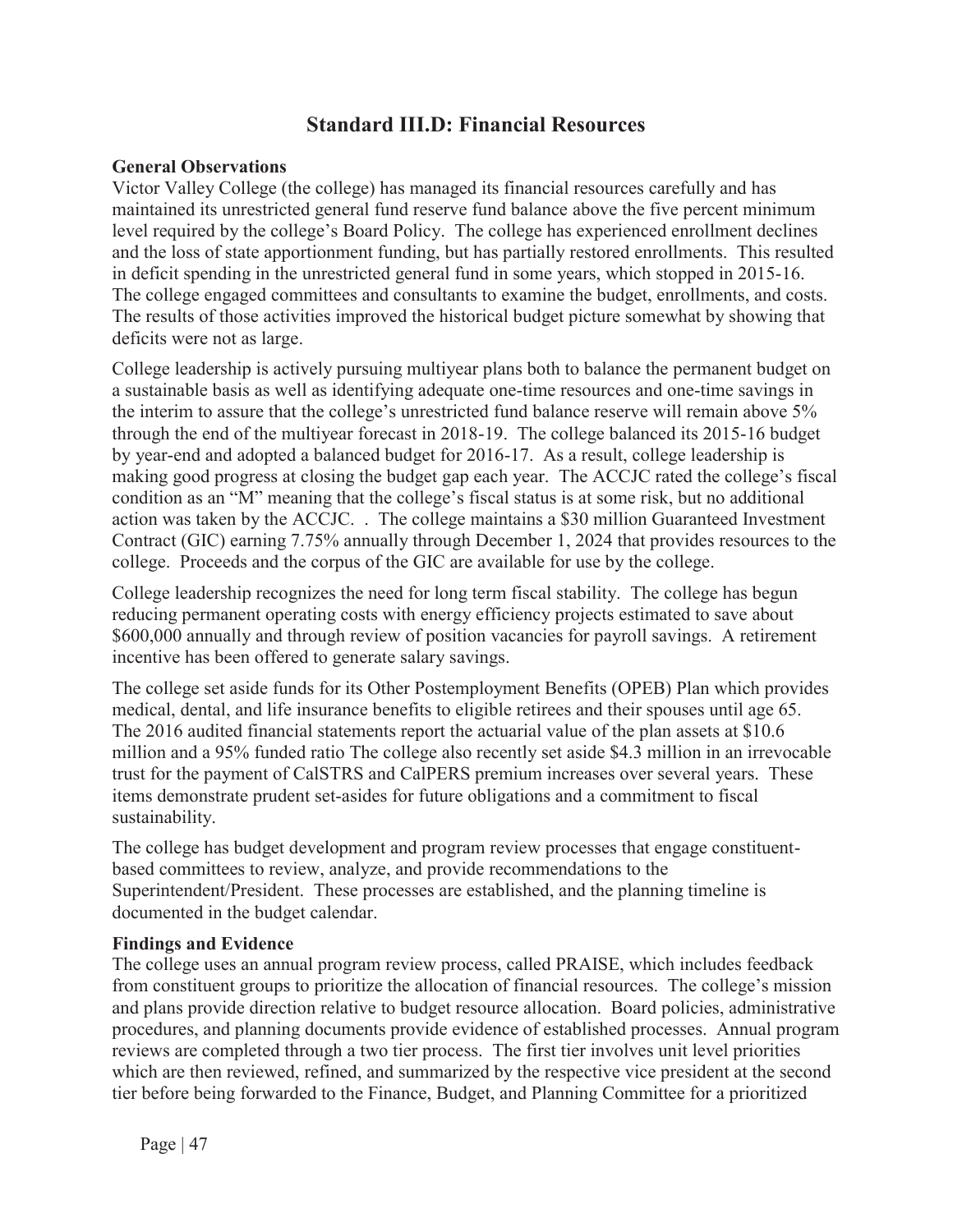recommendation to the Superintendent/President. Tier One provides an opportunity for departmental reflection from the bottom up, while tier two allows senior management to make adjustments to reflect needs that might not be addressed by individual departments, for example a college wide request. This layered process demonstrates the college's commitment to collecting data and information at the department level and information synthesized at the division and college-wide level to better inform the resource allocation decisions of the Superintendent/President and the Board of Trustees. (III.D.1, III.D.2, III.D.3)

The college's program review evaluation process uses a series of reviews and committee recommendations to provide the Superintendent/President with advice for decision making. The Finance, Planning, and Budget Committee uses a scoring rubric that provides points for connecting the request to the college's strategic priorities, program goals, and department student learning outcomes. Thus, the mission and goals are the basis for financial decision-making. The Superintendent/President communicates funding approvals through campus email and in each year's final budget. However, it does not appear that performance metrics are always identified in departmental PRAISE resource requests, and funded requests aren't systematically reviewed subsequent to implementation to assess how well the expenditure performed at improving results in a "closing the loop" review. Formalizing these closing the loop processes can enhance the performance of the program review process. (III.D.1, III.D.2, III.D.3)

The college has engaged in research and planning relative to its cost structure and fiscal sustainability through various task forces and consulting reports, including a 2013 Fiscal Review Report by the Fiscal Crisis & Management Assistance Team (FCMAT). Report findings highlight that the college has been deficit spending in the general fund. The Board of Trustees directed college leadership to develop plans for balancing the budget, and college leadership prepared a balanced Final Budget for 2016-17. The reports also highlight some difficulties with comparing financials across colleges, such as differences in the categorization of employee positions. (III.D.1, III.D.2)

The Finance, Budget and Planning Committee engages in review and discussion of multiyear financial forecasts and has approved action items relative to fiscal stability. For example, the Institutional Effectiveness Partnership Initiative recommendations to grow the unrestricted fund balance to 10% was also recommended by the Finance, Budget and Planning Committee. Also, a draft budget presentation for the Board of Trustees was presented to the Committee for discussion prior to the Board meeting. (III.D.3)

The college's annual budget is developed based on a realistic assessment of financial resources available and financial obligations. The annual budget calendar begins in November with a Finance, Budget and Planning Committee meeting. Preliminary budget assumptions are presented to the Committee and the President in May. The Tentative Budget is presented to the Board of Trustees in June with the Final Budget going to the Board of Trustees in September.  $(III.D.4)$ 

The college's Board of Trustees approved a 2016-17 Adopted Budget that is balanced and increases the ending fund balance by a modest amount. This budget is balanced by a net reduction in expenditure budget from 2015-16 to 2016-17, centered on a recognition of temporary vacancy savings, reduced general fund capital outlay, and significant reduction to Transfers, Reserves. The reduction in Transfers, Reserves occurs due to a planned draw from the pension set aside irrevocable trust and Guaranteed Investment Contract. (III.D.3, III.D.4)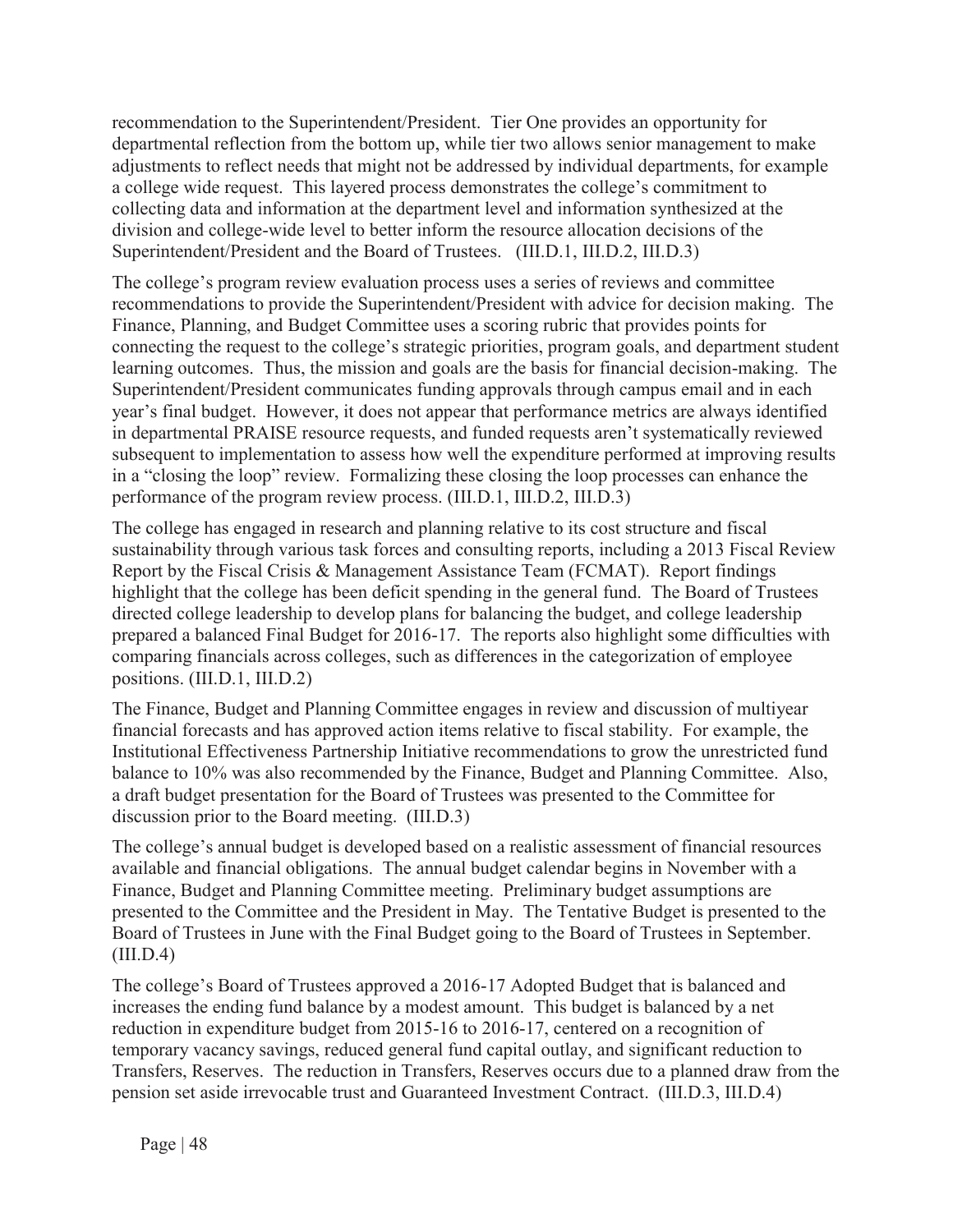The three-year budget plan reverts to deficit spending in in the unrestricted general fund for 2017-18 and 2018-19, potentially leading to a negative fund balance by 2018-19. In planning for future budget, the college may use earnings from the GIC to ensure the unrestricted general fund reserve balance remains above the 5% prudent minimum level. Therefore, the college currently maintains sufficient one-time resources to maintain a prudent level of unrestricted reserves through the three-year forecast. (III.D.4)

The college demonstrates that financial information is shared in a timely manner throughout the institution through budget reports, multiyear forecasts, planning documents, monthly budget-toactual reports, Finance, Budget, and Planning Committee meeting notes, and budget update emails from the Superintendent/President. Evidence of this dissemination of financial information was noted on the website and in committee meeting documents. (III.D.5)

College documents disclose that the unrestricted general fund was overspent by \$6 million during 2012-13, \$252 thousand in 2013-14, and \$5.9 million in 2014-15. The multiyear deficits lowered the unrestricted fund balance from 18.8% to 6.4%. 2015-16 actuals showed a \$1.6 million positive net revenue that partially restored the fund balance to 8.7%. The GIC allows the college to work back to a balanced unrestricted budget over a number of years. (III.D.5)

Integrating feedback from external consultant reviews, the annual budget now includes more accurate estimates for items such as temporary vacancy savings. The budget-to-actual variance has improved, for example the 2011-12 budget-to-actual expenditure variance was \$2.9 million, 2012-13's expenditure variance was \$5.2 million, while the 2015-16 variance narrowed to about \$1.5 million for the unrestricted general fund. This reflects an example of the college implementing feedback to improve the integrity of its financial reporting. (III.D.5, III.D.6,  $III.D.8)$ 

The college's accounting and financial records are audited annually by an independent certified public accountant (CPA) in compliance with the college's Board Policy 6400. The scope of the audit includes all of the college district's financial records, including the foundation and bond funds. The CPA provided an unmodified audit opinion with no material financial weaknesses noted for the most recent three years of audit reports. Going back six years, audit findings were noted in earlier years which were corrected. In addition to the annual audit, the Measure JJ Citizen's Bond Oversight Committee meets quarterly to review bond expenditures and produces an annual report. Copies of the audit reports and Measure JJ reports are available on the college's website. While no material audit financial audit findings were noted in the last three years, college leadership stated that they would respond promptly to any future audit findings. (III.D.5, III.D.6, III.D.7, III.D.8, III.D.10, III.D.14, III.D.16)

The college has begun reducing permanent operating costs by leveraging bond funds for utility and maintenance saving capital projects. These projects reduced annual operating costs by about \$600,000. College leadership actively manages faculty productivity and cancels low enrolled course sections. The college no longer "automatically" replaces vacant positions. Instead, each vacancy is reviewed for elimination or restructuring to realize payroll savings. Planning documents provide evidence of long term plans to obtain "center" status for the west side workforce development complex instructional location that would provide about \$1.2 million in new basic apportionment funding. The college has offered an early retirement incentive to reduce salary costs. College leadership is expanding initiatives aimed at increasing enrollments.  $(III.D.9)$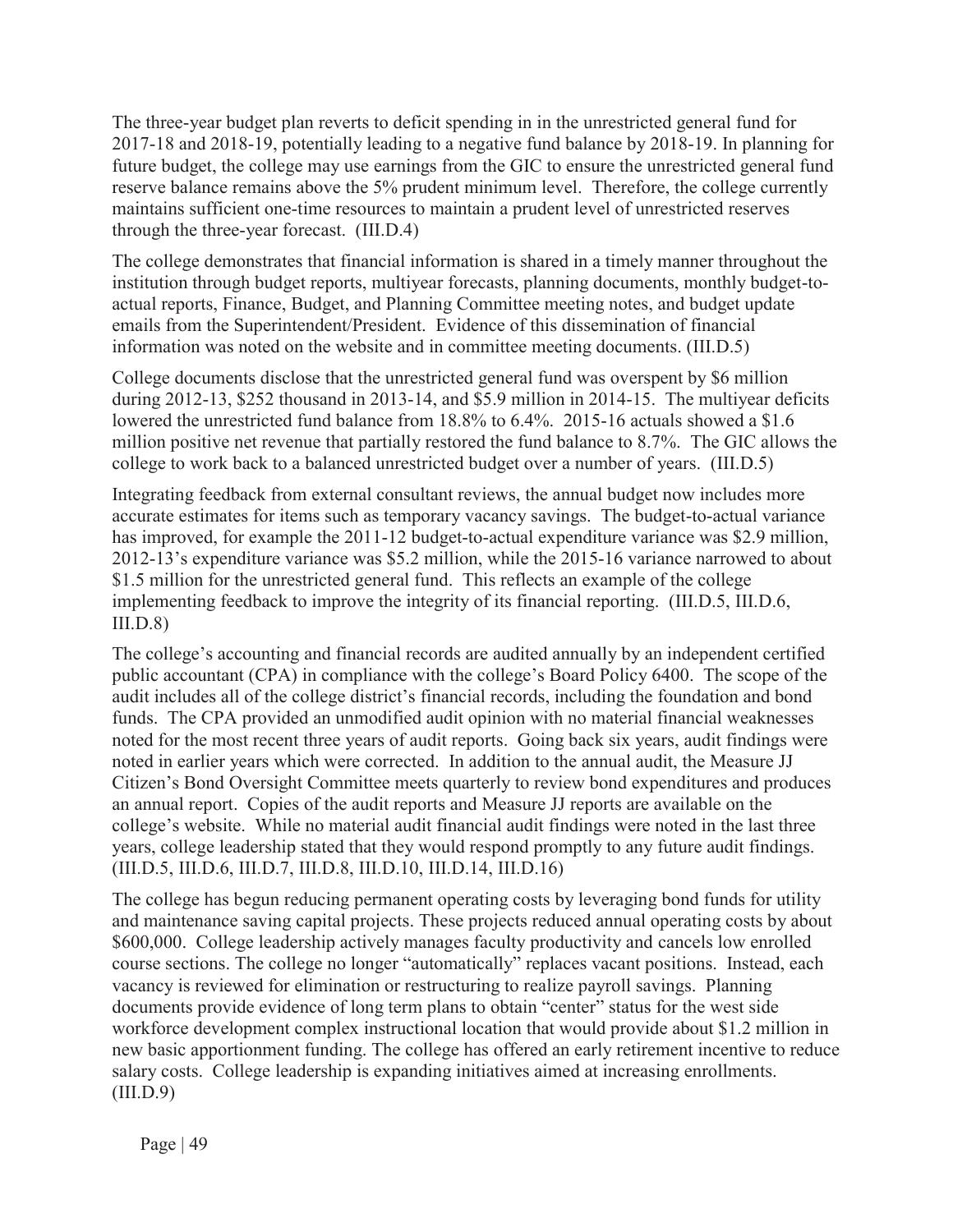College leadership monitors cash balances and forecasts monthly cash balances to identify periods of low cash. Evidence provided included cash flow forecasts and monthly cash balance tracking schedules. The college has not experienced problems with maintaining sufficient cash flow for operations. (III.D.9)

To manage and control expenditures, the college maintains an established approval process, including processes to ensure that technology purchases are appropriate and will integrate efficiently into the existing infrastructure and that expenditures are properly approved. The college's fiscal services department is responsible for overseeing all finances including financial aid programs, grants, contractual relationships, auxiliary organizations, the foundation, and institutional investments and assets. The Department monitors financial transaction activity to ensure that resources are used with integrity and in a manner consistent with intended purpose of the funding. (III.D.10, III.D.14)

Grants are monitored and managed from the application process through closeout. The college's foundation processes most grants. A designated employee assists personnel with grant applications. Grant applications are reviewed by the President's Cabinet using a standard reporting form. Grants are scrutinized for contingent liabilities, such as required matching, commitments to continue funding activities beyond the grant period, and other trailing costs. Grant awards are monitored by an oversight person in the Fiscal Office who ensures that reports are submitted in a timely manner and that accounting reports are correct. The college's last three years of audits revealed no material audit findings relative to grant activities, and the college has not received any adverse findings from granting agencies in the last three years. The Department's monitoring of grant activity and reporting ensures that resources are used with integrity and in a manner consistent with the intended purpose of the funding. (III.D.10, III.D.14)

Unmodified audit reports for the last three years provide evidence that the college's finances are managed appropriately. Findings were noted with earlier audits going back six years, and the findings were addressed. The foundation is an independent not-for-profit, but college leadership serves on the foundation board and reviews monthly reports. The audit reports include foundation activities as well. College leadership stated that they would respond promptly to any future audit findings. (III.D.10, III.D.14)

College leadership annually updates the three year budget forecast to determine the longer term implications of current year budget decisions. Results of this analysis have been used to make strategic financial decisions, such as the decision to place \$4.3 million into an irrevocable trust to partially cover pension-related expenditures over several years. OPEB liabilities are about 95% funded according to the most recent annual audit report. (III.D.11, III.D.12)

The college has \$5.4 million in capital leases with debt service included in the annual budget and the three year budget forecast. Certificates of participation were retired with general obligation bonds, so there is no other debt where the college is required to make debt service payments. Therefore, the college carries a relatively low debt level. (III.D.13)

The Department of Education's official cohort default rates for fiscal years 2013, 2012, and 2011 for Victor Valley College were 21.5%, 22.7%, and 24.6% respectively. The college has maintained student loan default rates below the 30% federal guideline for the last three years and has hired a default management firm to help reduce their default rate. Schools with at least one year above 30% are required to submit a default prevention plan to the Department of Education.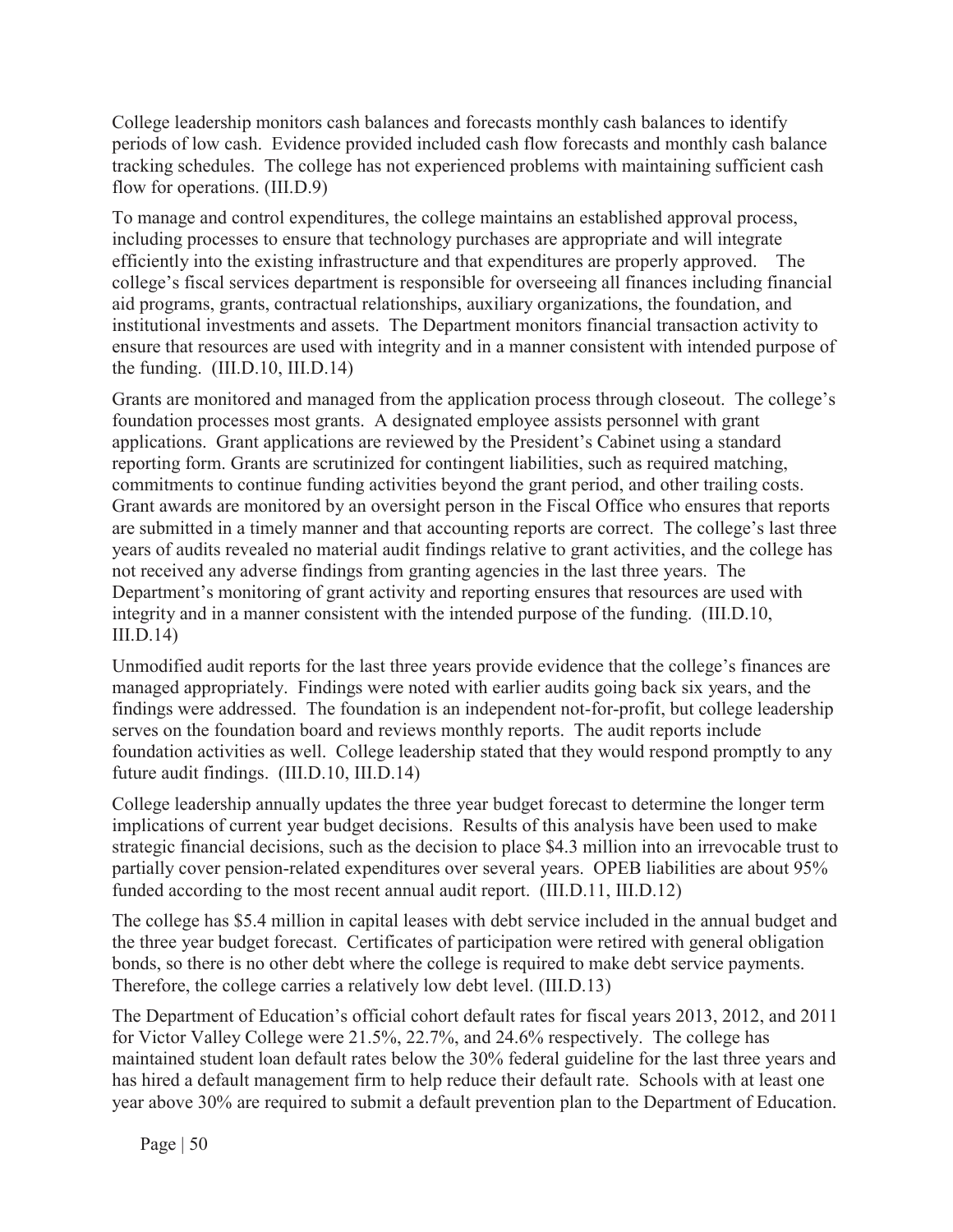The college's default rates are above the fiscal year 2013 national cohort default rate of 11.3%, so the college's contract to assist with default management appears appropriate. Three years of annual financial audits did not disclose any findings relative to student loan practices. (III.D.15)

The college maintains procedures and approval requirements for contractual agreements with external entities. For example, contract signing authority is delegated at varying dollar limits with the largest contracts requiring Superintendent/President approval. Contracts for goods and services are reviewed and approved by the Board of Trustees. Contracts are also reviewed by the local K-12 school district as the college's fiscal agent. The audited financial statements disclosed no audit findings in the last three years relative to contracts administration. (III.D.16)

### **Conclusion**

The college meets the Standard.

#### **Recommendations for Improvement and Compliance**

See Recommendation 3 (Compliance).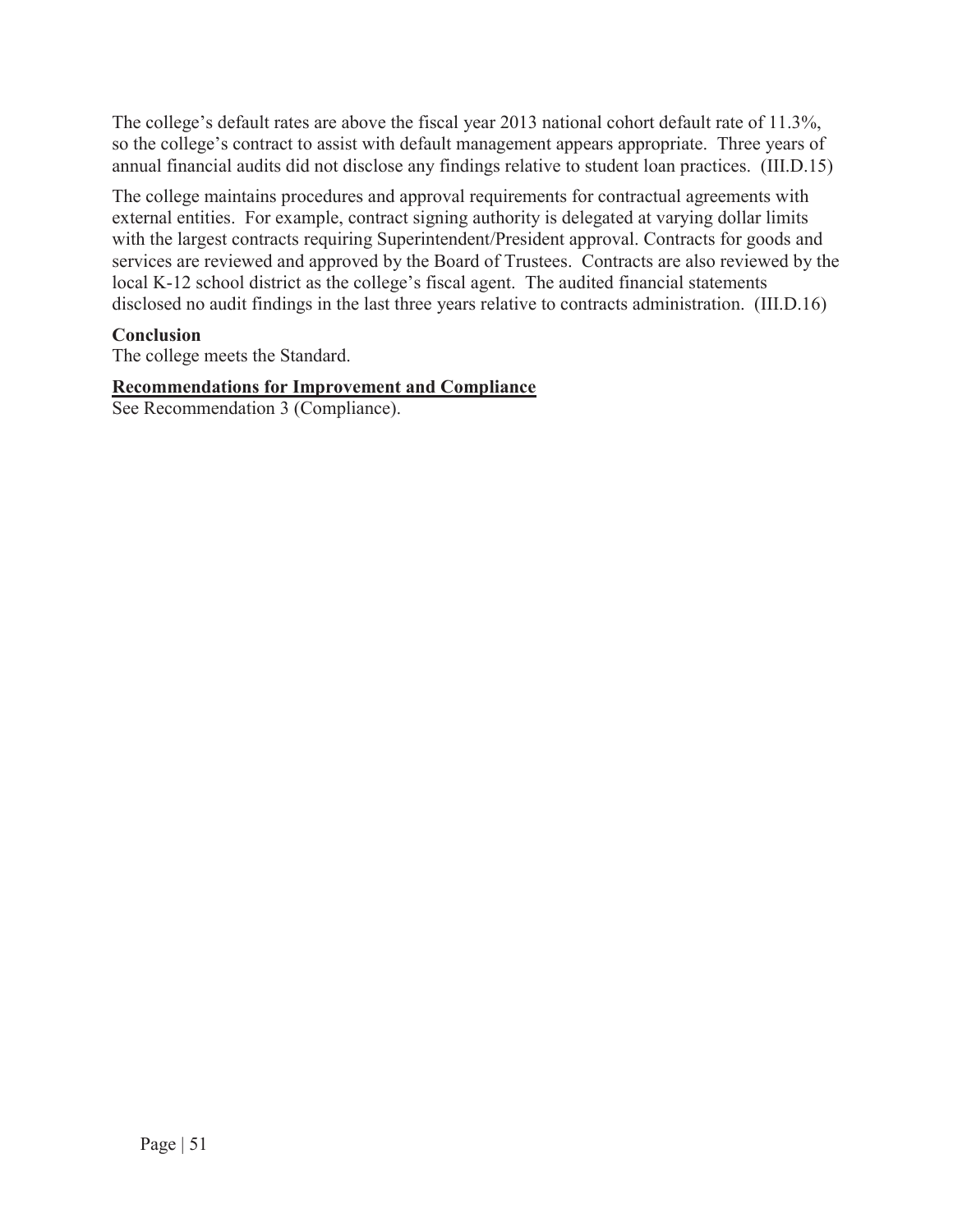# **STANDARD IV: LEADERSHIP AND GOVERNANCE**

# **Standard IV.A: Decision Making Roles and Processes**

#### **General Observations**

Victor Valley College has a comprehensive leadership structure that includes the President, an Administrative Team, the Academic Senate, the Associated Student Body (ASB) and various focused committees that work in tandem to contribute to the Colleges collegial decision-making process. Constituent groups recognize that collaboration is a central component to participatory decision-making and integral to student learning, programs, and services at the college. Decision-making processes are codified through District Policy Manuals and Board Policies and there are procedures in place that provides each constituency group with a decision-making process on the College's critical issues. Interviews with various key committee leaders, staff, and students validated the assertions that these processes and procedures are operationalized College-wide. Some interviewees expressed inconsistencies and communication challenges in past years and now perceive a positive shift as an upward trend. The VVC community appeared cohesive and committed to the improvement of their College.

#### **Findings and Evidence**

Individuals are encouraged to bring forth ideas and concerns to leadership constituency groups to resolve issues and facilitate broad-based dialogue. All committees include representatives from various College constituencies. Committees include at least two representatives from faculty, Academic Senate, classified staff, California State Employees Association (CSEA), Associated Student Body (ASB), College Council, classified management, and educational administrators. The College Council serves as the centralized hub for nine standing committees that include: Diversity, Environmental, Health & Safety, Facilities, Finance/Budget & Planning, Institutional Effectiveness, Employee Professional Development, Student Success & Support, Sustainability, and Technology.

The ASB appoints representatives to each committee so that student perspectives are included in decision-making. Interviews revealed that there is a formalized, structured process in place to address individual student concerns. Upon advisement, the ASB representative initiates the process of resolution by taking a concern forward to the appropriate committee or parties and provides a recommendation. The recommendation is then vetted by the committee and the appropriate parties are then notified regarding next steps.

VVC College Council is a key leadership group that encourages shared governance and participation. The College Council regularly meets to vet issues and accepts input from all constituent groups. College Council assures the Board of Trustees that policies and procedures are revised and considered. The meetings are inclusive, open to all faculty, students and staff at regular days and times. The College Council agenda and subsequent updates are emailed to the campus community. (IV.A.1)

VVC establishes and implements policy and procedures authorizing key constituencies to participate in decision-making. AP policy 1201 delineates specific areas of responsibility relative to the Board of Trustees, Presidents Cabinet, Faculty Senate, and nine College-wide Standing committees. To ensure transparency, the policy outlines the information flow between committees to other shared governance entities and the designated communication lines between standing and ad hoc committees. As stated in AP policy, 1201 the governance structure provides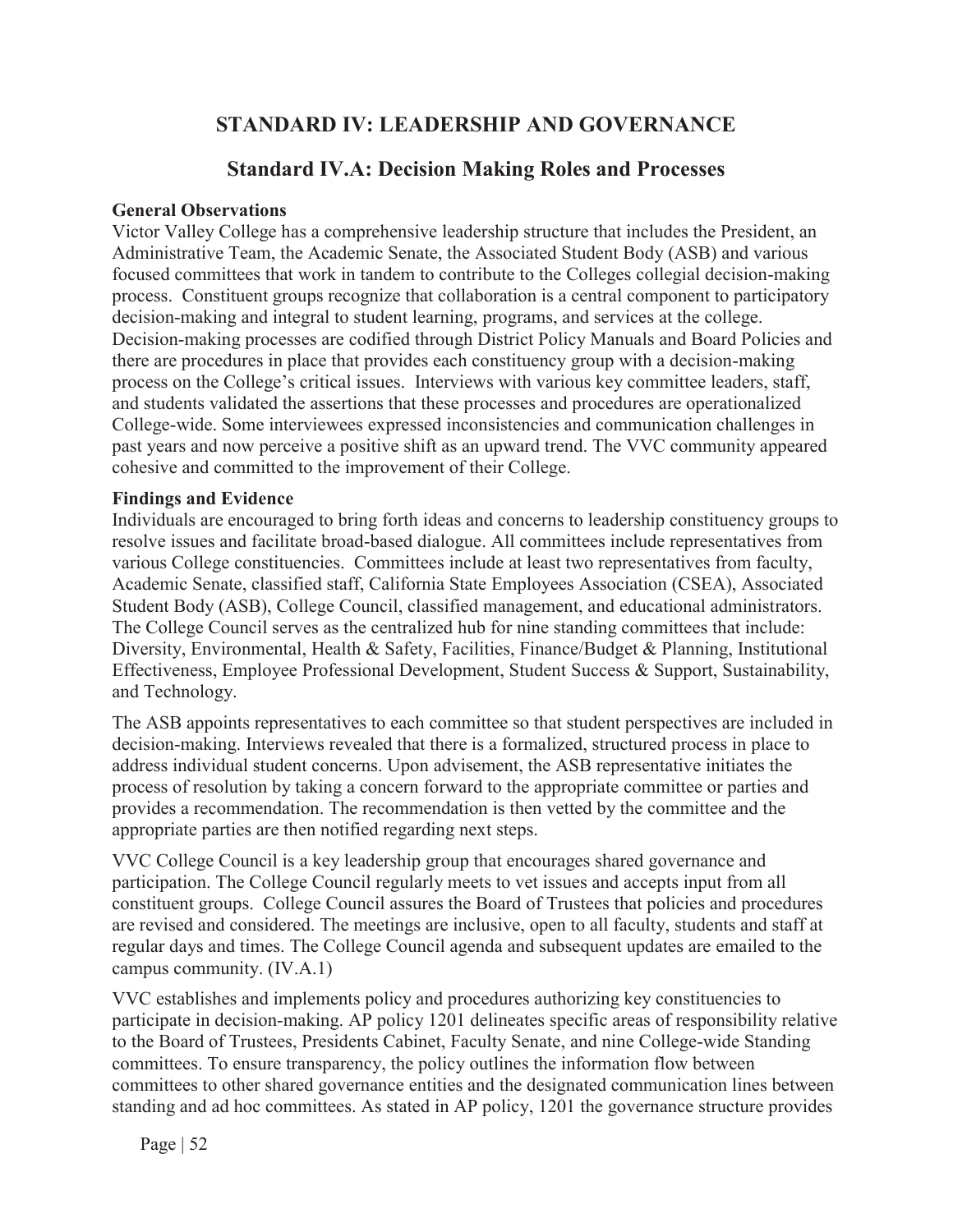for representation from five recognized constituencies at Victor Valley Community College: students, faculty, classified staff, classified managers, and educational administrators.

AP1201 expresses provisions for student participation for consideration of views in those matters in which students have a direct and reasonable interest. One example is that the ASB recently instituted a College-wide initiative to institute gender neutral bathrooms at VVC which ultimately proved to be successful. This change occurred through a formalized process initiated by a student. Students can also lend their voices to issues that affect their programs. Cited are two policies in place that support this, for example, BP/AP 4020 details the Process for Program Discontinuance, whereby all parties potentially affected by these decisions can have an opportunity to lend individual perspectives in an open public forum. BP 6200, references the process of budget preparation; a public hearing on the budget that is held annually. This policy infers, but does not explicitly state that students or interested parties can attend. Additional College specific items are located in the Board of Trustee minutes that reflect ASB goals as a standing item. (IV.A.2)

The College's philosophy on decision-making governance, administrator and faculty roles in institutional governance is clearly defined in BP/AP 1201 as well as specific roles in policy development and planning processes relative to daily operations. The authority and membership of the Finance/Budget and Planning Committee are specified in AP 1201. Under this policy the Finance/Budget and Planning Committee is represented by students, classified staff, faculty, and administrators. BP/AP 6200 details the planning and budget processes in general. More specific minutes from Finance, Budget and Planning committee shows the process of the committee in prioritizing resources. Faculty works with division deans to analyze budgets, evaluate program resources, and develop annual plans and budget requests. These are submitted to the administration for review. The Finance/Budget and Planning Committee then previews the document, which is then reviewed by the President/Superintendent of the College. (IV.A.3)

Institutional policies and procedures that describe the official responsibilities and authority of the faculty and of academic administrators in curricular matters are outlined in Board Policy 4020: Program, Curriculum, and Course Development, Program Discontinuance [IVA.4-01] whereby the President shall establish procedures for the development and review of all curricular offerings, including their establishment, modification, or discontinuance. The policy states that there will be a regular review and justification of programs and course descriptions. This is in concurrence with appropriate involvement of the faculty and Academic Senate in all processes. The Curriculum Committee of the Academic Senate is the primary body responsible for implementation of these policies and for managing the curriculum development and review process. The *Victor Valley College Curriculum Handbook* provides the guidelines for the committee as well as the formal process for curriculum change or revision. **(**IV.A.4)

AP 1201 also delineates the role and participation of constituencies in decision-making through written policies on governance procedures that detail specific roles for staff, students, and faculty. VVC ensures the appropriate consideration of relevant perspectives through adherence to these policy guidelines. Staff and students are informed of their specific roles and then collaborate to improve institutional effectiveness. Several documents demonstrate that every attempt is made to ensure that diverse perspectives are valued, prioritized, and considered in decision-making. These documents include: copies of governance policies, individual requests, and minutes of meetings. Decision-making and responsibility is aligned with administrator and faculty expertise such as: new hire recommendations and responsibilities, SSSP minutes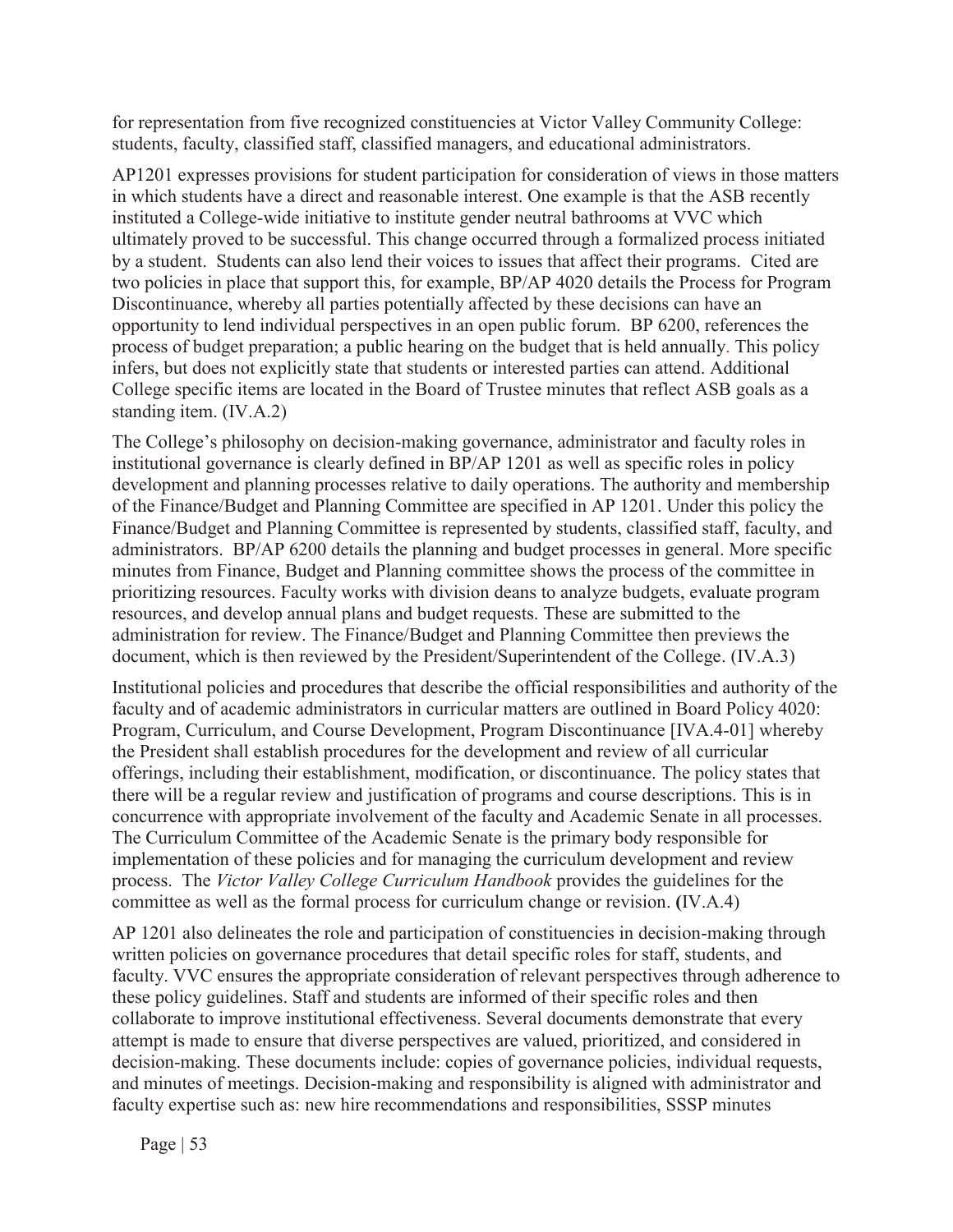detailing the faculty role in reviewing student learning outcomes and assessments. College Council and Facilities minutes further substantiate individual responsibilities. (IV.A.5)

As previously noted, BP/AP 1201 outlines processes for administrative policies that support decision-making by detailing the roles and responsibilities of key leaders. Communication is facilitated by a College website. Individual committees have websites that house minutes and agendas. Additionally, the College President has used YouTube videos for disseminating information broadly. Other examples such as, newsletters, emails from the College Superintendent/President, interactive college forums are not cited. The report states that the College Council and the Academic Senate are the primary channels for communicating the results of evaluations of leadership, governance, and decision-making. Interviews with these key leaders support this assertion. (IV.A.6)

Although the report stated that the College "conducts periodic evaluations of all leadership roles, governance, decision-making policies and processes and has used these results to implement changes in process", several elements are less clear: the cycle for how often the institution evaluates its governance structures as well as how information is communicated to the broader college constituencies. There is no evidence that the results of the evaluations are used to identify weaknesses and make needed improvements. (IV.A.7)

## **Conclusions**

The College meets the Standard. There are transparent systems of communication and documented Board and Administrative policies that clearly describe the processes. Varying accounts from student representatives and key leaders describe feelings of inclusion and consistent progression with a trajectory of improvement in communication efforts over the past few years. While communication was consistent in upper management, some concern was expressed that communication from middle management could be improved, with the suggestion of additional training as a benefit. In the open forum, some students expressed concern that accessing information and communication was sometimes challenging. However, a comprehensive website was accessible for all students.

It is not clear how often the institution evaluates its governance structures and how this information is communicated to the broader college constituencies. There is no evidence that the results of the evaluations are used to identify weaknesses and make needed improvements.

## **Recommendations for Improvement and Compliance**

See Recommendation 3 (Compliance).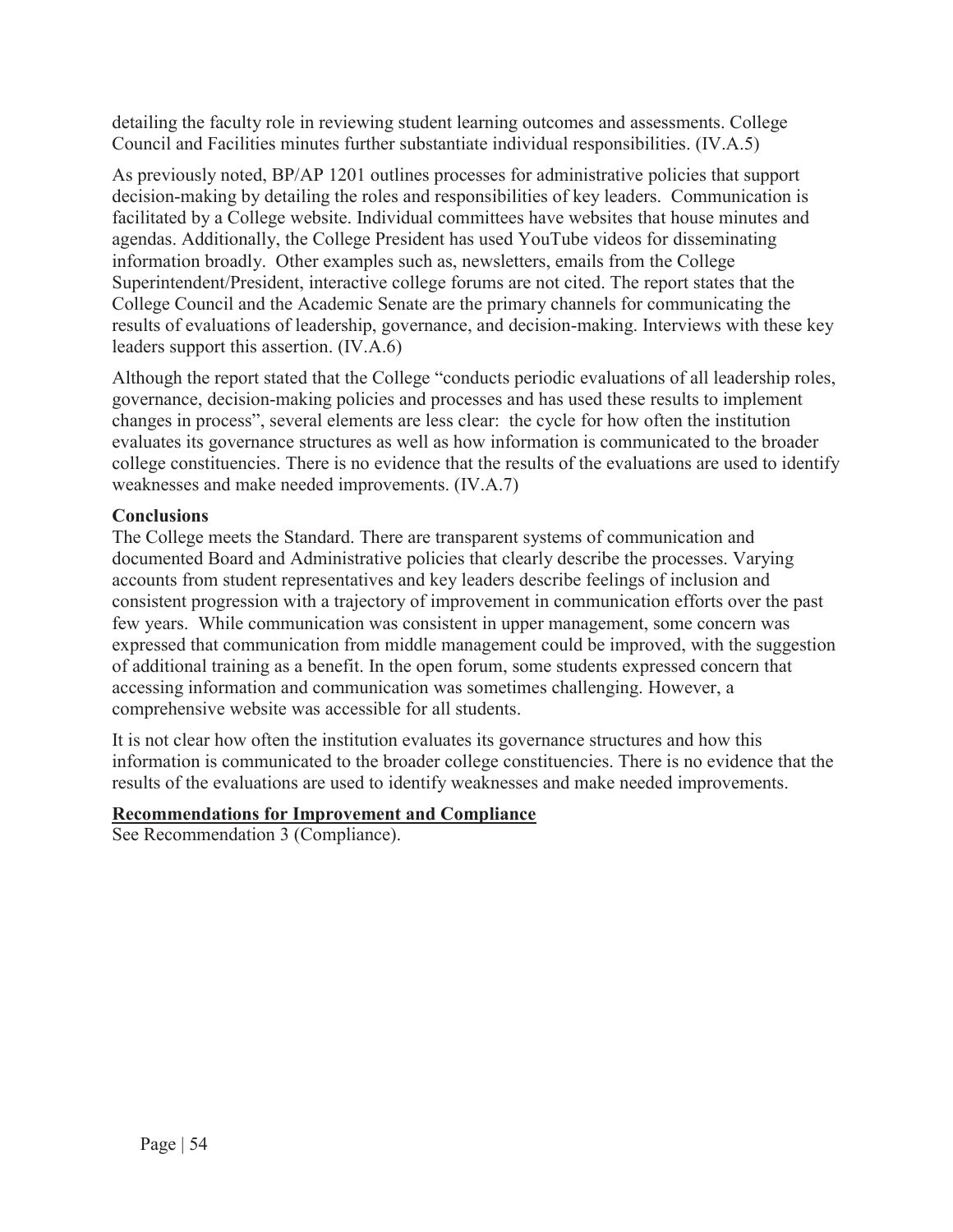# **Standard IV.B: Chief Executive Officer**

#### **General Observations**

The College is led by a CEO who reports directly to the District's five-member board. The CEO has the principal responsibility for overseeing all areas of the institution. The CEO arrived at the campus during a time of campus-wide tension and immediately began working to restore trust and a focus on serving students. By all accounts – board members, constituency groups, bargaining units, and the public – the college climate is better than it has been in more than a decade.

#### **Findings and Evidence**

The college president is the "motivating force" behind planning, organization and budgeting. The president launched a servant leadership seminar to restore trust across the college and with the community. The response to a serious breach in trust with the IT department resulted in the hiring of an external vendor for data management. This could have been a contentious issue on campus, but has been well received. (IV.B.1)

The CEO's restructuring of the administrative team has improved the college's effectiveness. The team heard widespread support for the senior leadership team, in particular the team found great admiration for the work of the Executive Vice President and the new Human Resources Director. The team also noted that the senior team is stretched very thin with a single individual serving as vice president for both the academic and student services functions. This places a heavy workload on the Executive Vice President and requires other senior team leaders to take on additional roles. (IV.B.2)

The team found the college to be a collegial environment that works together to set goals, establish values and honor a culture of shared governance. Every conversation about the culture on campus included someone saying that the college's positive culture "starts at the top." The CEO provides regular updates to the whole campus, including a video series that is available to the entire campus as well as the local community. (IV.B.3)

The accreditation process included a wide array of participants. The team found that the campus widely understood the role of accreditation and valued the process. Faculty and administrators displayed ownership of accreditation-related matters. The Board was well prepared through the regular updates provided by the CEO. (IV.B.4)

The CEO works with a senior administrative team and an extended cabinet group that provides effective oversight and internal controls. The administrative team has worked to close a structural gap in the general fund budget. The college as a whole appears to understand the macro-level budgeting issues. (IV.B.5)

The CEO is well traveled across the district. The Board President expressed gratitude for the number of events attended by the president, noting that "I am amazed that he makes it to 28 out of 29 events, but (the president) focuses on the one he missed." The president is a regular guest on local education TV shows, is an active member of a local Rotary club, and regularly gives presentations to service clubs, chambers of commerce and other civic groups. (IV.B.6)

### **Conclusions**

The college meets the standard.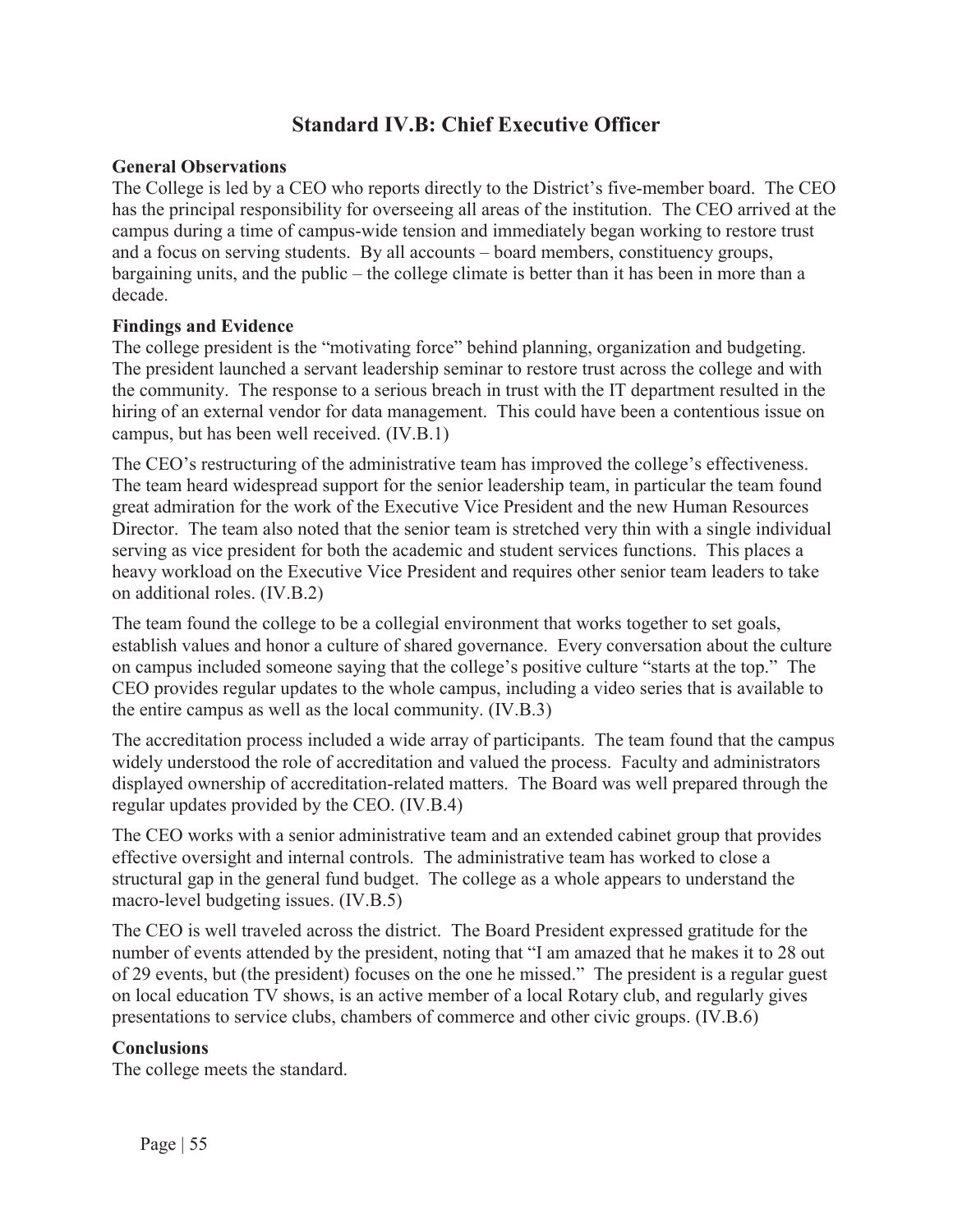# **Standard IV.C: Governing Board**

#### **General Observations**

The Governing Board consists of five members and one student member. Through extensive involvement in activities at the local, regional, state, and national level, the Governing Board stays informed about concerns and issues relevant to governing the Victor Valley CCD. This involvement enhances Governing Board members' understanding of education policy and practice. Three governing board members have completed the *Excellence In Trusteeship* program offered by the Community College League of California.

Through establishing policies aligned with the College's mission statement, the Governing Board has ultimate authority for educational quality, legal matters, and financial integrity. The Governing Board assures the quality, integrity, and effectiveness of student learning programs and services by publishing its policies, protocols, and code of ethics; participating in professional development; assessing its own performance; staying informed and involved with accreditation; and selecting and evaluating the Superintendent/President.

The Superintendent/President reports directly to the Governing Board and has delegated authority to implement and administer board policies. The Superintendent/President is held accountable for the operations of the District/College through regular performance evaluations.

#### **Findings and Evidence**

Board Policy 2510 defines the authority of the Board and identifies the role of faculty, staff and students in the district's decision-making process. The Board receives regular updates on matters concerning curriculum, budget and other matters relevant to the provision of a college education (IV.C.1).

The team recognizes the great strides made by the VVC Board to improve relations with each other. They clearly have a desire to function as a board in the best interest of students. The team also observed instances documented in meeting minutes and online video of actions taken that could be construed as blurring the line between oversight and management. It is important that the board focus on the fact that they have only one employee and work diligently to ensure that all actions taken are taken as a board. (IV.C.2)

BP 2431, CEO Selection, establishes that in the event of a CEO vacancy the Governing Board will establish a search process. BP 2435, Evaluation of Superintendent/President, establishes a policy that the superintendent/president will be evaluated at least annually. The team found that the board conducts annual evaluations of the superintendent/president. (IV.C.3)

The five-member board is elected at large. The district is currently developing plans to move to individual district elections. The Board demonstrated an ability to set aside political differences to work in the best interest of the college. (IV.C.4)

The college maintains a policy system that mirrors the uniform policy numbering system developed by the Community College League of California. Policy updates are in progress and a the superintendent/president is working with the board to update all policies through the shared governance process. (IV.C.5)

Board Policy 2010 outlines the size and requirements for holding office as a trustee. Board Policy 2200 outlines the role of a trustee and Board Policies 2310 and 2330 provide guidance for meeting dates and voting rules. (IV.C.6)

Page | 56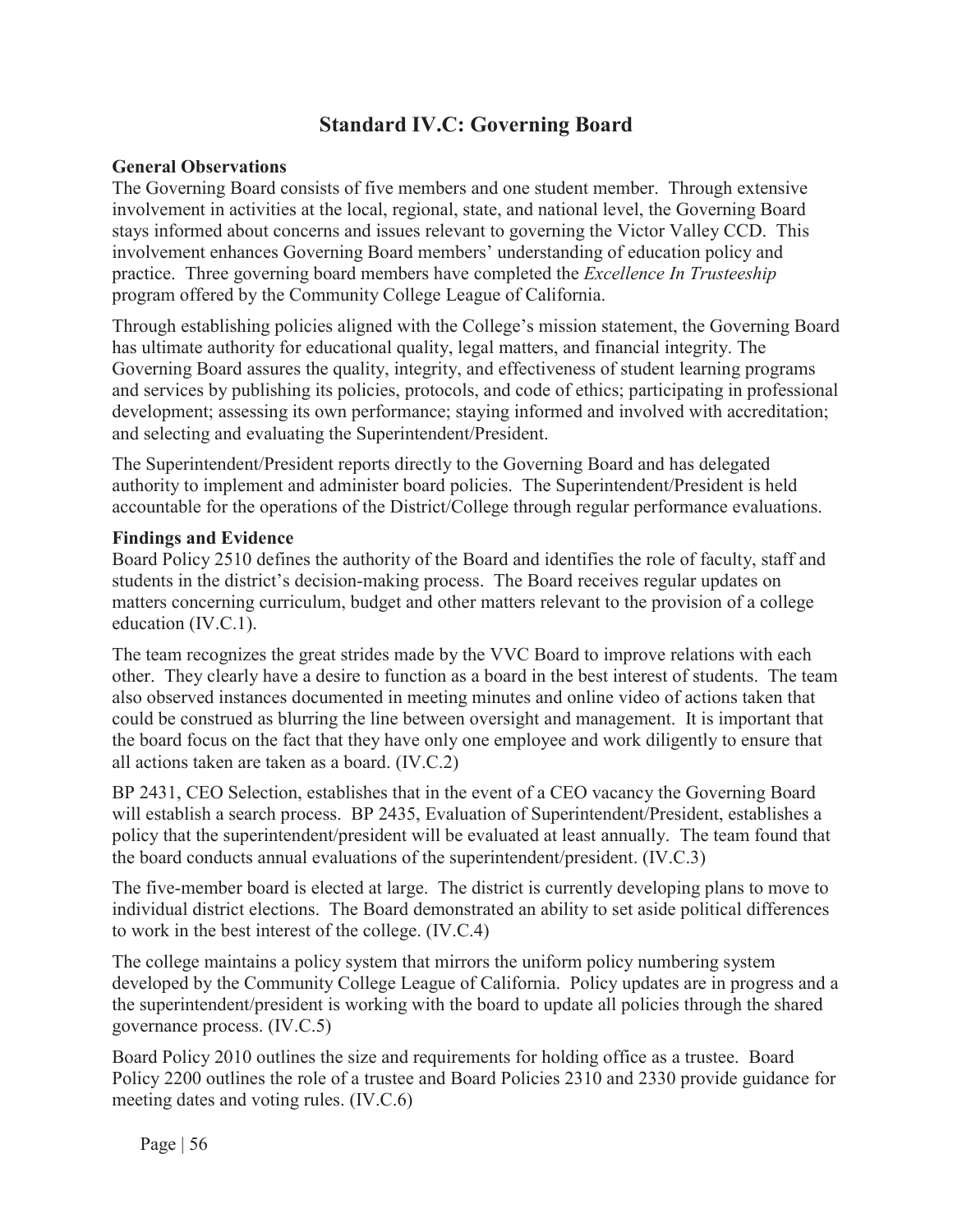The Board adheres to its own policies and bylaws in conducting business. The team found evidence that the board is working through a comprehensive policy review. The college identified an action plan to formalize the five year cycle for review and assessment of all policies. (IV.C.7)

The team found evidence that the Board regularly receives reports on student outcomes. The CEO provides weekly updates to the board and formal presentations on the Student Success Scorecard and IEPI goals are made at regularly scheduled board meetings. (IV.C.8)

The Board engages in annual retreats, training from a variety of state and local organizations and attendance at conferences sponsored by the Community College League of California (CCLC). Three members have completed the Excellence in Trusteeship workshop. (IV.C.9)

The Board conducts an annual self-evaluation. New members are provided with an orientation and offered additional training through the new trustee workshop offered by CCLC. Training includes college processes, accreditation matters and how to comply with California's open meetings law. (IV.C.10)

The Board maintains Board Policy 2710, Conflict of Interest, and 2715, Code of Ethics. The board has followed the rules outlined in BP 2715 when addressing potential issues surrounding board behavior. (IV.C.11, ER 7)

The team found unanimous agreement among board members that authority is delegated to the CEO. Through regular contact, reports and an annual evaluation, the board holds the CEO accountable for operation of the college. As noted above, the team noted instances of local practice that may leave the impression of blurred lines between board member activity and dayto-day operations of the college. The team did find that the board members were aware of the importance to allow the CEO and shared governance structure to function independently. (IV.C.12)

Board members demonstrated knowledge and understanding of the accreditation process. Board members indicated that the process was important to keep the college moving in a positive direction. Board members participated in the development of the college's accreditation report and offered support for helping the college improve. (IV.C.13)

### **Conclusions**

The college meets the standard.